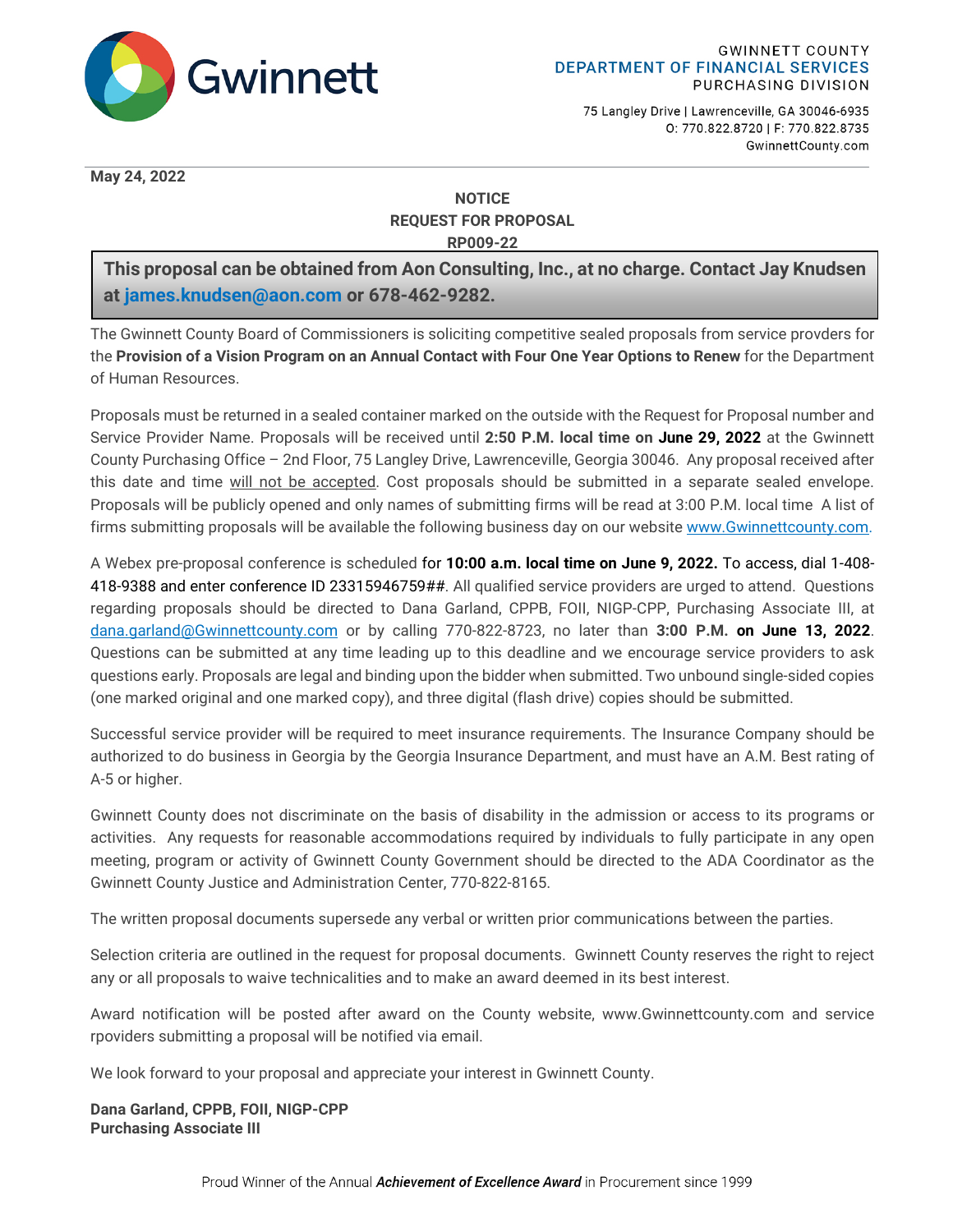÷

# READ ME FIRST DOCUMENT GWINNETT REQUEST FOR PROPOSAL **May 2022**

*Please read this document in its entirety. In the proposal Questionnaire, service providers will be prompted to confirm agreement to the terms, conditions, and criteria set forth herein.*

# **INTRODUCTION**

## **1. Background**

Gwinnett County has been one of America's fastest-growing counties for the past 20+ years. The County itself employs around 5,000 employees who pride themselves on providing residents with outstanding services and infrastructure. Gwinnett County employees provide services to residents and County staff in the following areas: Community Services, Detention and Corrections, Financial Services, Fire & Emergency Services, Human Resources, Information Technology Resources, Planning & Development, Law Enforcement, Support Services, Tax Commissioner, Transportation, Courts and Water Resources. More information on Gwinnett County can be found online at [www.Gwinnettcounty.com.](http://www.gwinnettcounty.com/)

In addition to the approximate 5,000 active, benefits-eligible employees there are around 2,300 retired employees who are eligible for certain health and welfare benefits, including vision coverage.

# **2. Proposal Scope and Objectives**

Gwinnett County Board of Commissioners (Gwinnett) is seeking proposals from qualified service providers to provide comprehensive, fully-insured Vision Insurance for the active and retired employees/elected officials, their spouses and dependent child(ren).

The program will be effective January 1, 2023 based on the scope and services outlined within this solicitation. At each renewal year, Gwinnett may evaluate additional services that may be developed or subcontracted by the winning bidder for inclusion in the program.

This document outlines the requirements related to this proposal, conditions that must be met, and outlines data that will be used to complete this evaluation. For a service provider's proposal to be fully considered, it is important that the instructions outlined below are followed.

The information in this request should be considered completely confidential. No portion of this document may be reproduced or discussed with anyone outside of the service provider's organization. Pursuant to Gwinnett's procurement guidelines, all communications related to the proposal should be directed to Dana Garland, CPPB, FOII, NIGP-CPP, Purchasing Associate III, at [dana.garland@gwinnettcounty.com.](mailto:dana.garland@gwinnettcounty.com) Any breach of this confidentiality clause may result in disqualification of a service provider from the selection process.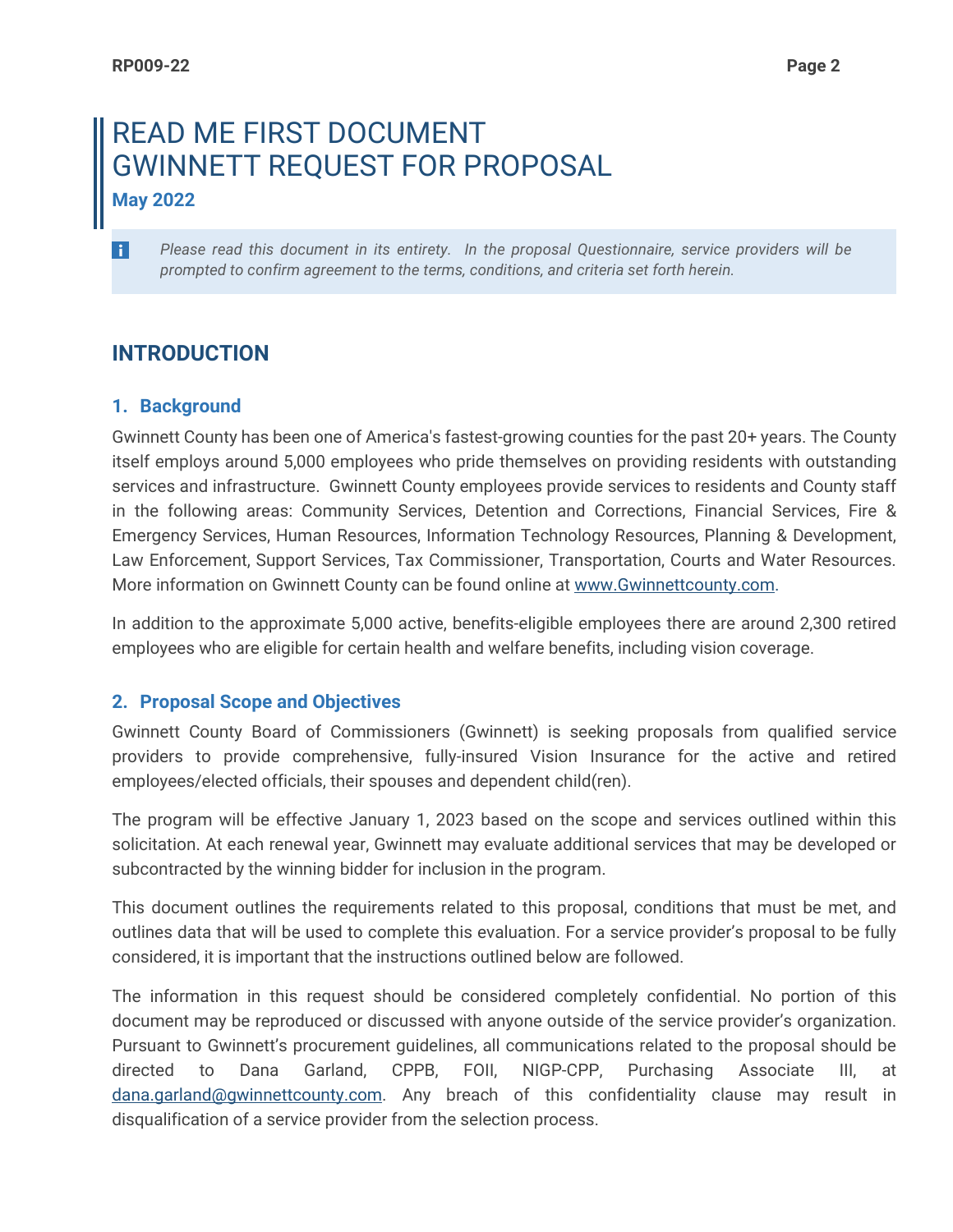Proposals will be reviewed by Gwinnett, evaluated by Aon Consulting, Inc., and are expected to follow the outlined parameters.

### **3. Procurement Requirements / Service Provider Criteria**

There are requirements of Gwinnett's Procurement and Legal Teams of which service providers should be aware. These requirements are outlined here. There are also minimum criteria service providers should meet in order for a proposal to be considered; these minimum criteria are also listed below. By submitting a proposal, the organization affirmatively agrees to its ability to meet these requirements.

### *General Procurement Requirements*

- 1) Gwinnett is not able to indemnify vendors under any circumstances and at any level, pursuant to Georgia State Law.
- 2) Gwinnett is not able to fund any fees (implementation fee, pre-enrollment fee, etc.) prior to the effective date of the contract for this coverage.
- 3) Performance Guarantee terms must be presented up front as part of the proposal response; any documentation received after the business is awarded will not be considered, included, or honored.
- 4) The printed proposal and/or electronic submission received as the service provider's proposal will be evaluated and scored. Follow-up submissions, except for those requested by Gwinnett, will not be evaluated or scored.
- 5) By submitting a proposal for any line of coverage or service, service provider's acknowledge that all hard copy and electronic documents (including finalist presentations as applicable), correspondence, and audio recordings will become part of the files subject to open records requests.
- 6) Red line edits to Gwinnett standard contract language must be provided with proposal submission. The ability of Gwinnett to accept those edits will be included as part of the proposal evaluation. Any negotiation on contractual terms must be conducted as part of the proposal evaluation process, not after the business is awarded. The proposal submission will become part of the contract with Gwinnett.
- 7) References should be provided as part of the initial proposal. Reference checks will be included as part of the technical evaluation and will begin within 2 business days of proposal submission. Please ensure all references are prepared to respond timely.
- 8) Please abide by the published timeline.
- 9) Gwinnett may request further information, explanations, and clarifications at any time during the timeline of this solicitation.
- *Requirements Specific to the nature of this proposal*
- 10) Service provider should have at least 10 years' experience in the administration and offering of Vision Insurance products.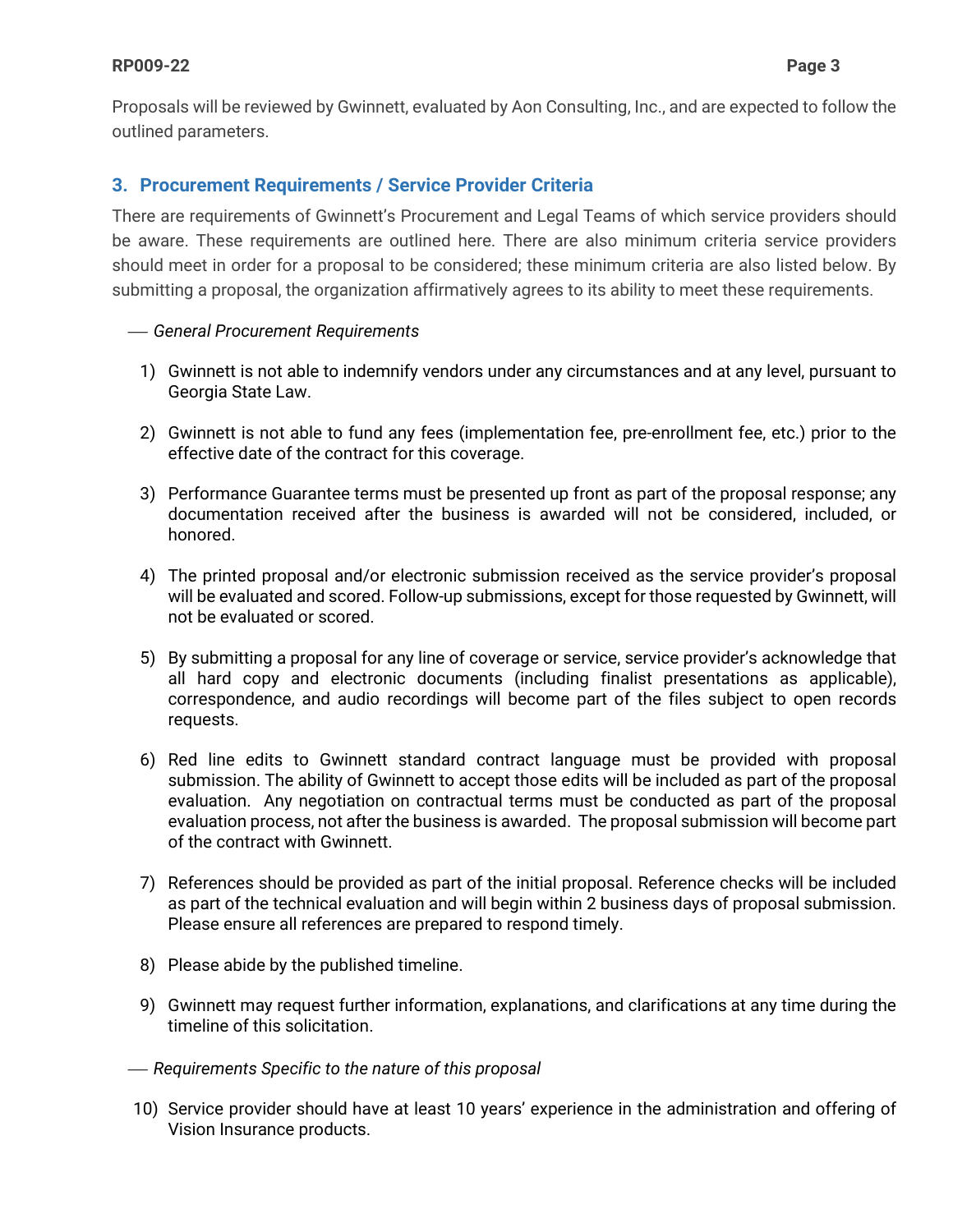- 11) As of the date of the proposal issuance, serive provider should be providing enterprise solutions for at least three other public sector or K12 employers with at least 3,000 covered lives.
- 12) Service provider shall be required to provide excellent customer service accessibility to Gwinnett participants via member service (telephonically and online, as applicable and outlined in Performance Guarantees).
- 13) All proposals should include 10% commissions payable to Gwinnett's named agent, Aon Consulting, Inc.
- 14) Serive provider must be able to offer the current Vision plan designs as noted within the plan design tab of the request for proposal techical questionnaire.
- 15) Gwinnett plans to enter into an agreement with the selected service provider effective January 1, 2023 for an initial period of 12 months with four (4) options to renew for an additional 12 month period.
- 16) Service provider agrees to participate in the cost of mass employee benefits mailings and other related enrollment expenses with Gwinnett or other service providers, as determined by Gwinnett.
- 17) Gwinnett may terminate this agreement for cause upon ten days prior written notice to the service proivder of the service provider's default in the performance of any term of this agreement. Such termination shall be without prejudice to any of Gwinnett's rights or remedies by law.
- 18) Gwinnett may terminate this agreement for its convenience at any time upon 30 days written notice to the service provider. In the event of Gwinnett's termination of this agreement for convenience, the service provider will be paid for those services actually performed. Partially completed performance of the agreement will be compensated based upon a signed statement of completion to be submitted by the service provider, which shall itemize each element of performance.
- 19) Service provider agrees Gwinnett reserves the right to renegotiate terms of contract as appropriate in regards to potential legislation or applicable newly passed legislation.
- 20) Service provider must be willing to participate in on-site events at no cost to Gwinnett.

### **4. Selection Criteria**

The goal of this request for proposal is to provide the following capabilities and services to Gwinnett and its employees:

- Offer "Best in Class" Vision Benefits and services
- Coordinate the implementation process from setting timelines for tasks to arranging the payroll deduction interfaces
- Manage on-going program oversight and reporting
- Develop a communication and annual enrollment strategy that conforms to Gwinnett's requirements
- Establish efficient systems and procedures for record keeping, reporting and payroll deduction processes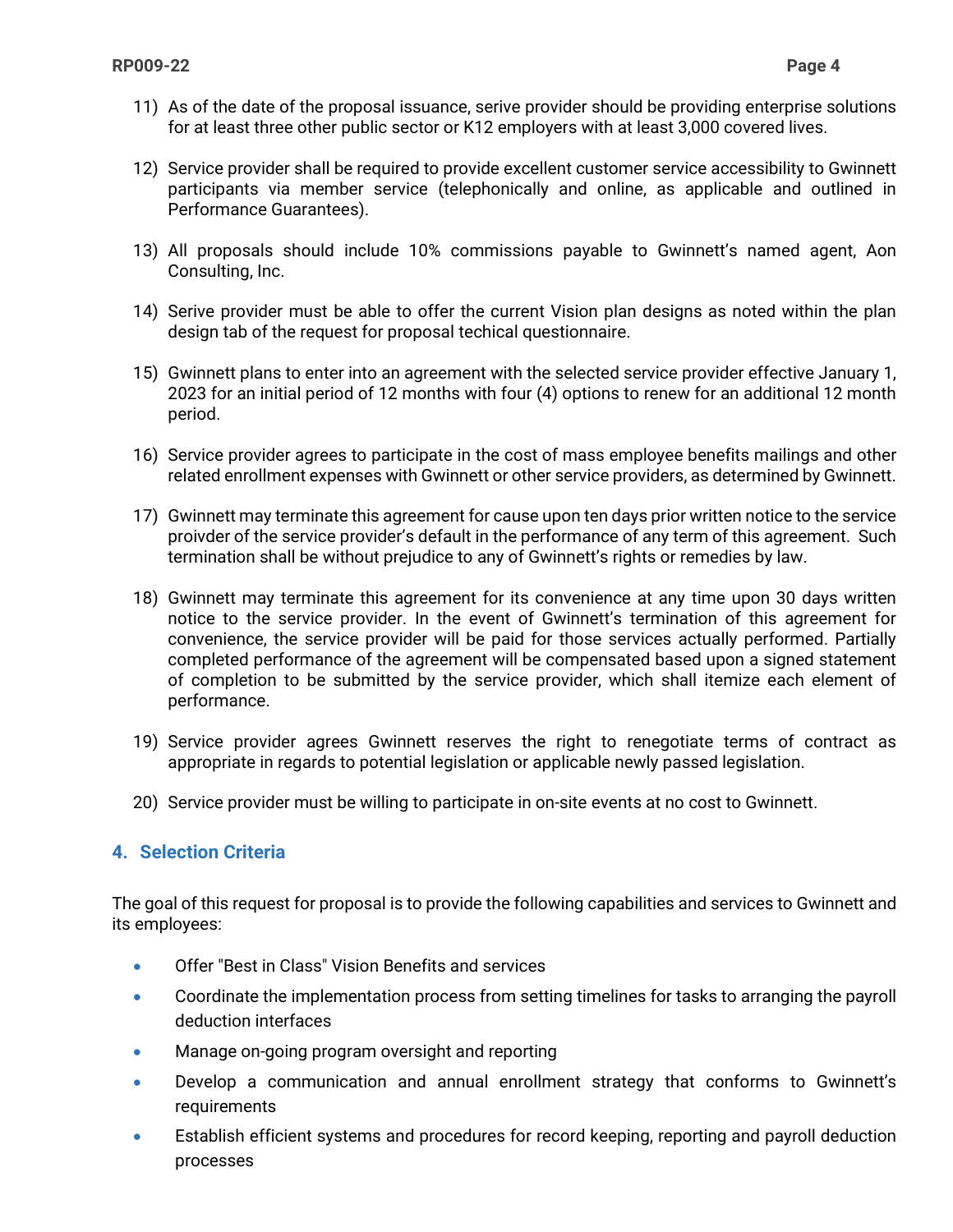• Manage and support the administrative services for each product offered

Proposals will be evaluated based on the following criteria:

|          | Part I - Technical Criteria                  | <b>Points</b> |
|----------|----------------------------------------------|---------------|
|          | Ability to meet Gwinnett County Requirements | 20            |
| ΙΙ.      | Background, Structure, Experience            | 15            |
| III.     | Account Management and Plan Administration   | 20            |
| IV.      | <b>Plan Design</b>                           | 20            |
| V.       | References                                   | 5             |
|          | <b>Part I Total</b>                          | 80            |
|          | Part II - Plan Cost & Financial Criteria     |               |
|          | <b>Plan Cost</b>                             | 15            |
|          | Allowances and credits                       | 5             |
|          | <b>Parr I and II Total</b>                   | 100           |
| Part III |                                              |               |
|          | <b>Optional Interview</b>                    | 10            |
|          | <b>Total Points</b>                          | 110           |

Basis of Short-Listing/Selection

Part I – Initially, proposals will be evaluated based on their relative responsiveness to the criteria described above and will be scored based on the point values as shown. Please note that references, and subsequent reference checks, are a required component of Part I scoring.

Part II – Firms may be short-listed for further consideration. The Proposal Fee Schedules of the shortlisted firms from Part I will be opened, reviewed, and scored with the lowest cost receiving the most points and the other firms receiving proportional points based on the differences in proposal costs.

Part III – At Gwinnett's discretion, or as deemed in Gwinnett's best interest, firms may be short-listed a second time for an interview. At this time, Gwinnett may request further information, explanations, clarifications, presentations, interviews, or meetings with some or all of the remaining firms.

If interviews are necessary for selection, details on the scoring criteria for interviews will be provided along with notification of the scheduled interview.

All presentations/interviews will be the sole responsibility of the proposing companies and at no cost to Gwinnett.

If an agreement with the highest ranked firm cannot be reached, Gwinnett may then negotiate with the second ranked firm and so on until a satisfactory agreement has been reached.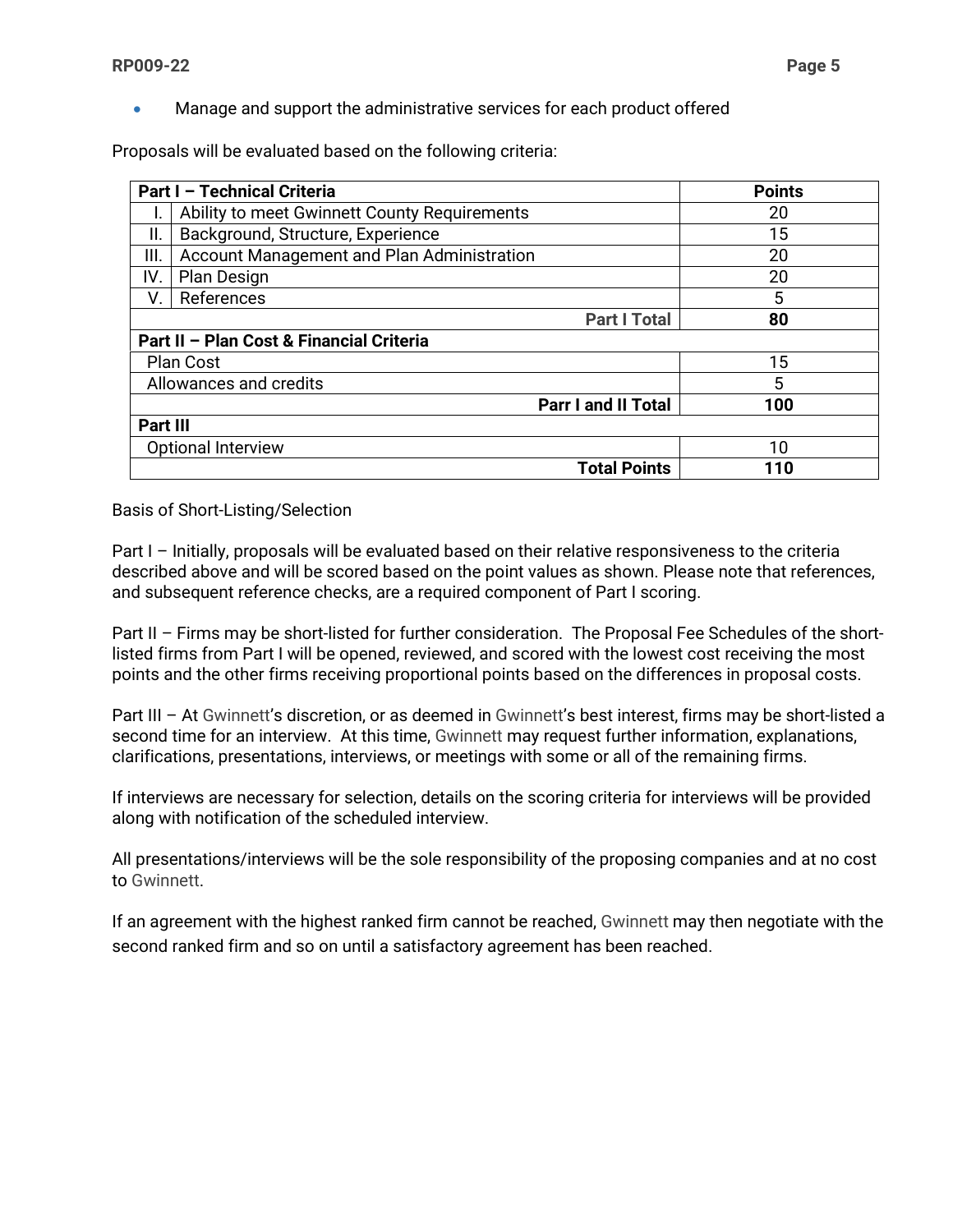# **PROPOSING INSTRUCTIONS AND REQUIREMENTS**



**These specifications include the information necessary for a service provider to prepare a** *complete proposal.*

### **5. Proposal Instructions**

Please follow the below guidelines and instructions in preparation of a service provider's response to this proposal.

- 1. Assume a 1/1/2023 effective date.
- 2. Cost is requested on a fee for service basis.
- 3. Gwinnett has retained Aon Consulting, Inc. as its Broker/Consultant to prepare these specifications, analyze all proposals, and make recommendations.
- 4. Respond clearly and concisely to all questions in the spaces provided where applicable and providing explanations in the space provided.
- 5. All information in this proposal, or in response to subsequent inquiries, is confidential information provided for the express purpose of preparing a proposal and must be treated as such. All recipients of this document must treat this proposal as confidential and must not disclose it to any party other than the service provider's employees on a need to know basis.

### **6. Proposal Components**

The worksheets contained in the Excel file attached to this proposal include the Proposal Questionnaire as well as supplemental data needed to prepare a response. Service providers are expected to respond to this proposal by entering a responses in this Excel file. Next to each response cell, additional space is available for a brief text explanation. However, if the length of the explanation is greater than 400 characters, use the "Explanation" tab of the Questionnaire file to provide a detailed explanation. All explanations must be numbered to correspond to the questions to which they pertain and should be brief. In addition to the Questionnaire, there are additional components of response needed and are outlined below:

- *Items to be included in Part I of proposal*
	- 1. Proposal Questionnaire (all tabs completed) file name is *RP009-22\_GWINNETT VISION RFP\_TECHNICAL\_FINAL.xlsx.*
	- 2. Firm Information (Exhibit A)
	- 3. Contractor Affidavit (Exhibit B)
	- 4. Code of Ethics Affidavit (Exhibit C)
	- 5. Contractual Deviations: any deviations/red lines to Gwinnett's standard required documents, contract, business associate agreement, and terms and conditions (see Exhibits D, E, F, H and I)
	- 6. Plan design deviations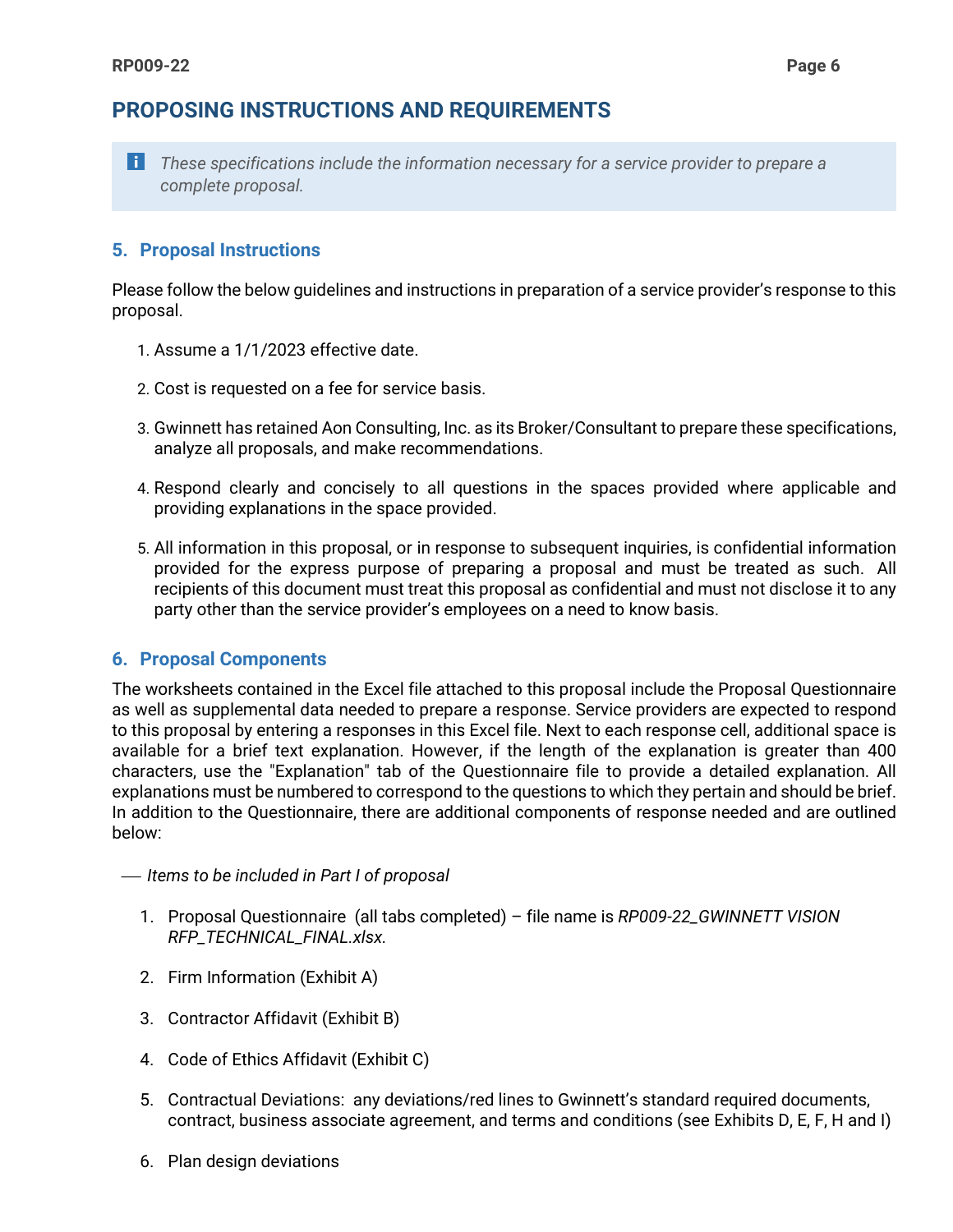- 7. Website Screenshots/Demo Site with log in credentials: What the employees will see on the service provider's website
- 8. Sample Communication Materials (including any marketing for value-add services)
- 9. Account Team Biographies
- 10. Geo-Access Report using census: vision providers using the following criteria:

| <b>Provider and Facility Types</b> | <b>Urban</b>                          | <b>Suburban</b>           | Rural             |
|------------------------------------|---------------------------------------|---------------------------|-------------------|
| Ophthalmologist                    | 1 within 10 miles   1 within 20 miles |                           | 1 within 30 miles |
| Optometrist                        | 2 within 8 miles                      | $\vert$ 2 within 10 miles | 2 within 20 miles |

- 11. Premium/Fee Billing: Sample billing report
- 12. Standard Reporting
- 13. Implementation Plan
- 14. Additional material as requested/supplemented by Questionnaire responses
- *Items to be included in Part II of the proposal (to be submitted in a separate sealed envelope)*
	- 1. Vision Program Cost/Pricing (Fully-Insured Quote) file name is *RP009-22\_GWINNETT VISION RFP\_TECHNICAL\_FINAL.*

## **7. Proposal Submission**

To be considered a qualified candidate, service proivder's responses to this proposal should:

- 1) Include a cover letter. Please note that plan designs, all benefit provisions, and policy particulars must be replicated to match the plan coverages and procedures. Unless indicated otherwise, your proposal will be interpreted as a duplication of the plan benefits, procedures, and policies as set forth in this proposal.
- 2) Respond clearly and concisely to all the technical and financial sections of the proposal.
- 3) Respond clearly and concisely to all questions in the questionnaire section without referring us to preprinted materials (unless the proposal specifically requests you to do so) as your response. Respondents are encouraged to submit clear and concise responses, and excessive length or extraneous information is discouraged. In an effort to ensure our ability to evaluate and choose a successful service provider for this project, respondents are encouraged to be responsive to the specific range of issues requested in this solicitation. Submission of excessive "boiler plate" information, including sales brochures, is discouraged. Proposers should not submit website links in lieu of written responses. Website links and any information contained within may not be reviewed or considered by Gwinnett County.
- 4) Proposals should be submitted as follows:
	- Both proposal parts should be submitted together in a large sealed envelope/package. You will include 2 smaller internal envelopes with the 2 proposal parts as noted below. The large, outside envelope/package shall be addressed to Gwinnett County Purchasing Division, Gwinnett Justice and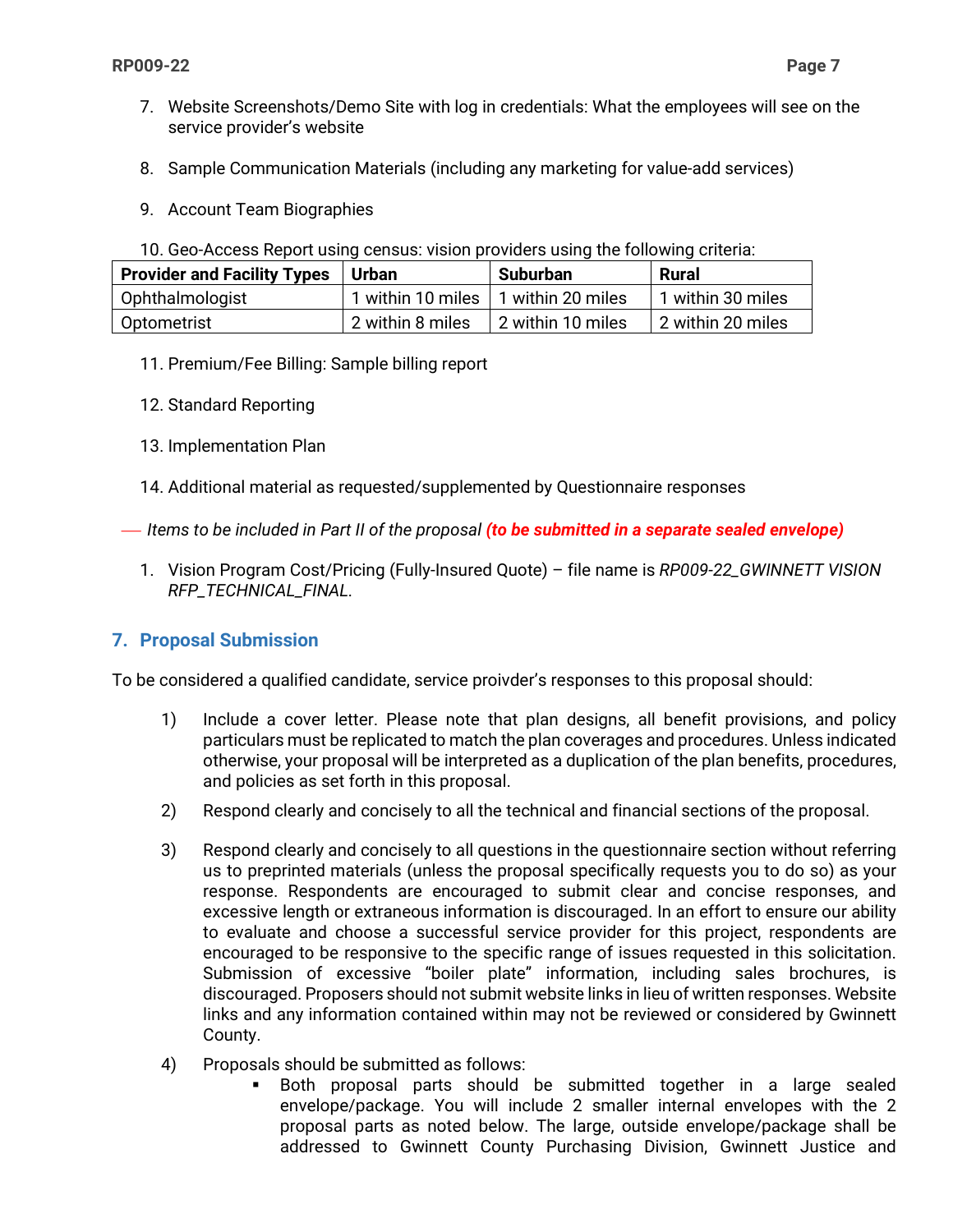Administration Center, Second Floor, 75 Langley Drive, Lawrenceville, Georgia 30046 and shall be identified with the proposal number, date of opening and company name on the outside.

- Proposal Part I: In the first smaller internal envelope, two (2) single-sided, unbound submittals (one designated as the original and one marked copy), and three (3) electronic versions on flash drives of your Technical Proposal should be submitted (labeled **QUESTIONNAIRE**). Envelope should be labeled with the Proposer's name and RP number. Please note, Gwinnett does not have the ability to read electronic versions on CD; your flash drive must be USB port-compatible.
- Proposal Part II: In the second smaller internal envelope, two (2) single-sided, unbound suibmittals (one designated as the morignal and one marked copy), and three (3) electronic versions on flash drives of **Proposal Fee Schedule** (labeled **FEE SCHEDULE**). Envelope should be labeled with the Proposer's name and RP number. Please note, Gwinnett does not have the ability to read electronic versions on CD; your flash drive must be USB port-compatible.
- The full cost of proposal preparation is to be borne by the proposing firm. The original proposal should be signed in ink by a company official who has authorization to commit company resources. All copies of the proposal should be identical. These officials will also be individuals noted as authorized to sign Work Authorizations.

*NOTE: In light of ongoing challenges related to COVID-19, if original signatures are not possible, Gwinnett will accept an electronic signature through docusign or a similar program. Proposers submitting electronically signed documents must also submit a letter on company letterhead stating that, due to COVID-19, original signatures cannot be provided. This exception applies only to signatures; Gwinnett cannot accept an electronic version only in lieu of the required hard copies as specified in the proposal.*

### **8. Questions**

Gwinnett wants this to be an interactive process and will make every reasonable effort to provide service providers with sufficient data for your responses. Service providers are invited to ask questions during the proposal process and to seek additional information, if needed.

All questions regarding this proposal should be directed to:

Dana Garland, CPPB, FOII, NIGP-CPP Purchasing Associate III Gwinnett County Purchasing 75 Langley Drive, Lawrenceville, GA 30046 770-822-8723 [dana.garland@Gwinnettcounty.com](mailto:dana.garland@gwinnettcounty.com)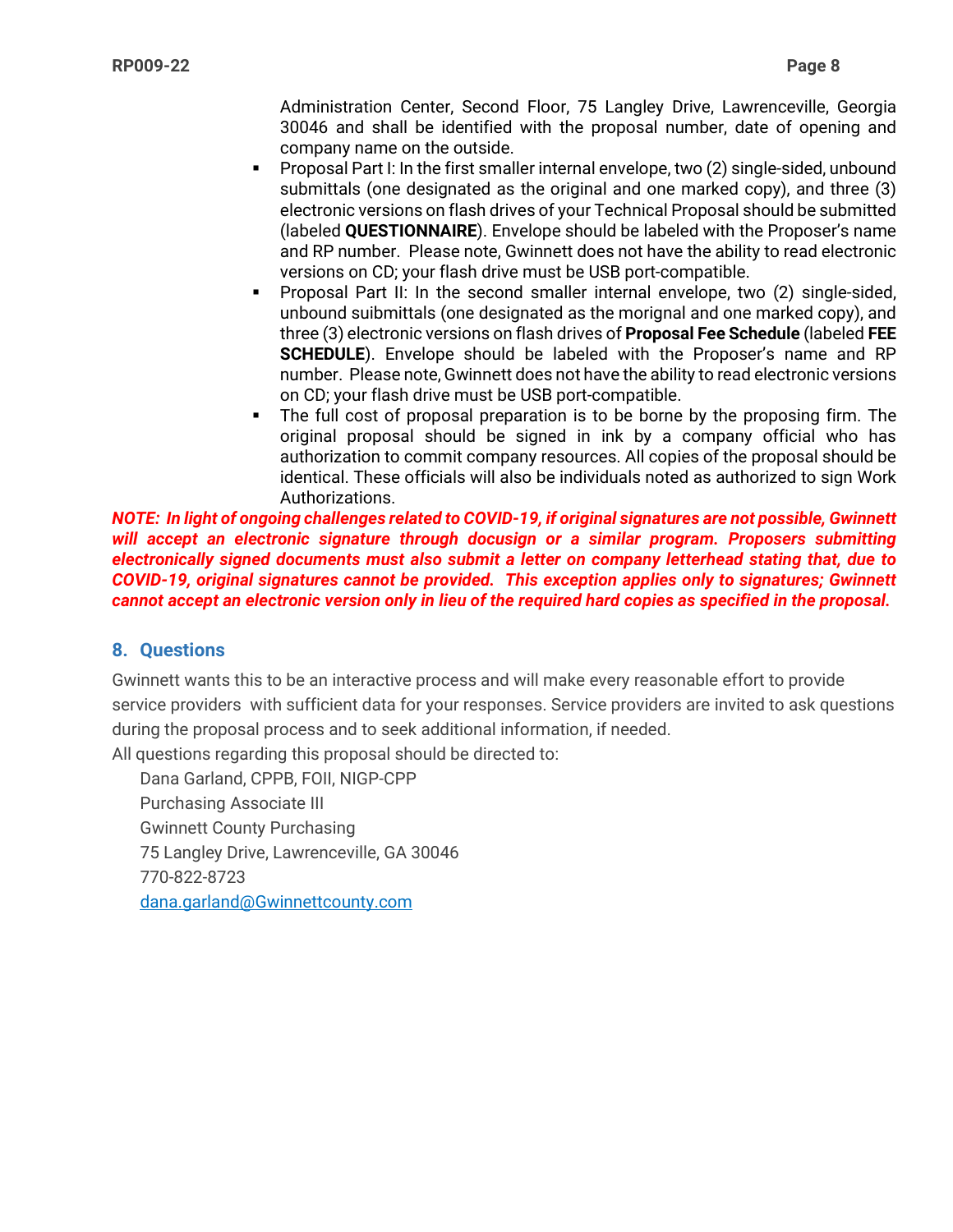# **APPENDIX**

*This section outlines supplemental documents provided as part of this proposal. Supplemental documents pertain directly to the technical and financial components of the proposal; Exhibits pertain to the required components set forth by the Purchasing Department.*

### **1. Supplemental Documents**

Embedded within this request for proposal release are the following:

- 1) Census data
- 2) Current plan designs
- 3) Utilization

### **2. Exhibits**

The following items are documents that are either required to be submitted (as referenced above in the Proposing Instructions section) or serve as references to any required components.

- 1) Exhibit A Service Provider Information
- 2) Exhibit B General Conditions to Service Provider Agreements
- 3) Exhibit C Sample Service Provider Contract
- 4) Exhibit D Sample Business Associate Agreement
- 5) Exhibit E Contractor Affidavit
- 6) Exhibit  $F Code$  of Ethics Affidavit
- 7) Exhibit G Professional Services Insurance Requirements
- 8) Exhibit H No Bid Response (if applicable)
- 9) Exhibit I General Instructions for Proposers, Terms and Conditions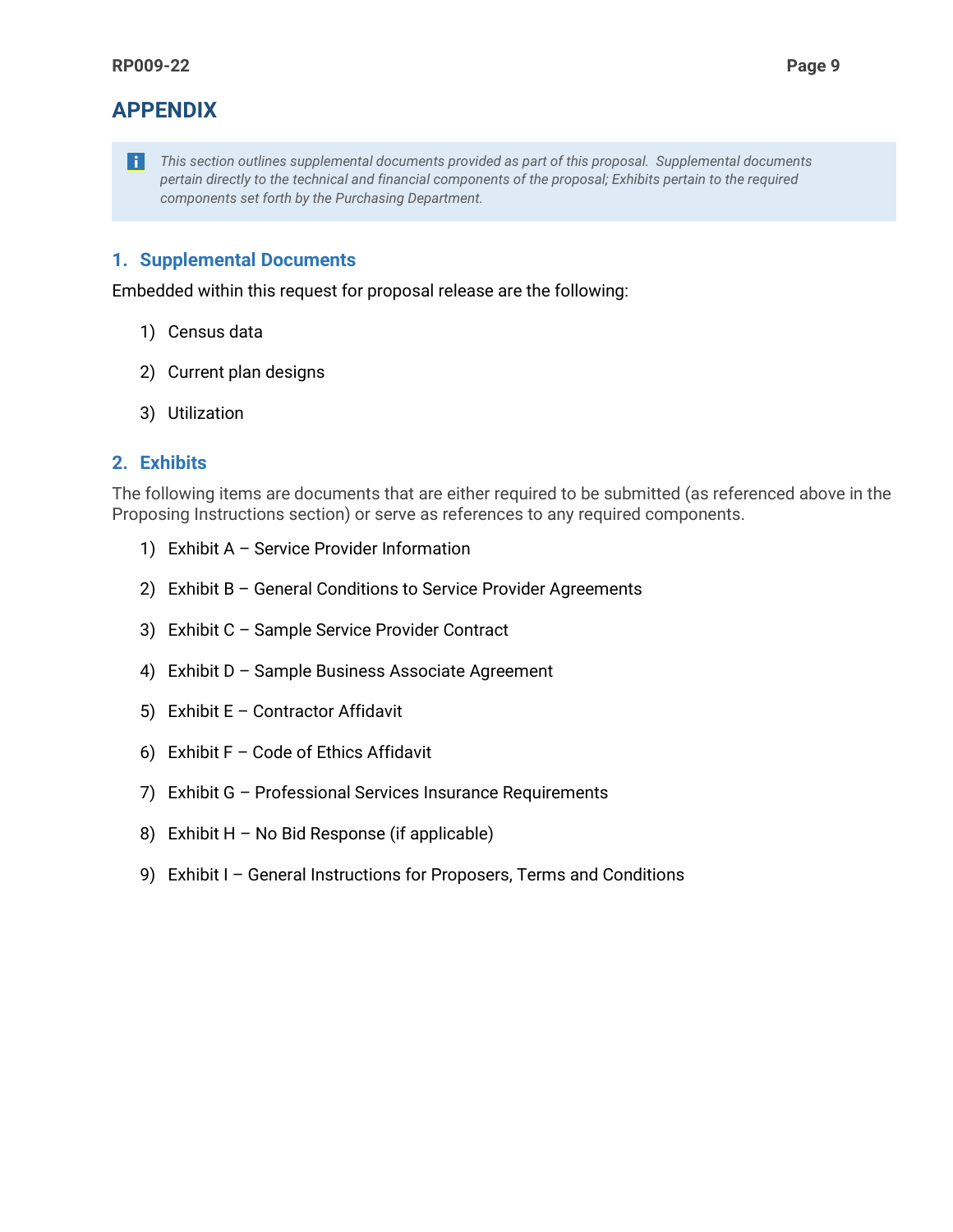### **FAILURE TO RETURN THIS PAGE AS PART OF YOUR PROPOSAL DOCUMENT MAY RESULT IN REJECTION.**

### **SERVICE PROVIDER INFORMATION**

The undersigned acknowledges receipt of the following addenda, listed by number and date appearing on each:

|                                                                                                                                                                                                                                                                                                                                                                                                                           | Addendum No.                                            | Date | Addendum No.                                                                                                | Date   |
|---------------------------------------------------------------------------------------------------------------------------------------------------------------------------------------------------------------------------------------------------------------------------------------------------------------------------------------------------------------------------------------------------------------------------|---------------------------------------------------------|------|-------------------------------------------------------------------------------------------------------------|--------|
|                                                                                                                                                                                                                                                                                                                                                                                                                           |                                                         |      |                                                                                                             |        |
|                                                                                                                                                                                                                                                                                                                                                                                                                           |                                                         |      |                                                                                                             |        |
|                                                                                                                                                                                                                                                                                                                                                                                                                           | Certification Of Non-Collusion in Proposal Preparation_ |      |                                                                                                             |        |
|                                                                                                                                                                                                                                                                                                                                                                                                                           |                                                         |      | (Signature)                                                                                                 | (Date) |
| "Instructions to Proposers" and all documents referred to therein. offers and agrees, if this proposal is accepted by<br>the Board of Commissioners within one hundred twenty (120) days of the date of proposal opening, to furnish any<br>or all of the items upon which prices are quoted, at the price set opposite each item, delivered to the designated<br>point(s) within the time specified in the fee schedule. |                                                         |      |                                                                                                             |        |
|                                                                                                                                                                                                                                                                                                                                                                                                                           |                                                         |      |                                                                                                             |        |
| submittal)                                                                                                                                                                                                                                                                                                                                                                                                                |                                                         |      | (If your company is an LLC, you must identify all principals to include addresses and phone numbers in your |        |
|                                                                                                                                                                                                                                                                                                                                                                                                                           | Federal Tax ID <b>Network</b>                           |      |                                                                                                             |        |

| Does your company currently have a location within Gwinnett County? Yes $\square$ No $\square$                             |  |
|----------------------------------------------------------------------------------------------------------------------------|--|
|                                                                                                                            |  |
| Print Authorized Representative's Name <b>Authorized Struck and Authorized Struck</b> and Authorized Struck and Authorized |  |
|                                                                                                                            |  |
|                                                                                                                            |  |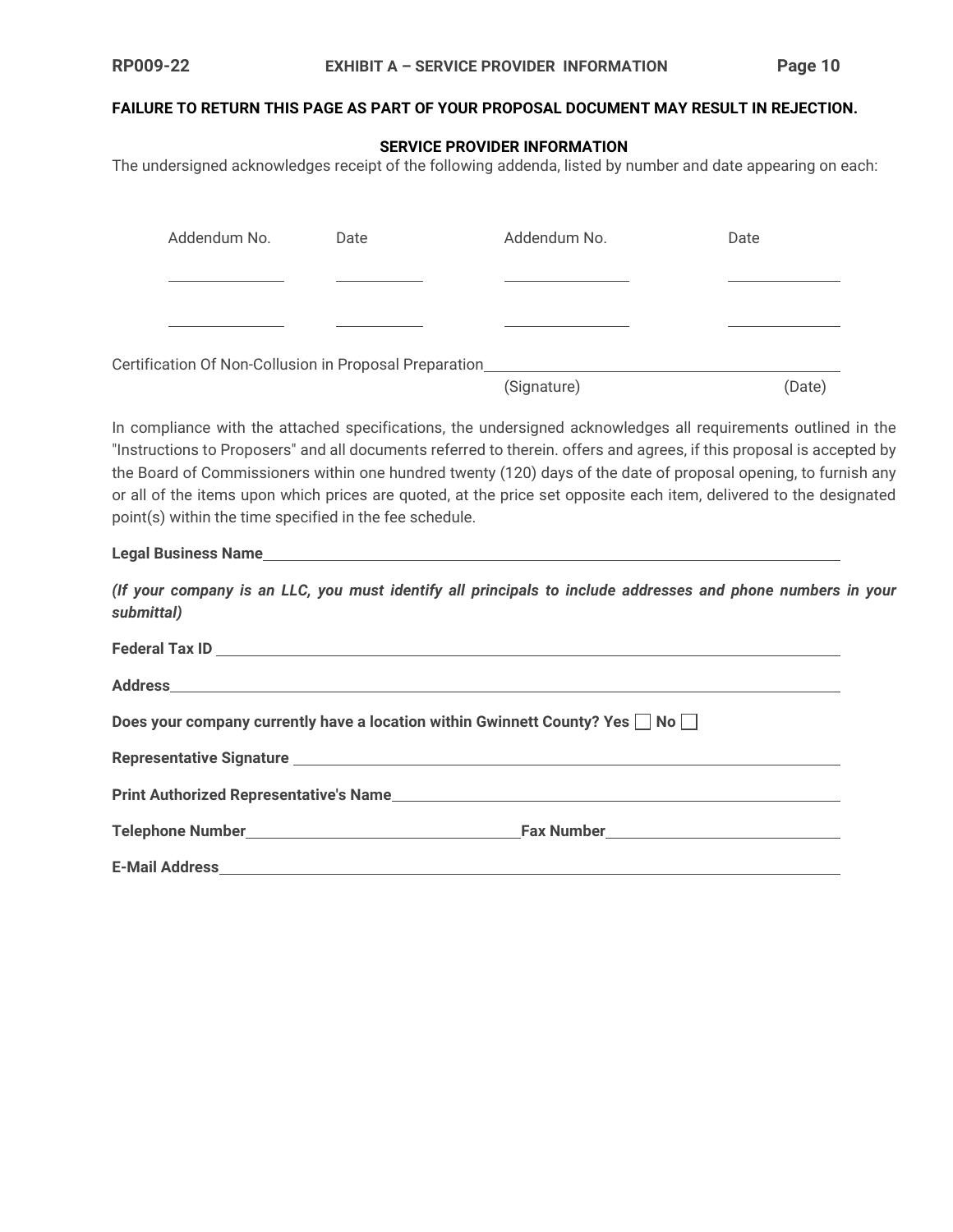### **GENERAL CONDITIONS To Service Provider AGREEMENT**

### Article

- 1 Definitions
- 2 Contract Documents
- 3 Changes and Extra Work
- 4 Personnel and Equipment
- 5 Accuracy of Work
- 6 Findings Confidential
- 7 Termination of Agreement for Cause
- 8 Termination for Convenience of the COUNTY
- 9 SERVICE PROVIDER to Cooperate with other SERVICE PROVIDERS
- 10 Indemnification
- 11 Covenant Against Contingent Fees
- 12 Insurance
- 13 Prohibited Interests
- 14 Subcontracting
- 15 Assignability
- 16 Equal Employment Opportunity
- 17 Anti-Kickback Clause
- 18 Audits and Inspectors
- 19 Ownership, Publication, Reproduction and Use
- 20 Verbal Agreement or Conversation
- 21 Independent Service provider
- 22 Notices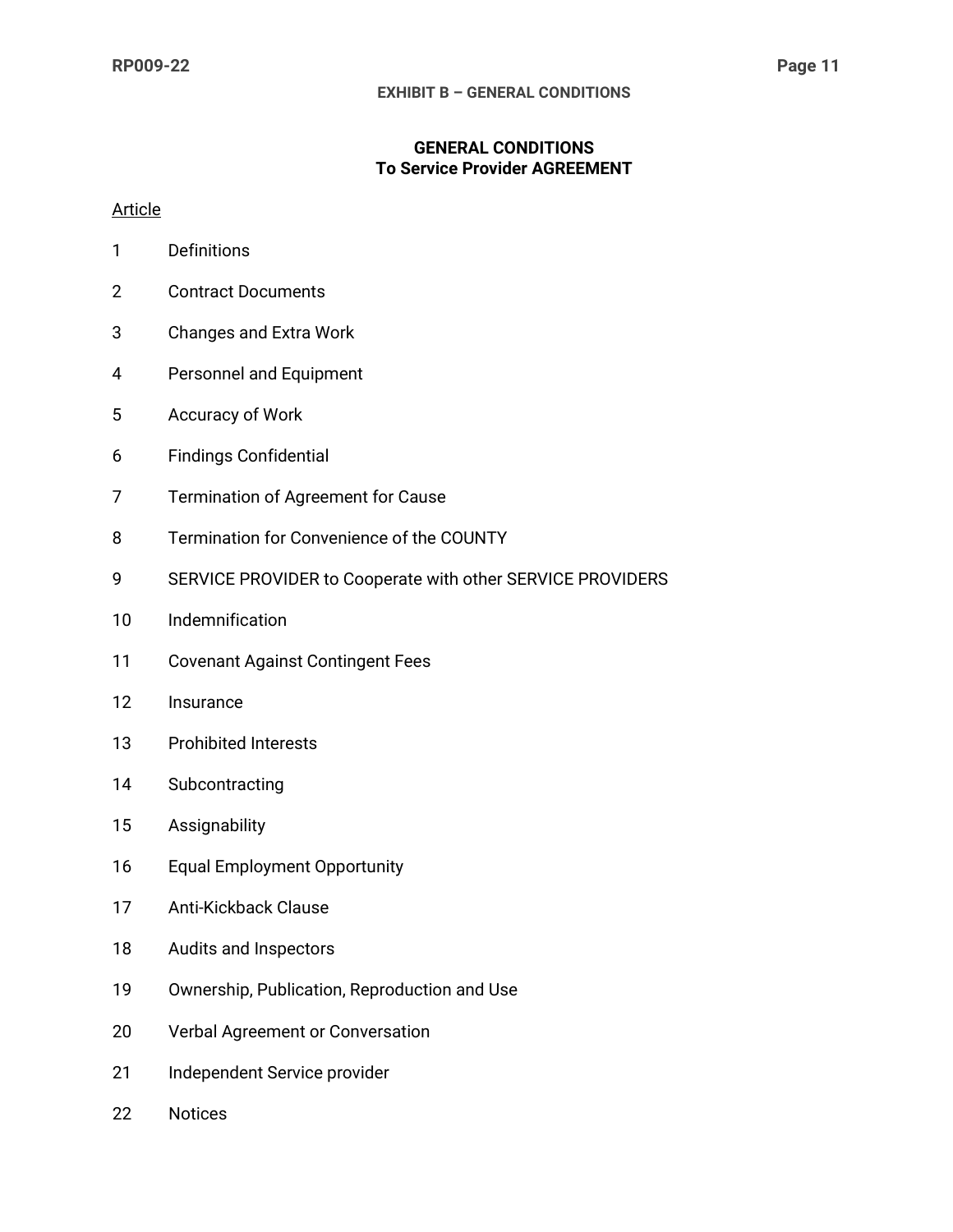#### 1 DEFINITIONS

Wherever used in this Agreement, whether in the singular or in the plural, the following terms shall have the following meanings:

- 1.1 COUNTY-means Gwinnett County, Georgia, a political subdivision of the State of Georgia.
- 1.2 SUPPLEMENTAL AGREEMENT-means a written order to SERVICE PROVIDER signed by COUNTY and accepted by SERVICE PROVIDER, effecting an addition, deletion or revision in the Work, or an adjustment in the Agreement Price or the Contract Time, issued after execution of this Agreement.
- 1.3 CONTRACT-means the Agreement Documents specifically identified and incorporated herein by reference in Section 2, CONTRACT DOCUMENTS.
- 1.4 AGREEMENT EXECUTION-means the date on which SERVICE PROVIDER executes and enters into an Agreement with the COUNTY to perform the Work.
- 1.5 AGREEMENT PRICE-means the total monies, adjusted in accordance with any provision herein, payable to the SERVICE PROVIDER under this Agreement.
- 1.6 CONTRACT TIME-means the period of time stated in this Agreement for the completion of the Work.
- 1.7 SERVICE PROVIDER-means the party or parties contracting directly with the COUNTY to perform Work pursuant to this Agreement.
- 1.8 DEPARTMENT- means the Director or designee of requesting department(s) named in this solicitation.
- 1.9 DRAWINGS-means collectively, all the drawings, receipt of which is acknowledged by the COUNTY, listed in this Agreement, and also such supplementary drawings as the SERVICE PROVIDER may issue from time to time in order to clarify or explain such drawing or to show details which are not shown thereon.
- 1.10 SPECIFICATIONS-means the written technical provisions including all appendices thereto, both general and specific, which form a part of the Agreement Documents.
- 1.11 SUBSERVICE PROVIDER-means any person, firm, partnership, joint venture, company, corporation, or entity having a contractual agreement with SERVICE PROVIDER or with any of its subservice providers at any tier to provide a part of the Work called for by this Agreement.
- 1.12 WORK-means any and all obligations, duties and responsibilities, including furnishing equipment, engineering, design, workmanship, labor and any other services or things necessary to the successful completion of the Project, assigned to or undertaken by SERVICE PROVIDER under this Agreement.
- 1.13 LIAISON-Representative of the COUNTY who shall act as Liaison between the County and the SERVICE PROVIDER for all matters pertaining to this Agreement, including review of SERVICE PROVIDER'S plans and work.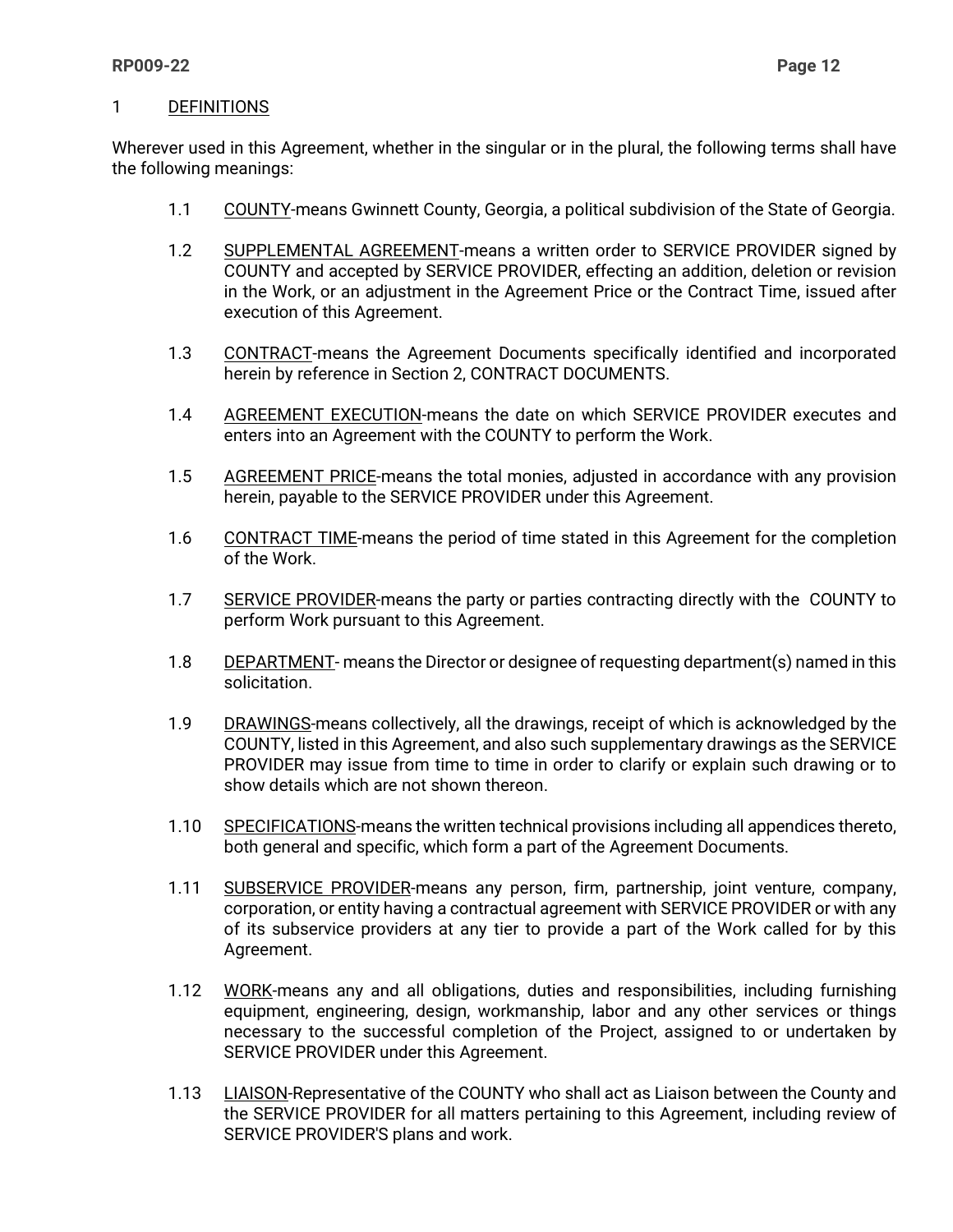#### 2 CONTRACT DOCUMENTS

#### 2.1 LIST OF DOCUMENTS

The Agreement, any required bonds, the General Conditions, the Appendices, the Detailed Scope of Work, the Specifications, the Drawings, the Exhibits, and all Agreement Supplemental Agreements shall constitute the Agreement Documents.

#### 2.2 CONFLICT AND PRECEDENCE

- 2.2.1 The Agreement Documents are complementary, and what is called for by one is as binding as if called for by all. In the event there are any conflicting provisions or requirements in the component parts of this Agreement, the several Agreement Documents shall take precedence in the following order:
	- 1. Supplemental Agreements
	- 2. Agreement
	- 3. General Conditions
	- 4. Detailed Scope of Work
	- 5. Specifications
	- 6. Drawings

### 3 CHANGES AND EXTRA WORK

The COUNTY may, at any time, request changes in the work to be performed hereunder. All such changes, including any increase or decrease in the amount of the SERVICE PROVIDER'S compensation, which are mutually agreed upon by and between the COUNTY and the SERVICE PROVIDER, shall be incorporated in written Supplemental Agreements to the Agreement.

#### 4 PERSONNEL AND EQUIPMENT

The SERVICE PROVIDER represents that it has secured or will secure, at its own expense, all personnel necessary to complete this Agreement; none of whom shall be employees of, or have any contractual relationship with, the COUNTY. Primary liaison with the COUNTY will be through its designee. All of the services required hereunder will be performed by the SERVICE PROVIDER under its supervision, and all personnel engaged in the work shall be fully qualified and shall be authorized or permitted under law to perform such services.

The SERVICE PROVIDER shall employ only persons duly registered in the appropriate category in responsible charge of supervision and design of the work; and further shall employ only qualified surveyors in responsible charge of any survey work.

The SERVICE PROVIDER shall endorse all reports, contract plans, and survey data. Such endorsements shall be made by a person duly registered in the appropriate category by the Georgia State Board of Registration, being in the full employ of the SERVICE PROVIDER and responsible for the work prescribed by this Agreement.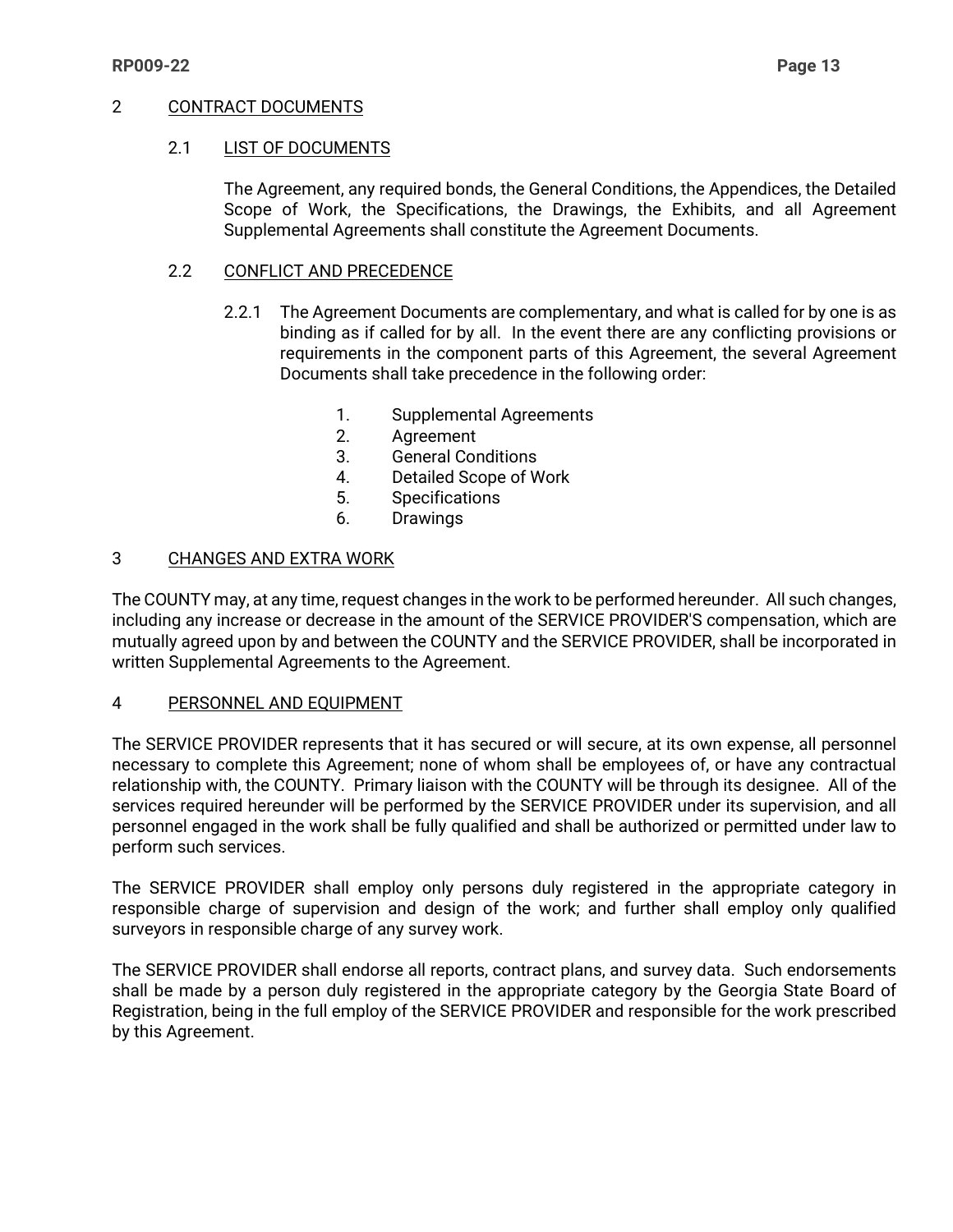### 5 ACCURACY OF WORK

The SERVICE PROVIDER shall be responsible for the accuracy of the work and shall promptly correct errors and omissions in its plans and specifications without additional compensations.

Acceptance of the work by the COUNTY will not relieve the SERVICE PROVIDER of the responsibility for subsequent correction of any errors and the clarification of any ambiguities.

### 6 FINDINGS CONFIDENTIAL

The SERVICE PROVIDER agrees that its conclusions and any reports are for the confidential information of the COUNTY and that it will not disclose its conclusions in whole or in part to any persons whatsoever, other than to submit its written documentation to the COUNTY, and will only discuss the same with it or its authorized representatives. Upon completion of this Agreement term, all documents, reports, maps, data and studies prepared by the SERVICE PROVIDER pursuant thereto shall become the property of the COUNTY and be delivered to the DEPARTMENT.

Articles, papers, bulletins, reports, or other materials reporting the plans, progress, analyses, or results and findings of the work conducted under this Agreement shall not be presented publicly or published without prior approval in writing of the COUNTY.

It is further agreed that if any information concerning the PROJECT, its conduct, results, or data gathered or processed should be released by the SERVICE PROVIDER without prior approval from the COUNTY, the release of same shall constitute grounds for termination of this Agreement without indemnity to the SERVICE PROVIDER, but should any such information be released by the COUNTY or by the SERVICE PROVIDER with such prior written approval, the same shall be regarded as public information and no longer subject to the restrictions of this Agreement.

### 7 TERMINATION OF AGREEMENT FOR CAUSE

If through any cause the SERVICE PROVIDER shall fail to fulfill in a timely and proper manner its obligations under this Agreement, or if the SERVICE PROVIDER shall violate any of the covenants, agreements or stipulations of this Agreement, the COUNTY shall thereupon have the right to terminate this Agreement by giving written notice to the SERVICE PROVIDER of such termination, and specifying the effective date thereof, at least ten (10) days before the effective date of such termination. Failure to maintain the scheduled level of effort as proposed and prescribed, or deviation from the aforesaid scheduler without prior approval of the COUNTY shall constitute cause for termination. In such event, all finished or unfinished documents, maps, data, studies, work papers and reports prepared by the SERVICE PROVIDER under this Agreement shall become the property of the COUNTY, and the SERVICE PROVIDER shall be entitled to receive just and equitable compensation for any satisfactory work completed on such documents, as determined by the COUNTY.

### 8 TERMINATION FOR CONVENIENCE OF THE COUNTY

The COUNTY may terminate this Agreement for its convenience at any time upon 30 days notice in writing to the SERVICE PROVIDER. If the Agreement is terminated by the COUNTY as provided in this Article 8, the SERVICE PROVIDER will be paid compensation for those services actually performed. Partially completed tasks will be compensated for based on a signed statement of completion to be submitted by the SERVICE PROVIDER which shall itemize each task element and briefly state what work has been completed and what work remains to be done.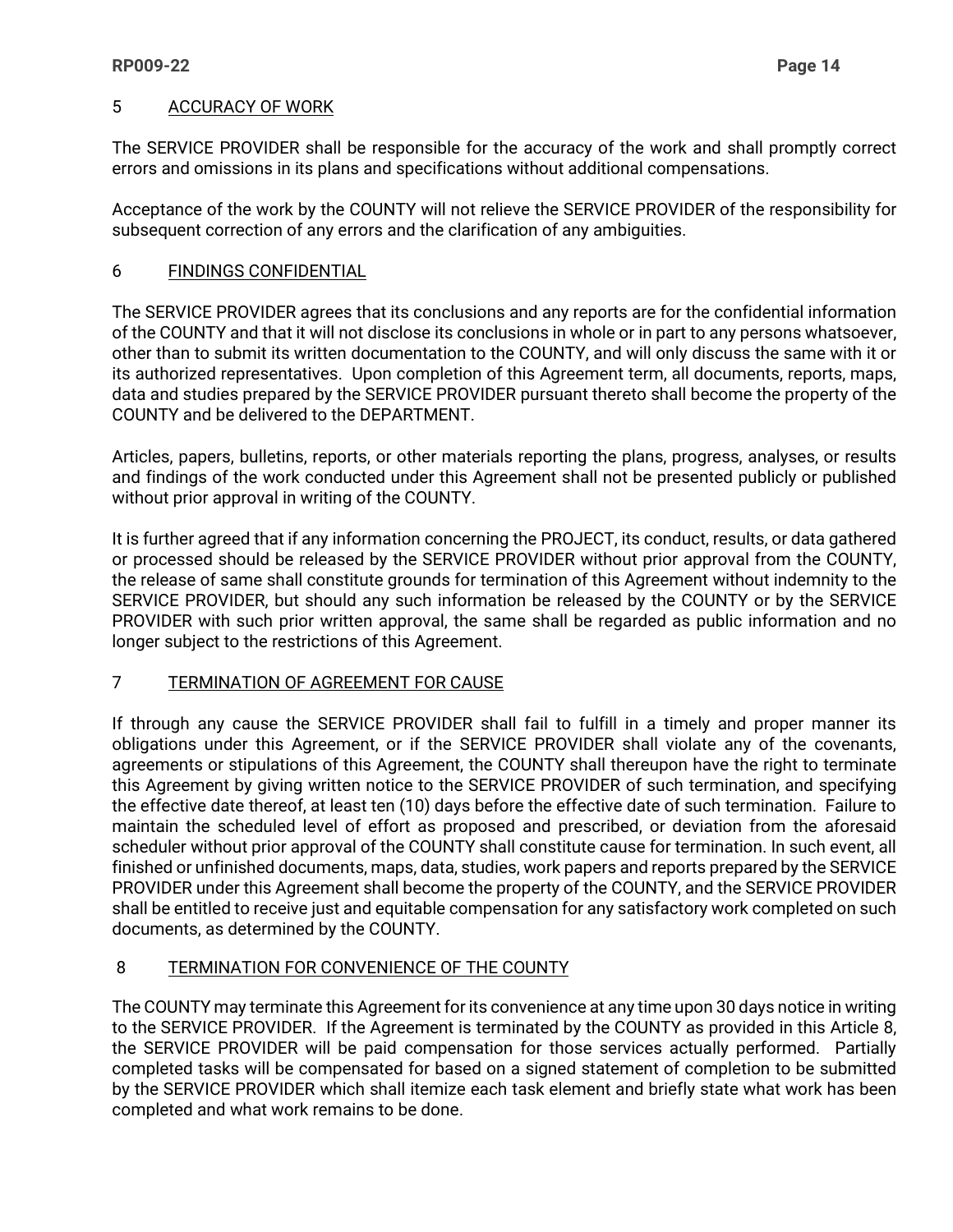All such expenses shall be properly documented and submitted to the COUNTY for processing and payment. The County shall be the final authority in the event of any disputes over authorized costs between the COUNTY and the Service Provider.

### 9 SERVICE PROVIDERS TO COOPERATE WITH OTHER SERVICE PROVIDERS

If the COUNTY undertakes or awards other contracts for additional related work, the SERVICE PROVIDER shall fully cooperate with such other SERVICE PROVIDERS and the COUNTY employees or appointed committee(s), and carefully fit its own work to such additional work as may be directed by the COUNTY. The SERVICE PROVIDER shall not commit or permit any act which will interfere with the performance of work by any other SERVICE PROVIDER or COUNTY employees.

### 10 INDEMNIFICATION

SERVICE PROVIDER agrees to protect, defend, indemnify, and hold harmless the COUNTY, its commissioners, officers, agents and employees from and against any and all liability, damages, claims, suits, liens, and judgments, for whatever nature, including claims for contribution and/or indemnification, for injuries to or death of any person or persons, or damage to the property or other rights of any person or persons to the extent arising out of and attributed to the negligent acts, errors or omissions of the SERVICE PROVIDER. SERVICE PROVIDER'S obligation to protect, defend, indemnify, and hold harmless, as set forth herein above shall include any matter arising out of any patent, trademark, copyright, or service mark, or any actual or alleged unfair competition disparagement of product or service, or other business tort of any type whatsoever, or any actual or alleged violation of trade regulations.

SERVICE PROVIDER further agrees to protect, defend, indemnify, and hold harmless the COUNTY, its commissioners, officers, agents, and employees from and against any and all claims or liability for compensation under the Worker's Compensation Act arising out of injuries sustained by any employee of the SERVICE PROVIDER.

### 11 COVENANT AGAINST CONTINGENT FEES

The SERVICE PROVIDER warrants that no person or selling agency has been employed or retained to solicit or secure this Agreement upon an agreement or understanding for a commission, percentage, brokerage, or contingent fee, excepting bona fide employees or bona fide established commercial or selling agencies maintained by SERVICE PROVIDER for the purpose of securing business and that the SERVICE PROVIDER has not received any non-COUNTY fee related to this Agreement without the prior written consent of the COUNTY. For breach or violation of this warranty, the COUNTY shall have the right to annul this Agreement without liability or at its discretion to deduct from the Agreement Price of consideration the full amount of such commission, percentage, brokerage or contingent fee.

### 12 INSURANCE

The SERVICE PROVIDER shall, at all times that this Agreement is in effect, cause to be maintained in force and effect an insurance policy (s) that will ensure and indemnify both GWINNETT COUNTY and SERVICE PROVIDER against liability or financial loss resulting from injuries occurring to persons or property or occurring as a result of any negligent error, act, or omission of the SERVICE PROVIDER during the term of this Agreement. The liability under such insurance policy shall be not less than as stated in the Bid Proposal.

The SERVICE PROVIDER shall provide, at all times that this Agreement is in effect, Worker's Compensation insurance in accordance with the laws of the State of Georgia.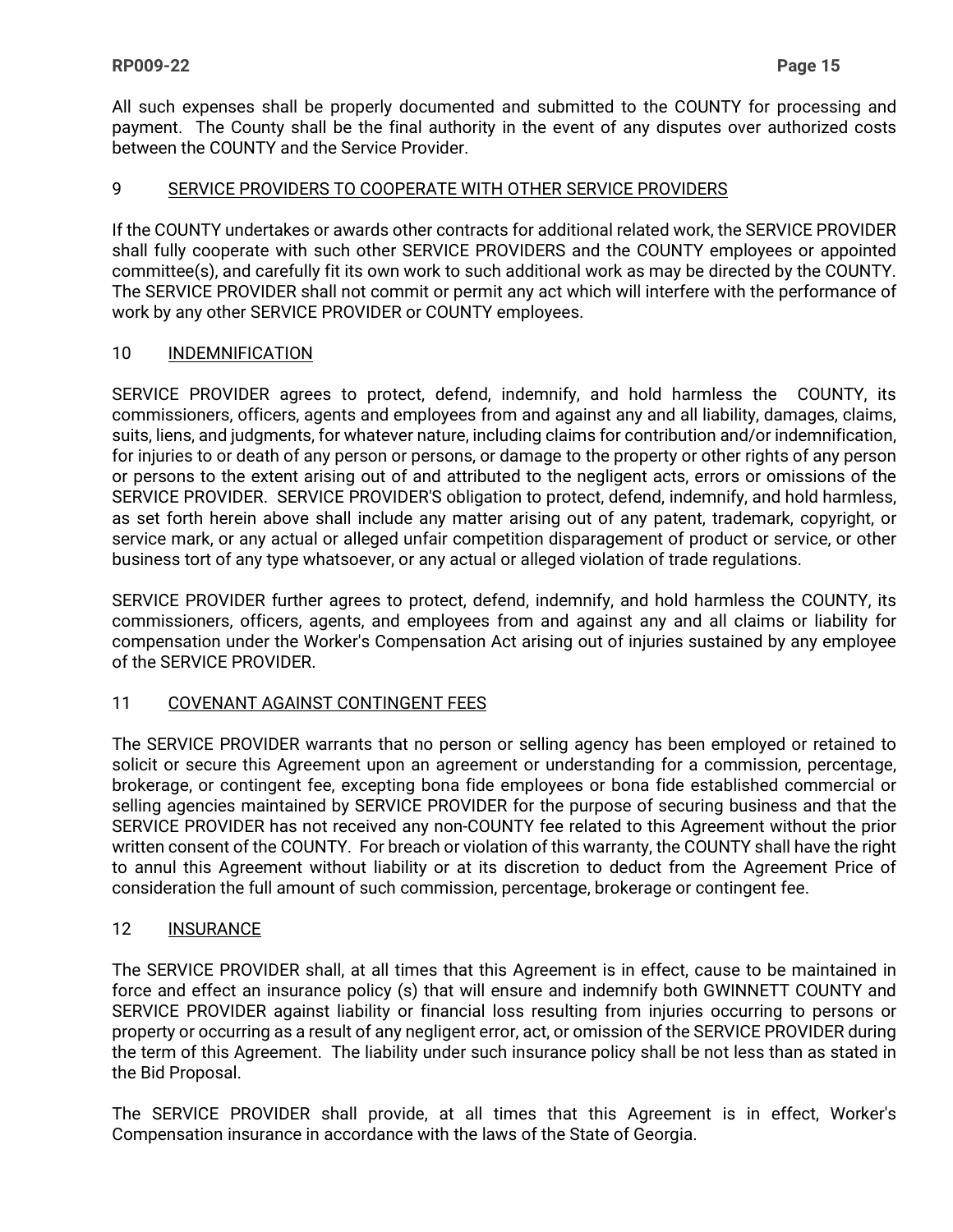The SERVICE PROVIDER shall provide, at all times that this Agreement is in effect, Professional Liability Insurance with a limit of not less than that as stated in the Bid Proposal.

Additionally, SERVICE PROVIDER shall provide, at all times that this Agreement is in effect, automobile liability insurance with a limit of not less than that as stated in the Bid Proposal.

The policies shall be written by a responsible company(s), to be approved by the COUNTY, and shall be non-cancelable except on thirty-(30) days' written notice to the COUNTY. Such policies shall name the COUNTY as additional insured, except for worker's compensation and professional liability policies, and a copy of such policy or a certificate of insurance shall be filed with the Director at the time of the execution of this Agreement.

#### 13 PROHIBITED INTERESTS

- 13.1 Conflict of Interest: The SERVICE PROVIDER agrees that it presently has no interest and shall acquire no interest, direct or indirect, that would conflict in any manner or degree with the performance of its services hereunder.
- 13.2 Interest of Public Officials: No member, officer, or employee of the COUNTY during his tenure or for one year thereafter, shall have any interest, direct or indirect, in this Agreement or the proceeds thereof.

### 14 SUBCONTRACTING

The SERVICE PROVIDER shall not subcontract any part of the work covered by this Agreement or permit subcontracted work to be further subcontracted without the DEPARTMENT's prior written approval of the subservice provider, except as may have been specifically stated in the SERVICE PROVIDER'S response to proposal per Exhibit A. The DEPARTMENT will not approve any subservice provider for work covered by this Agreement that has not been recommended for approval by the Department Director.

All subcontracts in the amount of \$5,000 or more shall include the provisions set forth in this Agreement.

#### 15 ASSIGNABILITY

The SERVICE PROVIDER shall not assign or transfer whether by an assignment or novation, any of its rights, obligations, benefits, liabilities or other interest under this Agreement without the written consent of the COUNTY.

### 16 EQUAL EMPLOYMENT OPPORTUNITY

During the performance of this Agreement, the SERVICE PROVIDER agrees as follows: (1) the SERVICE PROVIDER will not discriminate against any employee or applicant for employment because of race, creed, color, sex or national origin; (2) the SERVICE PROVIDER will, in all solicitations or advertisements for employees placed by qualified applicants, receive consideration for employment without regard to race, creed, color, sex or national origin; (3) the SERVICE PROVIDER will cause the foregoing provisions to be inserted in all subcontracts for any work covered by the Agreement so that such provision will be binding upon each subservice provider, provided that the foregoing provision shall not apply to contracts or subcontracts for standard commercial supplies of raw materials.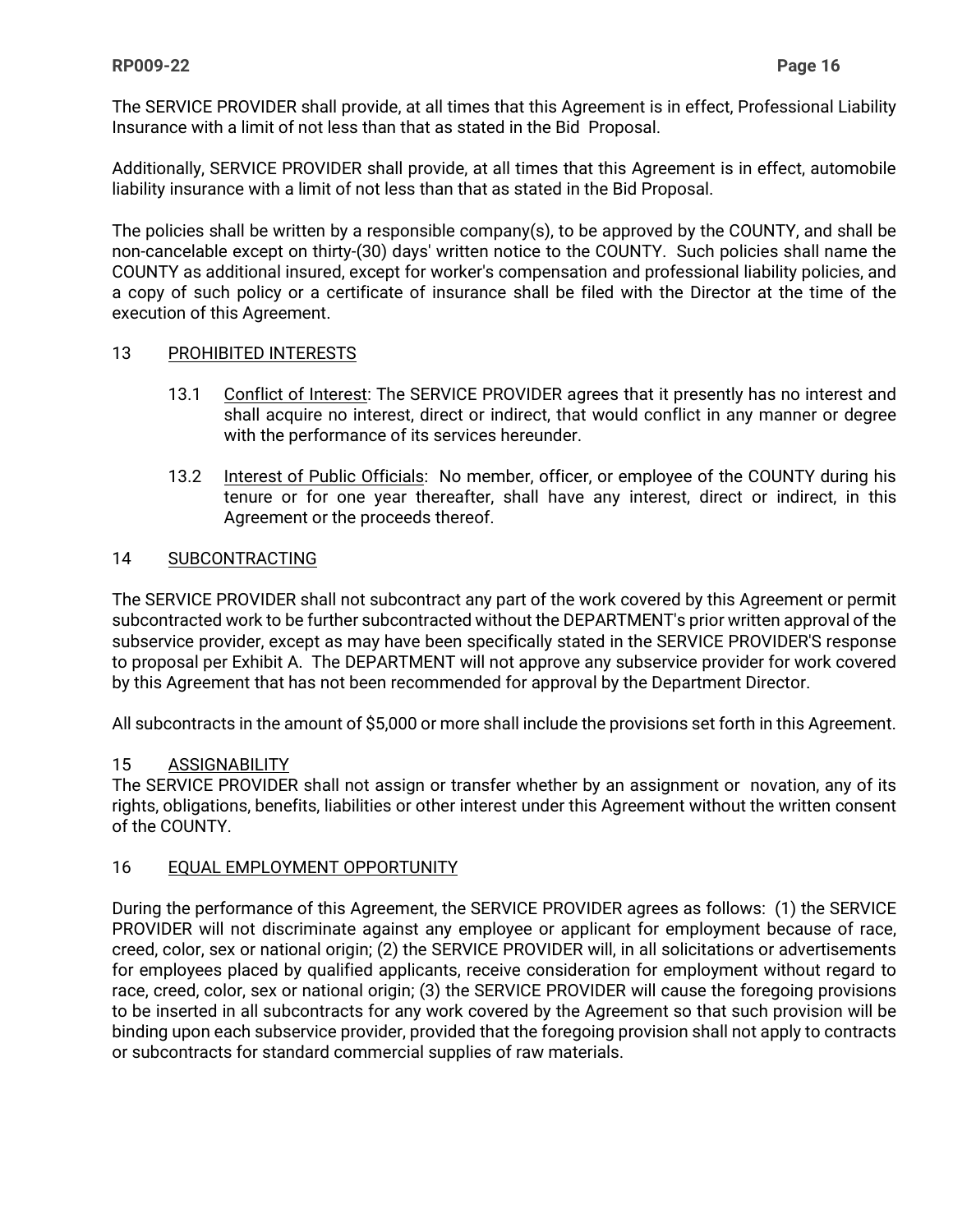### 17 ANTI-KICKBACK CLAUSE

Salaries of architects, draftsmen, technical engineers and engineers, and technicians performing work under this Agreement shall be paid unconditionally and not less often than once a month without deduction or rebate on any account except only such payroll deductions as are mandatory by law. The SERVICE PROVIDER hereby promises to comply with all applicable "Anti-kickback" laws, and shall insert appropriate provisions in all subcontracts covering work under this Agreement.

### 18 AUDITS AND INSPECTORS

At any time during normal business hours and as often as the COUNTY may deem necessary, the CONSULTANT shall make available to the COUNTY for examination all of its records with respect to all matters covered by this Agreement. It shall also permit the COUNTY to audit, examine and make copies, excerpts or transcripts from such records of personnel, conditions of employment and other data relating to all matters covered by this Agreement.

The SERVICE PROVIDER shall maintain all books, documents, papers, accounting records and other evidence pertaining to costs incurred on the Project and used in support of its proposal and shall make such material available at all reasonable times during the period of the Agreement, and for three years from the date of final payment under the Agreement, for inspection by the COUNTY or any reviewing agencies, and copies thereof shall be furnished upon request. The SERVICE PROVIDER agrees that the provisions of this Article shall be included in any Agreements it may make with any subservice provider, assignee, or transferee.

### 19 OWNERSHIP, PUBLICATION, REPRODUCTION AND USE

All documents and materials prepared pursuant to this Agreement are the property of the COUNTY. The COUNTY shall have the unrestricted authority to publish, disclose, distribute, and otherwise use, in whole or in part, any reports, data, maps, or other materials prepared under this Agreement without according credit of authorship. The COUNTY shall hold harmless and indemnify the SERVICE PROVIDER against all claims arising out of such use of documents and materials without the SERVICE PROVIDER'S knowledge and consent.

### 20 VERBAL AGREEMENT OR CONVERSATION

No verbal agreement or conversation with any officer, agent, or employee of the COUNTY, either before, during, or after the execution of this Agreement, shall affect or modify any of the terms or obligations herein contained, nor shall such verbal agreement or conversation entitle the SERVICE PROVIDER to any additional payment whatsoever under the terms for this Agreement. All changes to this Agreement shall be in writing and appended hereto as prescribed in Article 3 above.

### 21 INDEPENDENT SERVICE PROVIDER

The SERVICE PROVIDER shall perform the services under this Agreement as an independent service provider and nothing contained herein shall be construed to be inconsistent with this relationship or status. Nothing in this Agreement shall be interpreted or construed to constitute the SERVICE PROVIDER or any of its agents or employees to be the agent, employee, or representative of the COUNTY.

### 22 NOTICES

All notices shall be in writing and delivered in person or transmitted by certified mail, postage prepaid.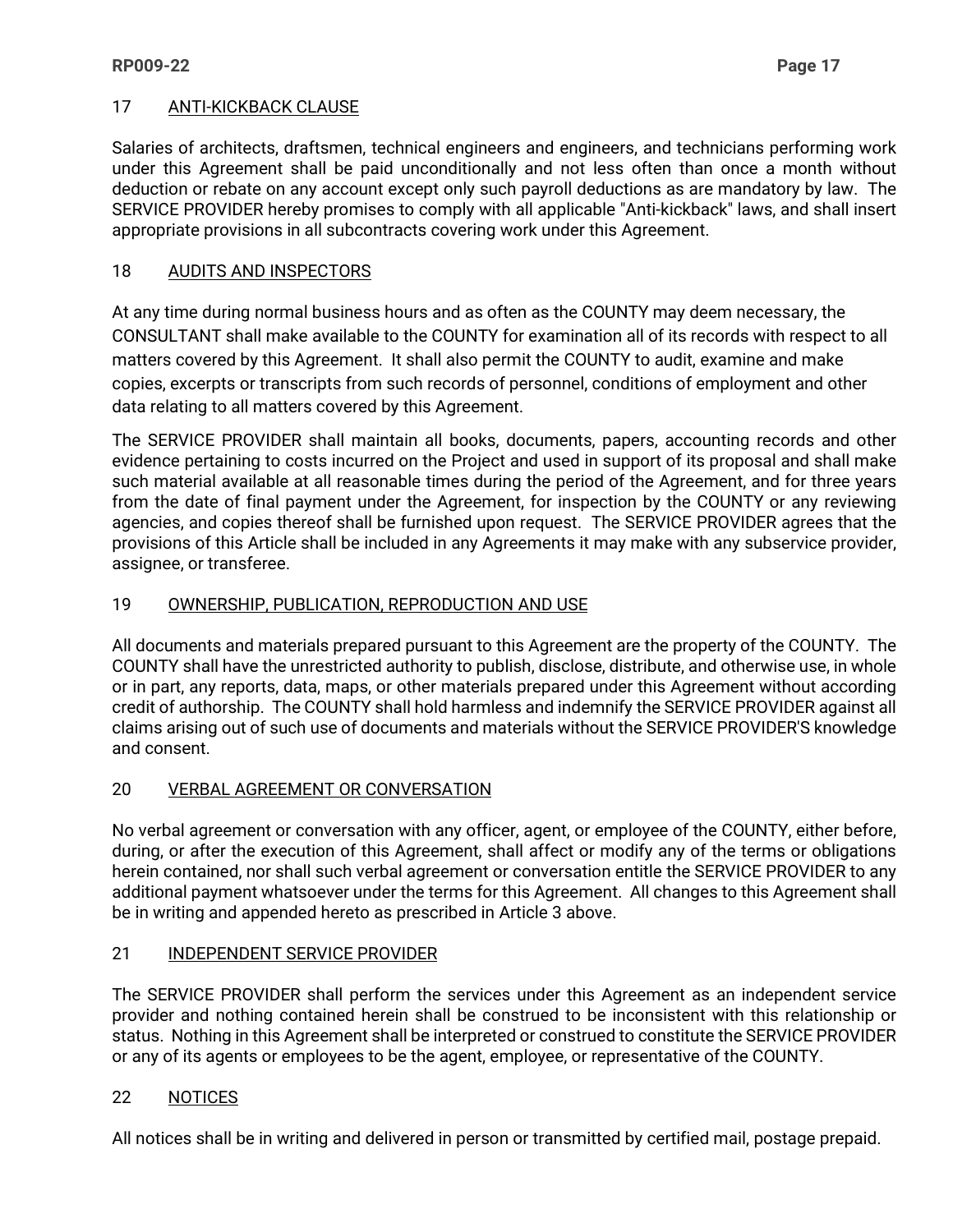#### **EXHIBIT C – "SAMPLE SERVICE PROVIDER CONTRACT"**

**\*\*\*Gwinnett County requires that all Contracts between parties be entered into via the following documents. If any exceptions are taken to any part of this document, each must be stated in detail and submitted as part of your proposal/bid document. If no exceptions are noted it is assumed that the party fully agrees to the contract in its entirety. Exceptions to the sample contract provided in this request for proposal will be considered in terms of responsiveness when making award.\*\*\***

#### **RP009-22**

### **Provision of a Vision Program on an Annual Contact**

This CONTRACT made and entered into this \_\_\_\_\_\_\_\_\_\_\_\_\_\_day of \_\_\_\_\_\_\_\_\_\_\_\_\_\_\_\_\_\_\_\_\_\_\_\_\_, 20\_\_ by and between Gwinnett County, Georgia (Party of the First Part, hereinafter called the "County"), and, (Party of the Second Part, hereinafter called the "Service Provider").

**NOW THEREFORE,** for and in consideration of the mutual promises and obligations contained herein and under the conditions hereinafter set forth, the parties do hereby agree as follows:

### **1. TERM:**

This contract shall commence January 01, 2023, for a one year period with four options to renew for an additional one year period.

### **2. ATTACHMENTS:**

This Contract shall consist of the Service Provider's bid/proposal and all Invitations to Bid/Proposals including all drawings, specifications, price lists, Instructions to Proposers, General Conditions, Special Provisions, Detailed Specifications, addenda, and change orders issued after execution of the Contract (hereinafter collectively referred to as the "Bid"), which are specifically incorporated herein by reference (Exhibit A). In the event of a conflict between the County's contract documents and the Service Provider's bid/proposal, the County's contract documents shall control.

### **3. PERFORMANCE:**

Service Provider agrees to furnish all skill and labor of every description necessary to carry out and complete in good, firm and substantial, workmanlike manner, the work specified, in strict conformity with the Bid.

### **4. PRICE:**

As full compensation for the performance of this Contract, the County shall pay the Service Provider for the actual quantity of work performed. Bid amount shown on Exhibit A is the total obligation of the County pursuant to OCGA section 36-60-13 (a) (3). The fees for the work to be performed under this Contract shall be charged to the County in accordance with the rate schedule referenced in the Bid (Exhibit A). The County agrees to pay the Service Provider following receipt by the County of a detailed invoice, reflecting the actual work performed by the Service Provider.

### **5. INDEMNIFICATION AND HOLD HARMLESS:**

Service Provider agrees to protect, defend, indemnify, and hold harmless the COUNTY, its commissioners, officers, agents and employees from and against any and all liability, damages, claims, suits, liens, and judgments, for whatever nature, including claims for contribution and/or indemnification, for injuries to or death of any person or persons, or damage to the property or other rights of any person or persons to the extent arising out of and attributed to the negligent acts, errors, or omissions of the Service Provider. Service Provider's obligation to protect, defend, indemnify, and hold harmless, as set forth hereinabove shall include any matter arising out of any patent, trademark, copyright, or service mark, or any actual or alleged unfair competition disparagement of product or service, or other business tort of any type whatsoever, or any actual or alleged violation of trade regulations.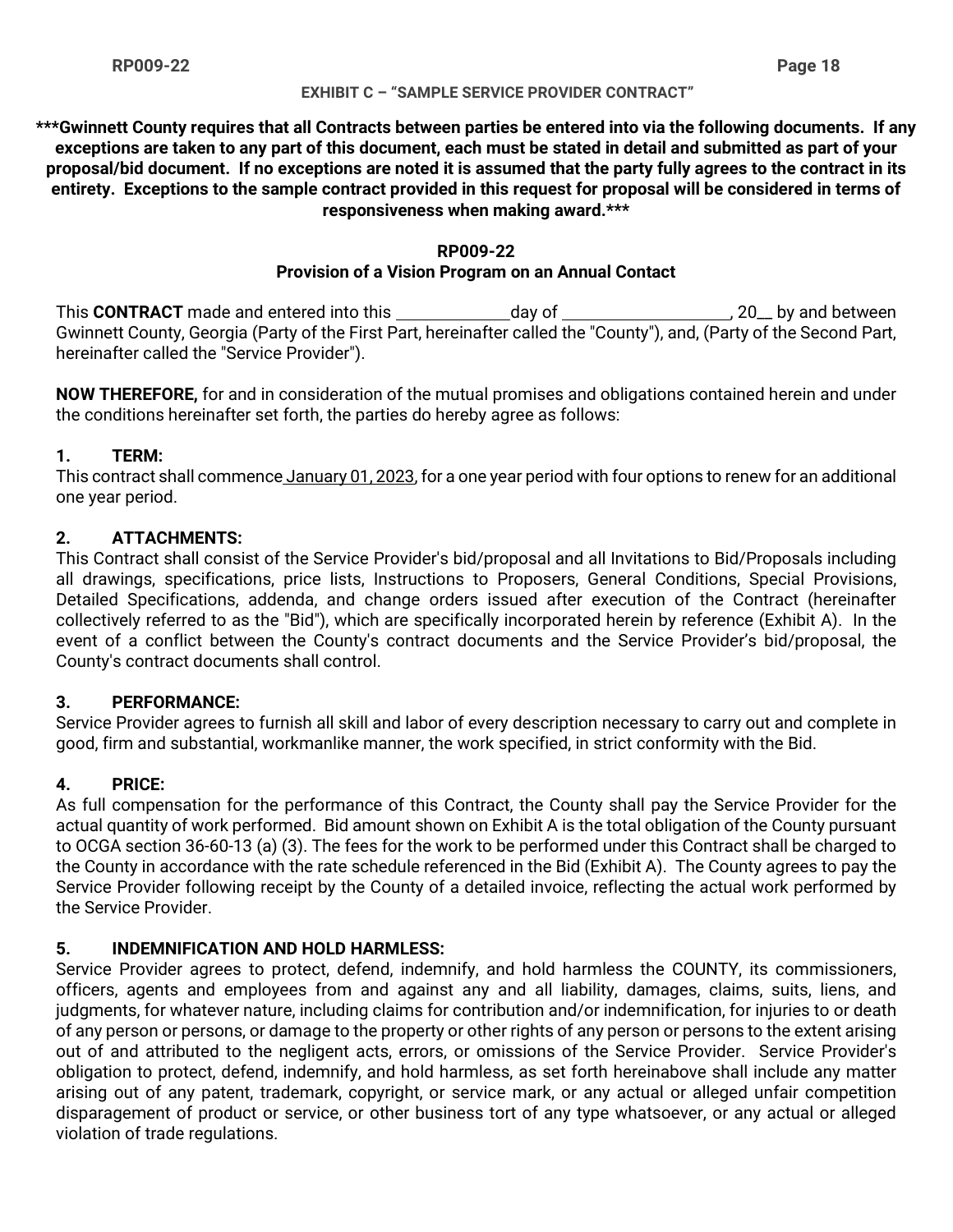Service Provider further agrees to protect, defend, indemnify, and hold harmless the COUNTY, its commissioners, officers, agents, and employees from and against any and all claims or liability for compensation under the Worker's Compensation Act arising out of injuries sustained by any employee of the Service Provider.

### **6. TERMINATION FOR CAUSE:**

The County may terminate this Contract for cause upon ten (10) days prior written notice to the Service Provider of the Service Provider's default in the performance of any term of this Contract. Such termination shall be without prejudice to any of the County's rights or remedies provided by law.

### **7. TERMINATION FOR CONVENIENCE:**

The County may terminate this Contract for its convenience at any time upon 30 days written notice to the Service Provider. In the event of the County's termination of this Contract for convenience, the Service Provider will be paid for those services actually performed. Partially completed performance of the Contract will be compensated based upon a signed statement of completion to be submitted by the Service Provider who shall itemize each element of performance.

### **8. CONTRACT NOT TO DISCRIMINATE:**

During the performance of this Contract, the Service Provider will not discriminate against any employee or applicant for employment because of race, creed, color, sex, national origin, age, or disability which does not preclude the applicant or employee from performing the essential functions of the position. The Service Provider will also, in all solicitations or advertisements for employees placed by qualified applicants, consider the same without regard to race, creed, color, sex, national origin, age, or disability which does not preclude the applicant from performing the essential functions of the job. The Service Provider will cause the foregoing provisions to be inserted in all subcontracts for any work covered by this Contract so that such provision will be binding upon each subservice provider, providing that the foregoing provisions shall not apply to contracts or subservice providers for standard commercial supplies of raw materials.

### **9. ASSIGNMENT:**

The Service Provider shall not sublet, assign, transfer, pledge, convey, sell or otherwise dispose of the whole or any part of this Contract or his right, title, or interest therein to any person, firm, or corporation without the previous consent of the County in writing.

### **10. WAIVER:**

A waiver by either party of any breach of any provision, term, covenant, or condition of this Contract shall not be deemed a waiver of any subsequent breach of the same or any other provision, term, covenant, or condition.

### **11. SEVERABILITY:**

The parties agree that each of the provisions included in this Contract is separate, distinct and severable from the other and remaining provisions of this Contract, and that the invalidity of any Contract provision shall not affect the validity of any other provision or provisions of this Contract.

### **12. GOVERNING LAW:**

The parties agree that this Contract shall be governed and construed in accordance with the laws of the State of Georgia. This Contract has been signed in Gwinnett County, Georgia.

### **13. MERGER CLAUSE:**

The parties agree that the terms of this Contract include the entire Contract between the parties, and as such, shall exclusively bind the parties. No other representations, either oral or written, may be used to contradict the terms of this Contract.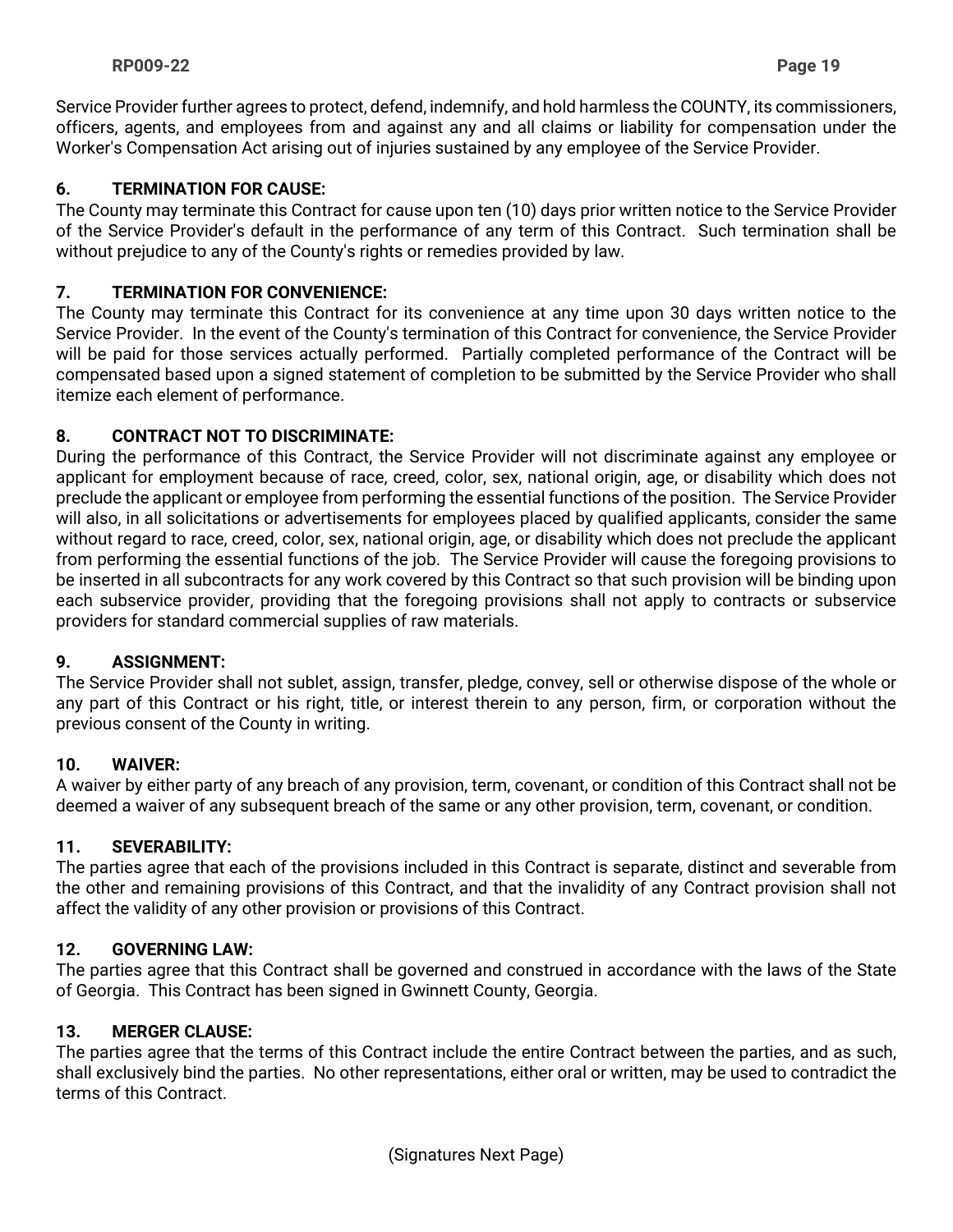**IN WITNESS WHEREOF,** the parties hereto, acting through their duly authorized agents, have caused this **CONTRACT** to be signed, sealed and delivered.

GWINNETT COUNTY, GEORGIA

By:  $\_$ 

 Nicole L. Hendrickson, Chairwoman Gwinnett County Board of Commissioners

ATTEST:

#### **Signature**

Tina King, County Clerk Board of Commissioners

APPROVED AS TO FORM:

Signature Gwinnett County Staff Attorney

SERVICE PROVIDER:

BY:

**Signature** 

Print Name

Title

 $\overline{a}$ 

ATTEST:

**Signature** 

Print Name Corporate Secretary (Seal)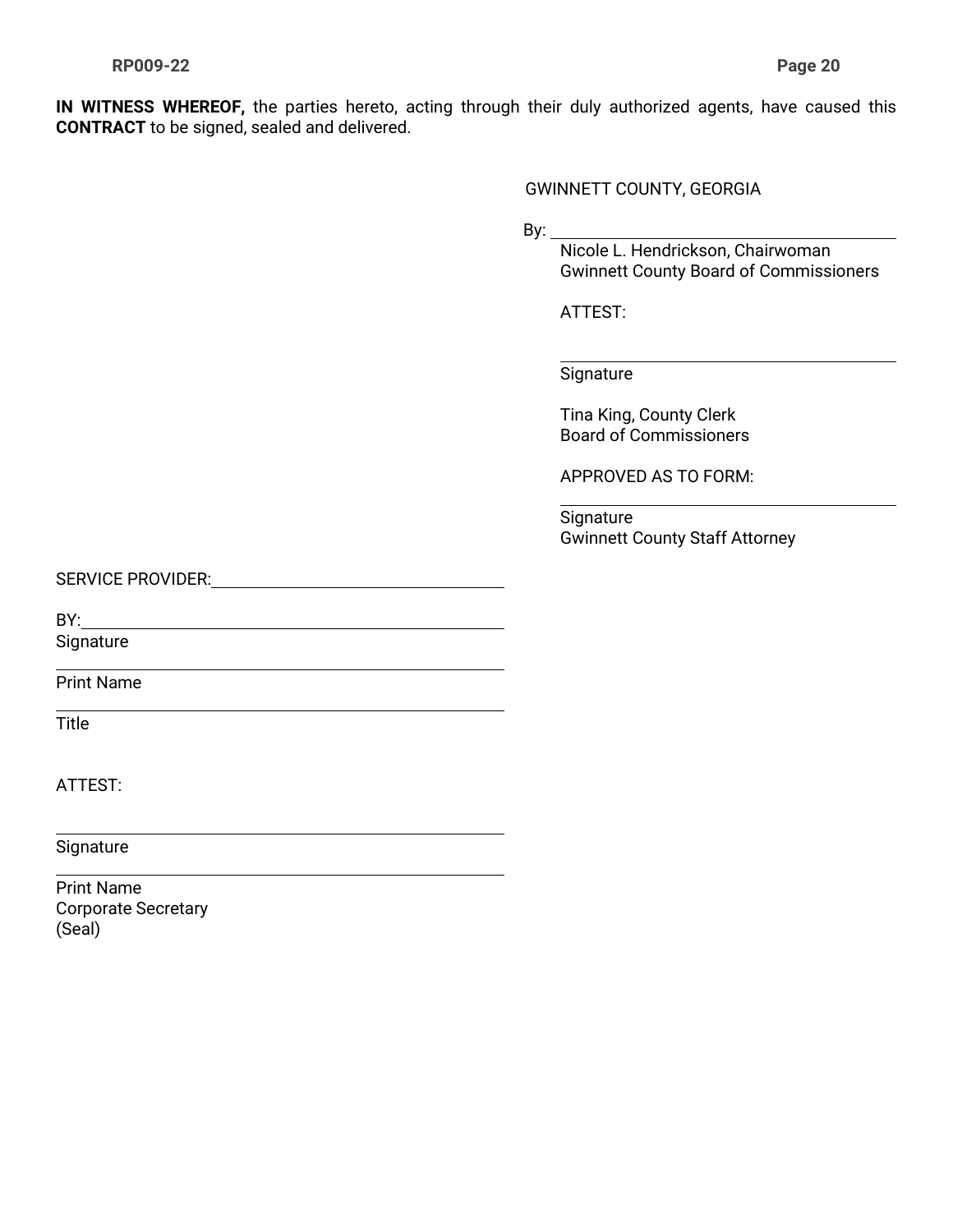#### **EXHIBIT D – SAMPLE BUSINESS ASSOCIATE AGREEMENT**

This Business Associate Agreement ("Agreement") dated \_\_\_\_\_\_\_\_\_\_\_\_\_\_\_, 20\_\_\_ (the "Effective Date"), is entered into by and between Gwinnett County, Georgia ("County") and ("Business Associate").

**WHEREAS**, County and Business Associate have or are entering into agreements or other documented arrangements (collectively, "Business Arrangements") pursuant to which Business Associate may provide services for County that require Business Associate to access health information that is protected by state and/or federal law;

**WHEREAS**, Business Associate and County desire that Business Associate obtain access to such information in accordance with the terms specified herein;

**NOW THEREFORE,** in consideration of the mutual promises set forth in this Agreement and other good and valuable consideration, the sufficiency and receipt of which are hereby severally acknowledged, the parties agree as follows:

#### **1. Business Associate Obligations.**

Business Associate may receive from the 4.County health information that is protected under applicable state and/or federal law, including without limitation, protected health information ("PHI") as defined in the regulations at 45 C.F.R. Parts 160 and 164 (the "Privacy Standards") promulgated pursuant to the Health Insurance Portability and Accountability Act of 1996 ("HIPAA"). All capitalized terms not otherwise defined in this Agreement shall have the meanings set forth in the Privacy Standards. Business Associate agrees not to use or disclose (or permit the use or disclosure of) PHI in a manner that would violate the requirements of the Privacy Standards if the PHI were used or disclosed by County in the same manner. Business Associate shall use appropriate safeguards to prevent the use or disclosure of PHI other than as expressly permitted under this Agreement.

### **2. Use of PHI**.

Business Associate may use PHI solely for County's benefit and only (i) for the purpose of performing services for County as such services are defined in Business Arrangements, and (ii) as necessary for the proper management and administration of the Business Associate or to carry out its legal responsibilities, provided that such uses are permitted under federal and state law. County shall retain all rights in the PHI not granted herein. Use and disclosure of de-identified health information is not permitted unless expressly authorized in this Agreement or in writing by County.

### **3. Disclosure of PHI**.

Business Associate may disclose PHI as necessary to perform its obligations under the Business Arrangement and as permitted by law, provided that Business Associate shall in such case: (a) obtain reasonable assurances from any person to whom the information is disclosed that it will be held confidential and further used and disclosed only as required by law or for the purpose for which it was disclosed to the person or entity; (b) agree to immediately notify County of any instances of which it is aware that PHI is being used or disclosed for a purpose that is not otherwise provided for in this Agreement or for a purpose not expressly permitted by the Privacy Standards; and (c) ensure that all disclosures of PHI are subject to the principle of "minimum necessary use and disclosure," i.e., only the minimum PHI that is necessary to accomplish the intended purpose may be disclosed.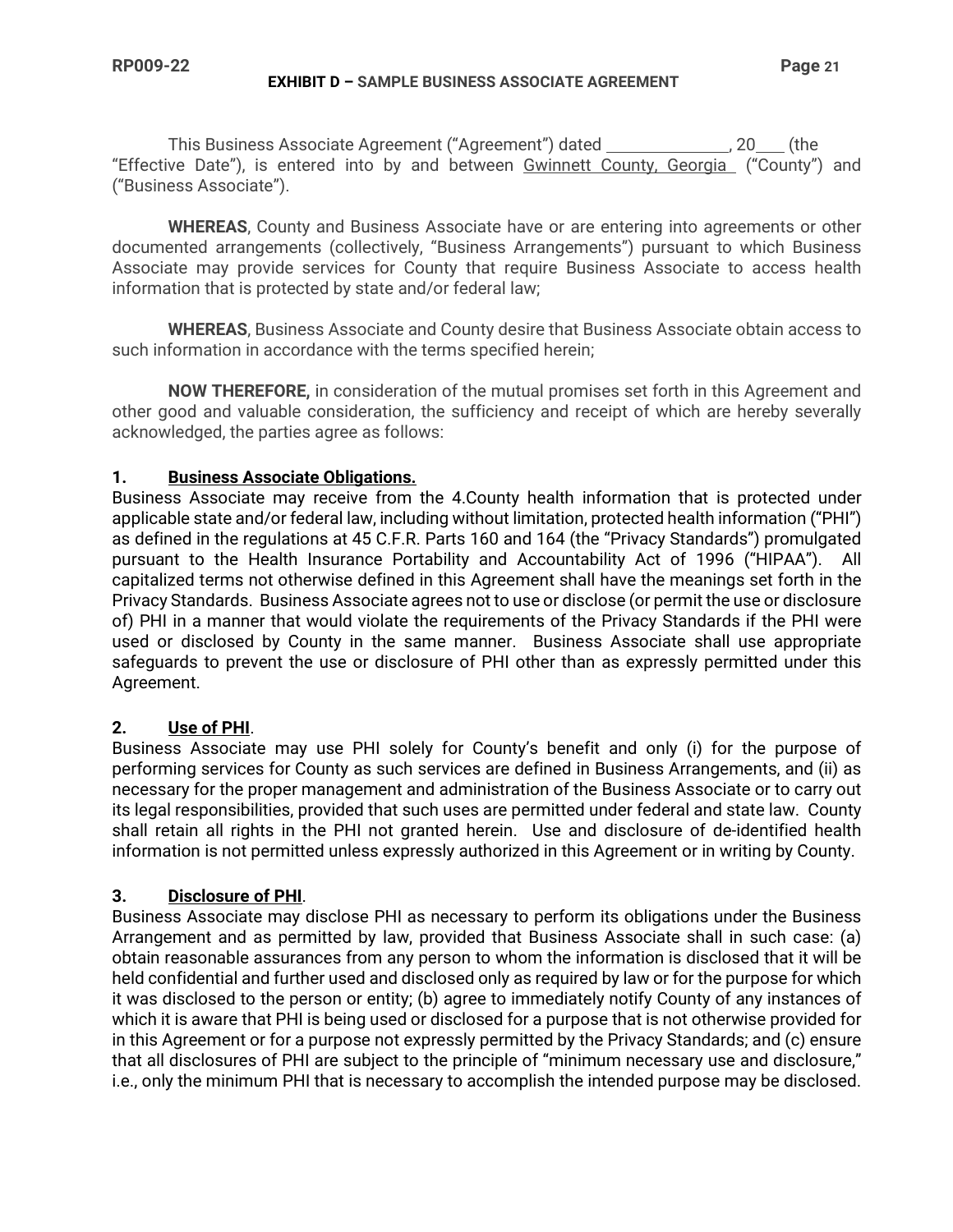If Business Associate discloses PHI received from County, or created or received by Business Associate on behalf of County, to agents, including a subcontractor (collectively, "Recipients"), Business Associate shall require Recipients to agree in writing to the same restrictions and conditions that apply to the Business Associate under this Agreement. To the extent permitted by law, Business Associate shall be fully liable to County for any acts, failures or omissions of Recipients in furnishing the services as if they were the Business Associate's own acts, failures or omissions. Business Associate shall report to County any use or disclosure of PHI not permitted by this Agreement, of which it becomes aware, such report to be made within five (5) days of the Business Associate becoming aware of such use or disclosure. Business Associate agrees to mitigate, to the extent practical and unless otherwise requested by County in writing, any harmful effect that is known to Business Associate and is the result of a use or disclosure of PHI in violation of this Agreement.

### **4. Individual Rights Regarding Designated Record Sets**.

If Business Associate maintains a Designated Record set on behalf of County, Business Associate shall (a) permit an individual to inspect or copy PHI contained in that set about the individual under conditions and limitations required under 45 CFR § 164.524, as it may be amended from time to time, and (b) amend PHI maintained by Business Associate as requested by County. Business Associate shall respond to any request from County for access by an individual within five (5) days of such request and shall make any amendment requested by County within ten (10) days of such request. The information shall be provided in the form or format requested, if it is readily producible in such form or format, or in summary, if the individual has agreed in advance to accept the information in summary form. A reasonable, cost-based fee for copying PHI may be charged. Business Associate shall accommodate an individual's right to have access to PHI about the individual in a Designated Record Set in accordance with the Privacy Standards set forth at 45 CFR § 164.526, as it may be amended from time to time, unless the regulation provides for a denial or an exception expressly applies. County shall determine whether a denial is appropriate or an exception applies. Business Associate shall notify County within five (5) days of receipt of any request for access or amendment by an individual. Business Associate shall have a process in place for requests for amendments and for appending such requests to the Designated Record Set. This section 4 of the Agreement shall become effective on April 14, 2003 or on such later date that compliance with the federal Privacy Standards is required by the regulations, subject to any earlier state law requirements.

### **5. Accounting of Disclosures**.

Business Associate shall make available to County in response to a request from an individual, information required for an accounting of disclosures of PHI with respect to the individual, in accordance with 45 CFR § 164.528, as it may be amended from time to time, incorporating exceptions to such accounting designated under the regulation. Such accounting is limited to disclosures that were made in the six (6) years prior to the request and shall not include any disclosures that were made prior to the compliance date of the Privacy Standards. Business Associate shall provide such information necessary to provide an accounting within thirty (30) days of County's request. Such accounting must be provided without cost to the individual or to County if it is the first accounting requested by an individual within any twelve (12) month period; however, a reasonable, cost-based fee may be charged for subsequent accountings if Business Associate informs the County and the County informs the individual in advance of the fee, and the individual is afforded an opportunity to withdraw or modify the request. Such accounting shall be provided as long as Business Associate maintains PHI. This section 5 of the Agreement shall become effective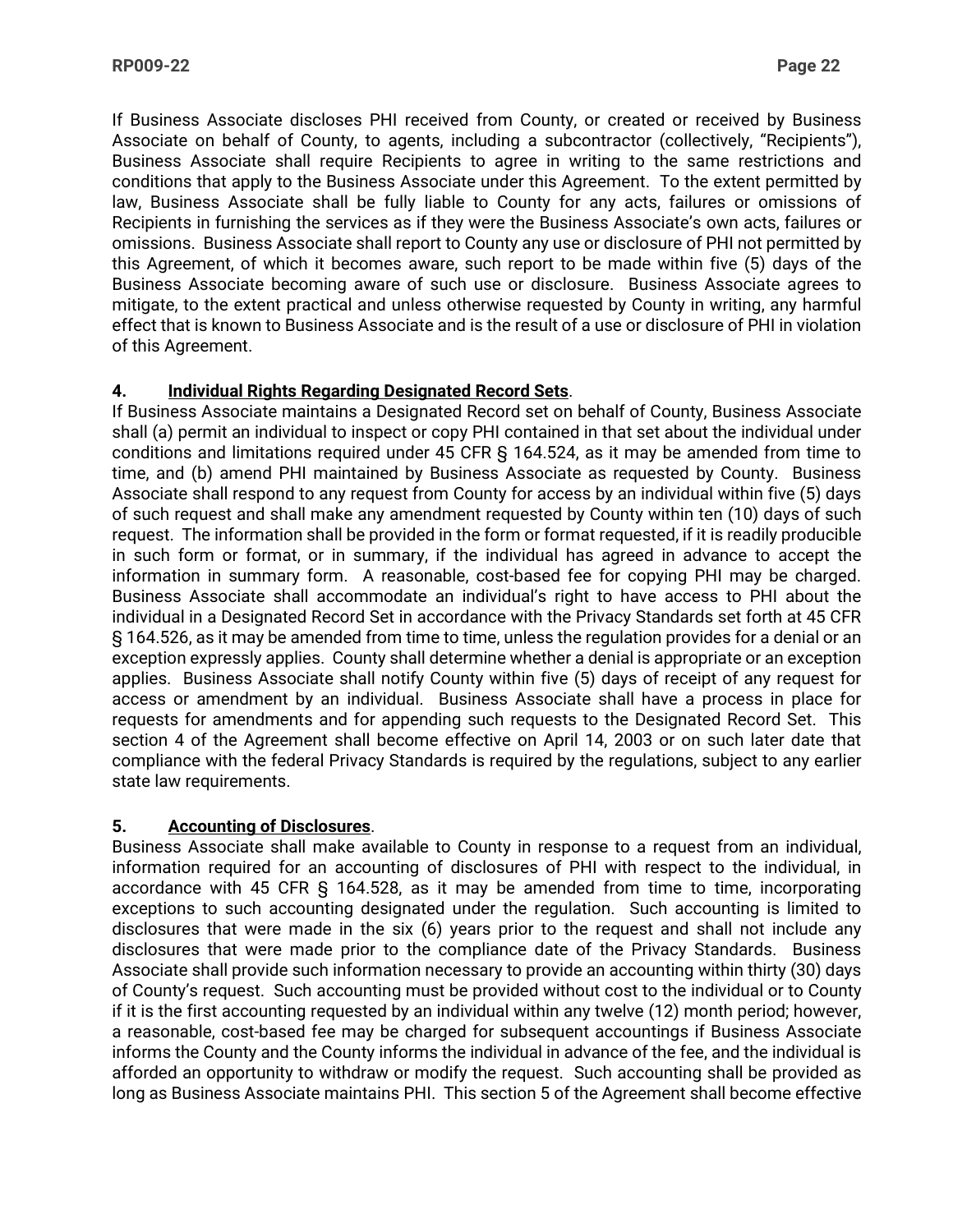on April 14, 2003 or on such later date that compliance with the Privacy Standards is required by the regulations, subject to any earlier state law requirements.

### **6. Withdrawal of Consent or Authorization**.

If the use or disclosure of PHI in this Agreement is based upon an individual's specific consent or authorization for the use of his or her PHI, and (i) the individual revokes such consent or authorization in writing, (ii) the effective date of such authorization has expired, or (iii) the consent or authorization is found to be defective in any manner that renders it invalid, Business Associate agrees, if it has notice of such revocation or invalidity, to cease the use and disclosure of any such individual's PHI except to the extent it has relied on such use or disclosure, or where an exception under the Privacy Standards expressly applies.

### **7. Records and Audit**.

Business Associate shall make available to County and to the United States Department of Health and Human Services or its agents, its internal practices, books, and records relating to the use and disclosure of PHI received from, created, or received by Business Associate on behalf of County for the purpose of determining County's compliance with the Privacy Standards or any other health oversight agency, in a timely a manner designated by County or the Secretary. Except to the extent prohibited by law, Business Associate agrees to notify County immediately upon receipt by Business Associate of any and all requests served upon Business Associate for information or documents by or on behalf of any and all government authorities.

### **8. Notice of Privacy Practices**.

County shall provide to Business Associate its Notice of Privacy Practices ("Notice") when adopted and any amendments thereafter. Any use or disclosure permitted by this Agreement may be amended by Such Notice. Business Associate agrees that it will abide by the limitations of any Notice published by County of which it has knowledge. The amended Notice shall not affect permitted uses and disclosures on which Business Associate has relied prior to the receipt of such Notice.

### **9. Confidentiality**.

Business Associate shall take any steps required to (i) protect PHI from unauthorized uses or disclosures and (ii) maintain the confidentiality and integrity of PHI. Prior to any permitted disclosure of PHI, Business Associate shall require the person or entity to which it intends to disclose PHI to assume all of the same duties with respect to PHI that Business Associate has under this Agreement. Business Associate shall be fully liable to County and any affected individuals for any acts, failures or omissions of Recipients as though they were its own acts, failures or omissions.

### **10. Term and Termination**.

10.1 This Agreement shall commence on the Effective Date and shall remain in effect until terminated in accordance with the terms of this section 10, provided, however, that any termination shall not affect the respective obligations or rights of the parties arising under this Agreement prior to the effective date of termination, all of which shall continue in accordance with their terms; and provided that the effective date of Sections 4 and 5 shall be in accordance with the provisions of those sections.

10.2 County shall have the right to terminate this Agreement for any reason upon thirty(30) days written notice to Business Associate.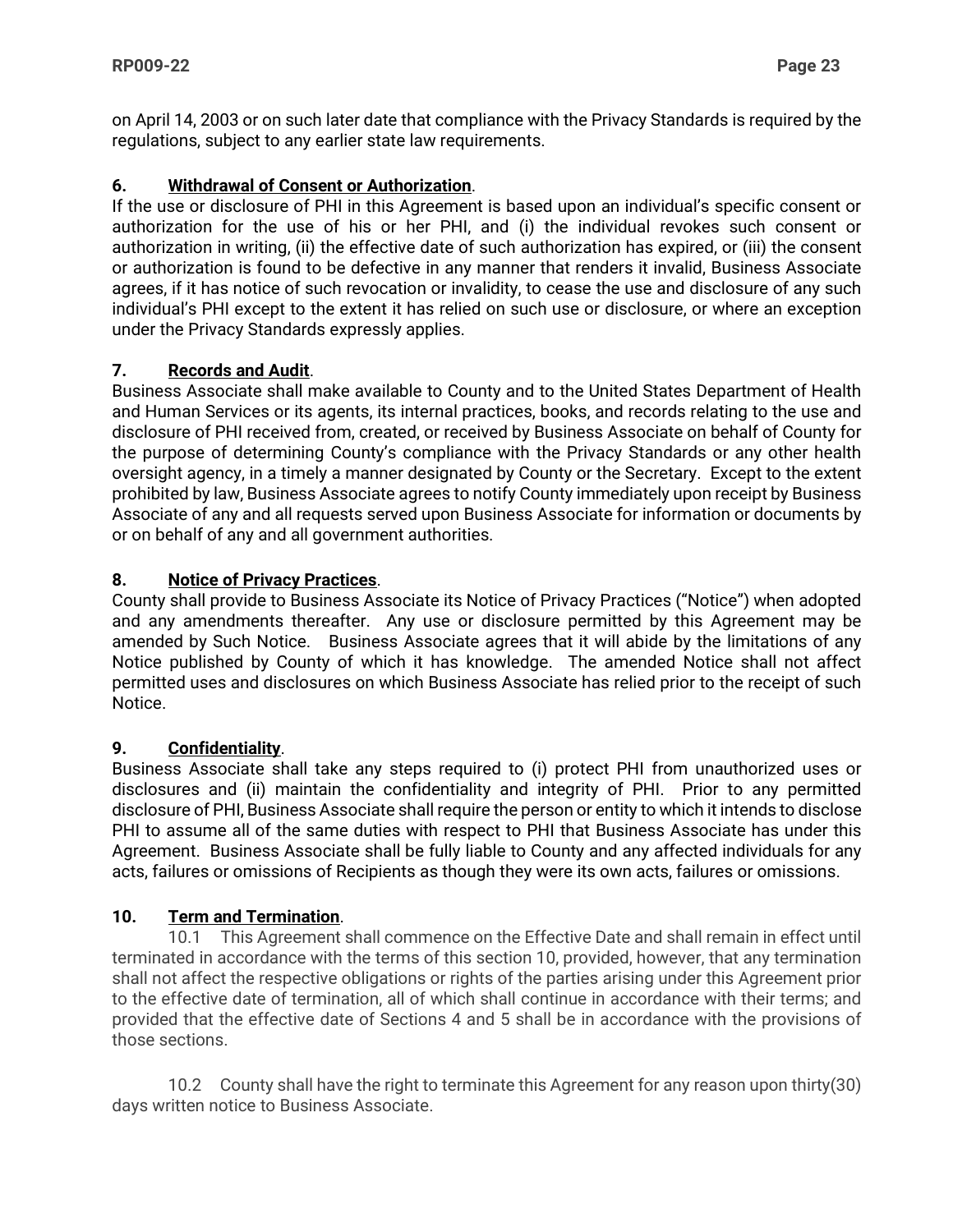10.3 County, at its sole discretion, may immediately terminate this Agreement and shall have no further obligations to Business Associate hereunder if any of the following events shall have occurred and be continuing:

> (1) Business Associate shall fail to observe or perform any material covenant or agreement contained in this Agreement for ten (10) days after written notice thereof has been given to Business Associate by County; or

> (2) A violation by Business Associate of any provision of the Privacy Standards or applicable federal or state privacy law.

10.4 Upon the termination of all Business Arrangements, either party may terminate this Agreement by providing written notice to the other party.

10.5 Upon termination of this Agreement for any reason, Business Associate agrees either to return to County or to destroy all PHI received from County or otherwise through the performance of services for County, that is in the possession or control of Business Associate or its agents. In the case of information for which it is not feasible to "return or destroy," Business Associate shall continue to comply with the covenants in this Agreement with respect to such PHI and shall comply with other applicable state or federal law, which may require a specific period of retention, redaction, or other treatment. Termination of this Agreement shall be cause for County to terminate any Business Arrangement.

### **11. Indemnification**.

Business Associate will indemnify, defend and hold County and its officers, directors, employees, agents, successors and assigns harmless, from and against any and all losses, liabilities, damages, costs and expenses (including reasonable attorneys' fees) arising out of or related to any third-party claim based upon any breach of this Agreement by Business Associate or similar breach by Recipients ("Claim"). If Business Associate assumes the defense of a Claim, County shall have the right, at its expense, to participate in the defense of such Claim, and Business Associate shall not take any final action with respect to such Claim without the prior written consent of County.

### **12. No warranty**.

PHI is provided to business associate solely on an "as is" basis. County disclaims all other warranties, express or implied, including, but not limited to, implied warranties of merchantability, and fitness for a particular purpose.

### **13. Ineligible persons**.

Business associate represents and warrants to County that Business Associate (i) is not currently excluded, debarred, or otherwise ineligible to participate in any federal health care program as defined in 42 U.S.C. Section 1320a-7b(f)("the Federal Healthcare Programs"); (ii) has not been convicted of a criminal offense related to the provision of health care items or services and not yet been excluded, debarred, or otherwise declared ineligible to participate in the Federal Healthcare Programs, and (iii) is not under investigation or otherwise aware of any circumstances which may result in Business Associate being excluded from participation in the Federal Healthcare Programs. This shall be an ongoing representation and warranty during the term of this Agreement, and Business Associate shall immediately notify County of any change in the status of the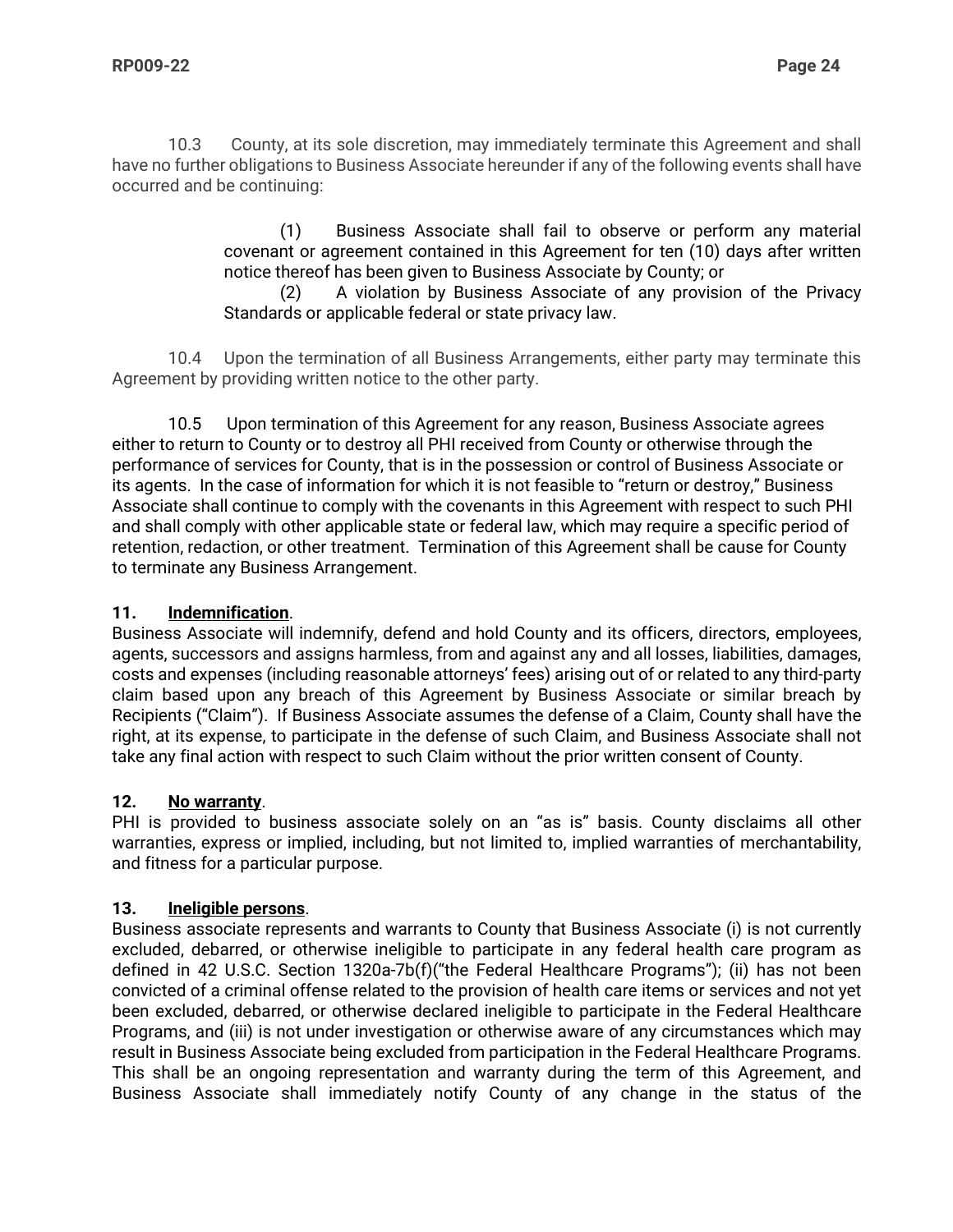representations and warranty set forth in this section. Any breach of this section shall give County the right to terminate this Agreement immediately for cause.

### **14. Miscellaneous**.

**14.1 Notice**. All Notices, requests, demands and other communications required or permitted to be given or made under this Agreement shall be in writing, shall be effective upon receipt or attempted delivery, and shall be sent by (a) personal delivery; (b) certified or registered United States mail, return receipt requested; (c) overnight delivery service with proof of delivery; or (d) facsimile with return facsimile acknowledging receipt. Notices shall be sent to the addresses below. Neither party shall refuse delivery of any notice hereunder.

#### **COUNTY:**

| <b>Gwinnett County Board of Commissioners</b> | <b>BUSINESS ASSOCIATE:</b> |
|-----------------------------------------------|----------------------------|
| 75 Langley Drive                              | Attention:                 |
| Lawrenceville, GA 30046                       | Tel. No.:                  |
| 770-822-7915                                  | Fax No∴                    |

**14.2 Waiver**. No provision of this Agreement or any breach thereof shall be deemed waived unless such waiver is in writing and signed by the party claimed to have waived such provision or breach. No waiver of a breach shall constitute a waiver of or excuse any different or subsequent breach.

**14.3 Assignment**. Neither party may assign (whether by operation or law or otherwise) any of its rights or delegate or subcontract any of its obligations under this Agreement without the prior written consent of the other party. Notwithstanding the foregoing, County shall have the right to assign its rights and obligations hereunder to any entity that is an affiliate or successor of County without the prior approval of Business Associate.

**14.4 Severability**. Any provision of this Agreement that is determined to be invalid or unenforceable will be ineffective to the extent of such determination without invalidating the remaining provisions of this Agreement or affecting the validity or enforceability of such remaining provisions.

**14.5 Entire Agreement**. This Agreement constitutes the complete agreement between Business Associate and County relating to the matters specified in this Agreement, and supersedes all prior representations or agreements, whether oral or written, with respect to such matters. In the event of any conflict between the terms of this Agreement and the terms of the Business Arrangements or any such later agreement(s), the terms of this Agreement shall control unless the terms of such Business Arrangements are more strict with respect to PHI and comply with the Privacy Standards, or the parties specifically otherwise agree in writing. No oral modification or waiver of any of the provisions of this Agreement shall be binding on either party. No obligation on either party to enter into any transaction is to be implied from the execution or delivery of this Agreement. This Agreement is for the benefit of, and shall be binding upon the parties, their affiliates and respective successors and assigns. No third party shall be considered a third-party beneficiary under this Agreement, nor shall any third party have any rights as a result of this Agreement.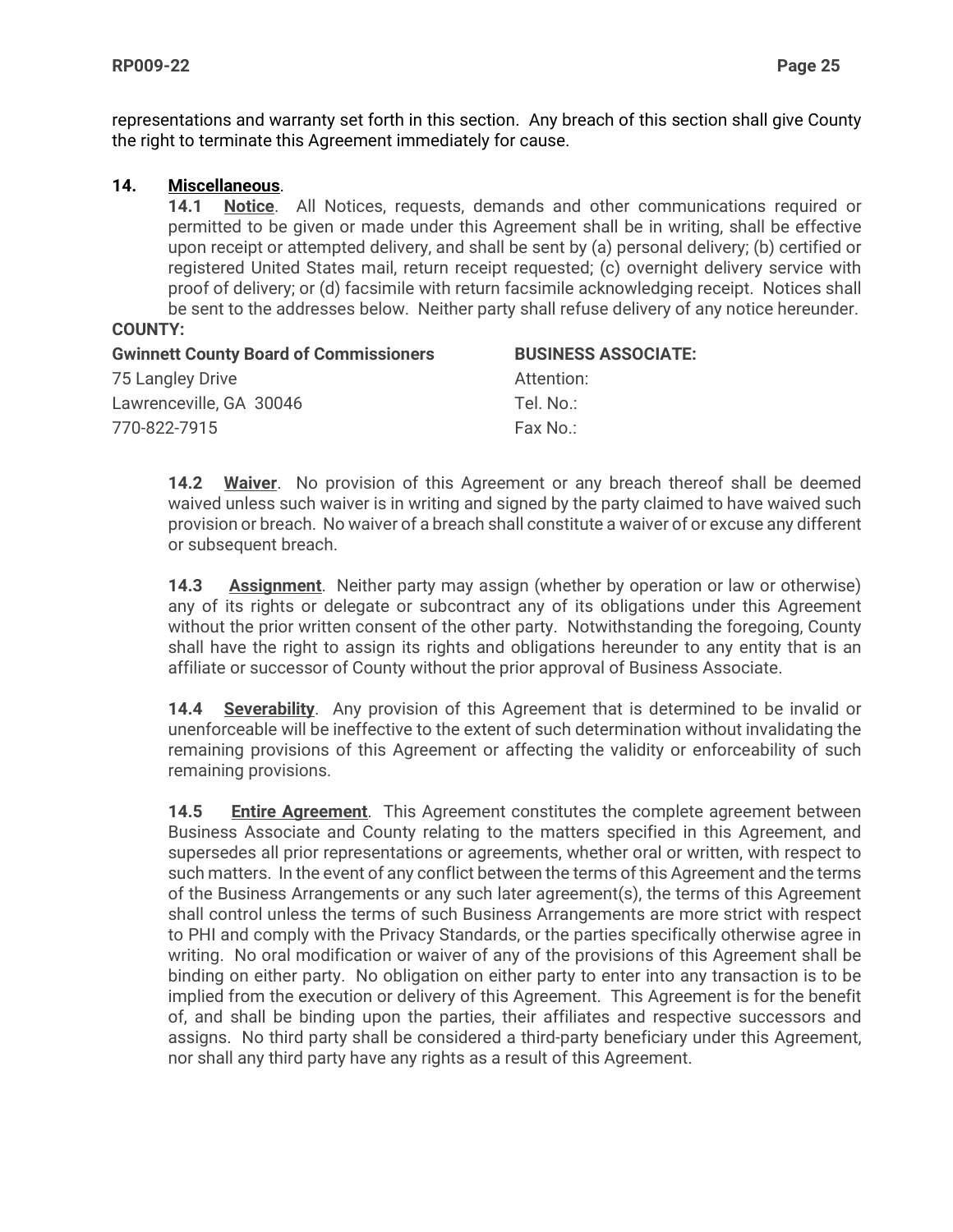**14.6 Governing Law**. This agreement shall be governed by and interpreted in accordance with the laws of the state of Georgia. Jurisdiction and Venue for any dispute relating to this Agreement shall exclusively rest with the state and federal courts in Gwinnett County.

**14.7 Equitable Relief**. Business Associate understands and acknowledges that any disclosure or misappropriation of any PHI in violation of this Agreement will cause County irreparable harm, the amount of which may be difficult to ascertain, and therefore agrees that County shall have the right to apply to a court of competent jurisdiction for specific performance and/or an order restraining and enjoining any such further disclosure or breach and for such other relief as County shall deem appropriate. Such right of County is to be in addition to the remedies otherwise available to County at law or in equity. Business Associate expressly waives the defense that a remedy in damages will be adequate and further waives any requirement in an action for specific performance or injunction for the posting of a bond by County.

**14.8 Nature of Agreement**. Nothing in this Agreement shall be construed to create (i) a partnership, joint venture or other joint business relationship between the parties or any of their affiliates, or (ii) a relationship of employer and employee between the parties. This Agreement does not express or imply any commitment to purchase or sell goods or services.

**14.9 Counterparts**. This Agreement may be executed in one or more counterparts, each of which shall be deemed an original, but all of which together shall constitute one and the same document. In making proof of this Agreement, it shall not be necessary to produce or account for more than one such counterpart executed by the party against whom enforcement of this Agreement is sought.

**IN WITNESS WHEREOF,** the parties have executed this Agreement as of the Effective Date. **COUNTY: BUSINESS ASSOCIATE:**

| <u>UUUIII.</u>                                | <b>PUUINLUU AUUUUIATE:</b> |
|-----------------------------------------------|----------------------------|
| By:                                           | Bv:                        |
| Nicole L. Hendrickson, Chairwoman             | (Name)                     |
| <b>Gwinnett County Board of Commissioners</b> |                            |
|                                               |                            |
| Date:                                         | (Title)                    |

Date and the contract of the contract of the contract of the contract of the contract of the contract of the contract of the contract of the contract of the contract of the contract of the contract of the contract of the c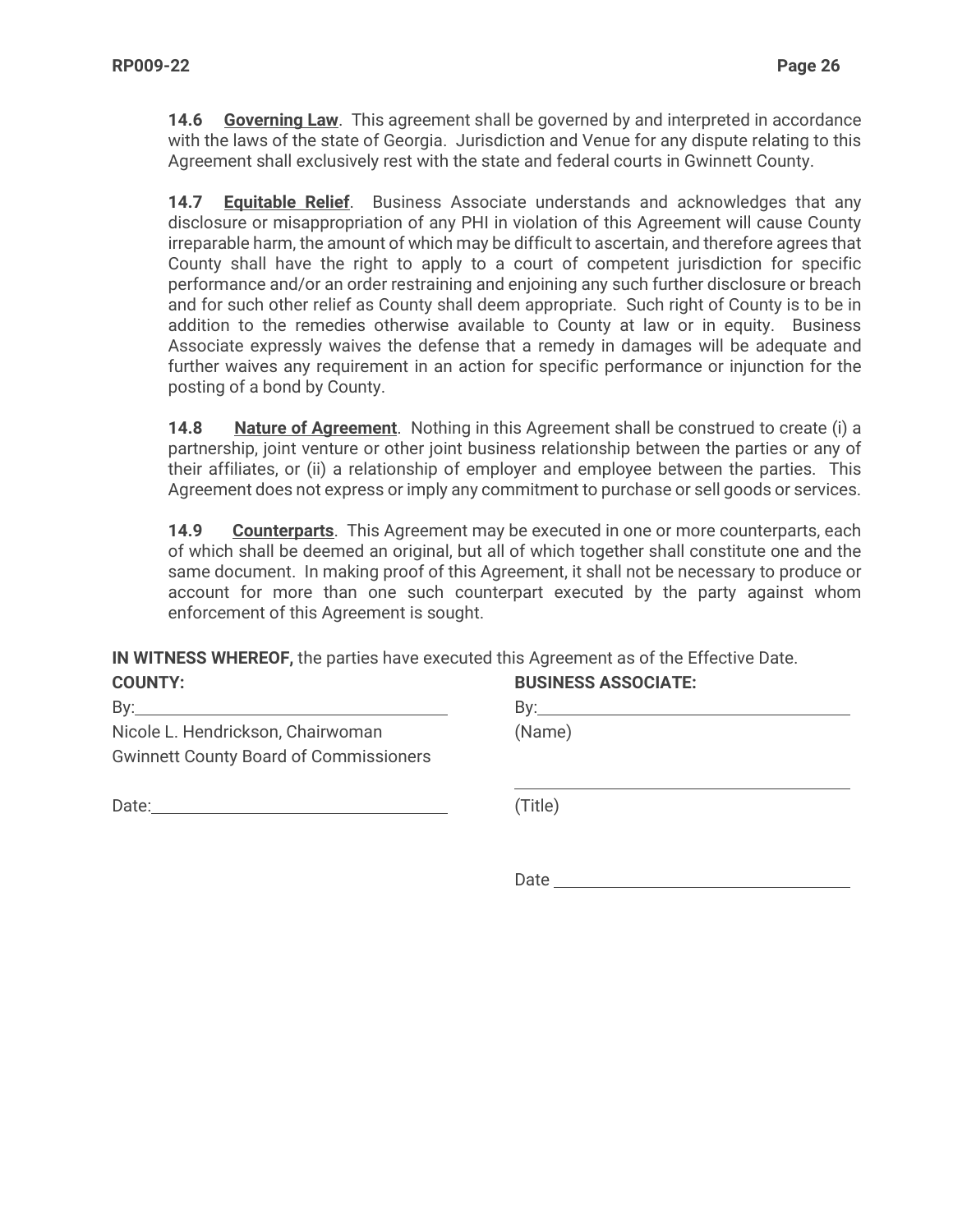

**GWINNETT COUNTY DEPARTMENT OF FINANCIAL SERVICES** PURCHASING DIVISION

**EXHIBIT E – CONTRACTOR AFFIDAVIT**

75 Langley Drive | Lawrenceville, GA 30046-6935 (0) 770.822.8720 | (F) 770.822.8735 www.gwinnettcounty.com

 **RP009-22 Provision of a Vision Program on an Annual Contact Page 27**

#### **CONTRACTOR AFFIDAVIT AND AGREEMENT (THIS FORM SHOULD BE FULLY COMPLETED AND RETURNED WITH YOUR SUBMITTAL)**

By executing this affidavit, the undersigned contractor verifies its compliance with The Illegal Immigration Reform Enhancements for 2013, stating affirmatively that the individual, firm, or corporation which is contracting with the Gwinnett County Board of Commissioners has registered with and is participating in a federal work authorization program\* [any of the electronic verification of work authorization programs operated by the United States Department of Homeland Security or any equivalent federal work authorization program operated by the United States Department of Homeland Security] to verify information of newly hired employees, pursuant to the Immigration Reform and Control Act, in accordance with the applicability provisions and deadlines established therein.

The undersigned further agrees that, should it employ or contract with any subcontractor(s) in connection with the physical performance of services or the performance of labor pursuant to this contract with the Gwinnett County Board of Commissioners, contractor will secure from such subcontractor(s) similar verification of compliance with the Illegal Immigration Reform and Enforcement Act on the Subcontractor Affidavit provided in Rule 300-10-01-.08 or a substantially similar form. Contractor further agrees to maintain records of such compliance and provide a copy of each such verification to the Gwinnett County Board of Commissioners at the time the subcontractor(s) is retained to perform such service.

| E-Verify * User Identification Number                    |                                                                                                      | Date Registered                                                                                                                                                       |                                                                                                                                 |
|----------------------------------------------------------|------------------------------------------------------------------------------------------------------|-----------------------------------------------------------------------------------------------------------------------------------------------------------------------|---------------------------------------------------------------------------------------------------------------------------------|
|                                                          | Legal Company Name                                                                                   |                                                                                                                                                                       |                                                                                                                                 |
|                                                          | <b>Street Address</b>                                                                                |                                                                                                                                                                       |                                                                                                                                 |
|                                                          | City/State/Zip Code                                                                                  |                                                                                                                                                                       |                                                                                                                                 |
| BY:                                                      | Authorized Officer or Agent<br>(Contractor Signature)                                                | Date                                                                                                                                                                  | For Gwinnett County Use Only:                                                                                                   |
| Title of Authorized Officer or Agent of Contractor       |                                                                                                      | Document ID #                                                                                                                                                         |                                                                                                                                 |
|                                                          |                                                                                                      |                                                                                                                                                                       |                                                                                                                                 |
| Printed Name of Authorized Officer or Agent              |                                                                                                      | Initials: Maria Maria Maria Maria Maria Maria Maria Maria Maria Maria Maria Maria Maria Maria Maria Maria Mari                                                        |                                                                                                                                 |
|                                                          | SUBSCRIBED AND SWORN<br>BEFORE ME ON THIS THE<br>________ DAY OF ____________________________, 20___ |                                                                                                                                                                       | * As of the effective date of O.C.G.A. 13-10-91, the applicable<br>federal work authorization program is "E-Verify" operated by |
| <b>Notary Public</b><br>My Commission Expires: _________ |                                                                                                      | the U.S. Citizenship and Immigration Services Bureau of the<br>U.S. Department of Homeland Security, in conjunction with<br>the Social Security Administration (SSA). |                                                                                                                                 |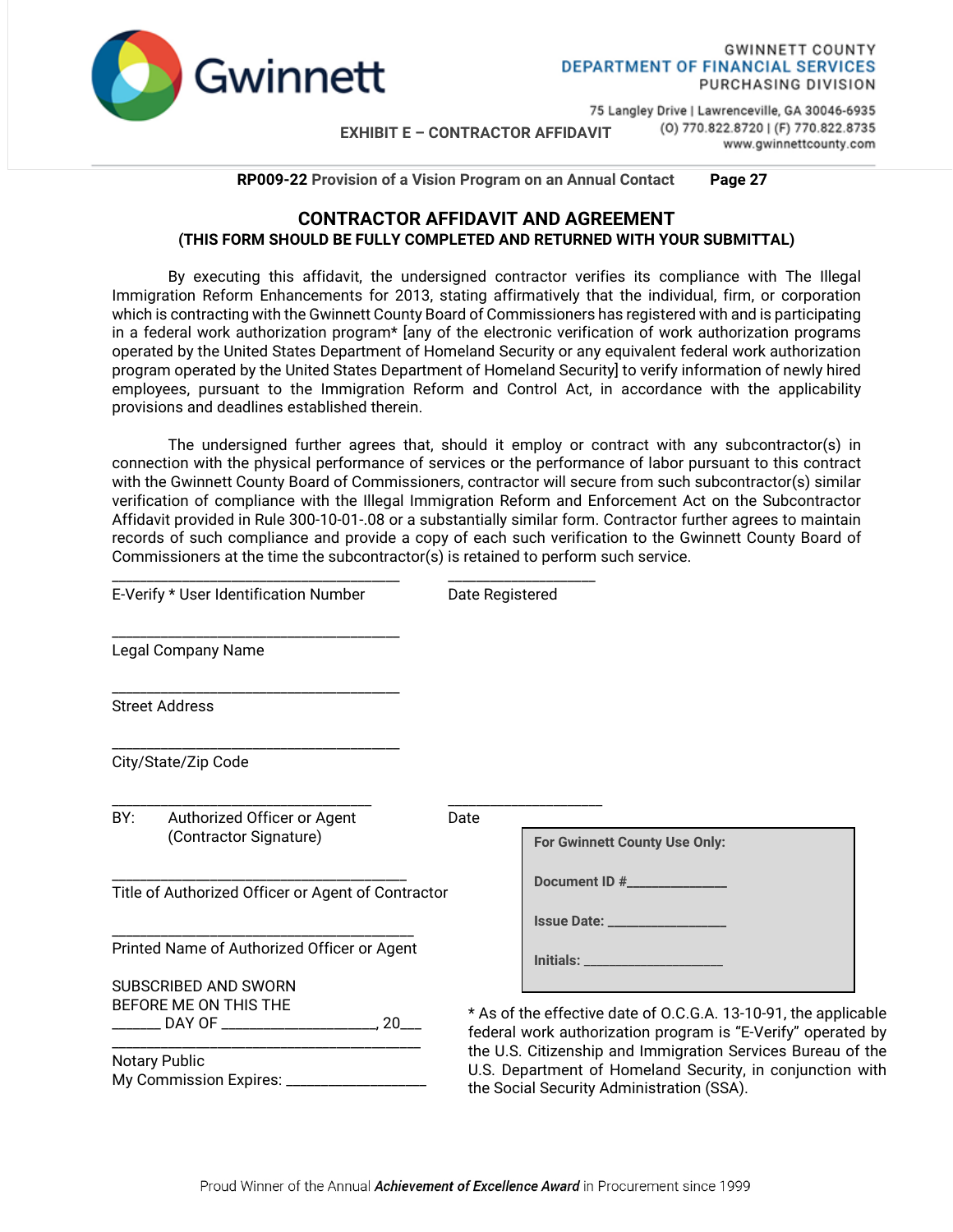

**EXHIBIT F – CODE OF ETHICS AFFIDAVIT**

75 Langley Drive | Lawrenceville, GA 30046-6935 (0) 770.822.8720 | (F) 770.822.8735 www.gwinnettcounty.com

#### **RP009-22 Provision of a Vision Program on an Annual Contact Page 28**

### **CODE OF ETHICS AFFIDAVIT**

#### *(THIS FORM SHOULD BE FULLY COMPLETED AND RETURNED WITH YOUR SUBMITTAL AND WILL BE REQUIRED PRIOR TO EVALUATION)*

In accordance with Section 54-33 of the Gwinnett County Code of Ordinances the undersigned proposer makes the following full and complete disclosure under oath, to the best of his/her knowledge, of the name(s) of all elected officials whom it employs or who have a direct or indirect pecuniary interest in or with the proposer, its affiliates or its subcontractors:

| (Company Submitting Bid/Proposal)                                                                                                |                                              |  |  |
|----------------------------------------------------------------------------------------------------------------------------------|----------------------------------------------|--|--|
| 2. (Please check $\Box$ one box below)                                                                                           |                                              |  |  |
| No information to disclose (complete only section 4 below)<br>Disclosed information below (complete section 3 & section 4 below) |                                              |  |  |
| 3. (if additional space is required, please attach list)                                                                         |                                              |  |  |
| <b>Gwinnett County Elected Official Name</b>                                                                                     | <b>Gwinnett County Elected Official Name</b> |  |  |
| <b>Gwinnett County Elected Official Name</b>                                                                                     | <b>Gwinnett County Elected Official Name</b> |  |  |
| 4.                                                                                                                               | Sworn to and subscribed before me this       |  |  |
| BY:<br>Authorized Officer or Agent Signature                                                                                     | $\frac{1}{20}$ day of $\frac{1}{20}$         |  |  |
| Printed Name of Authorized Officer or Agent                                                                                      | <b>Notary Public</b>                         |  |  |
| Title of Authorized Officer or Agent of Contractor                                                                               | (seal)                                       |  |  |

Note: See Gwinnett County Code of Ethics Ordinance EO2011, Sec. 54-33. The ordinance will be available to view in its' entirety at [www.gwinnettcounty.com](http://www.gwinnettcounty.com/)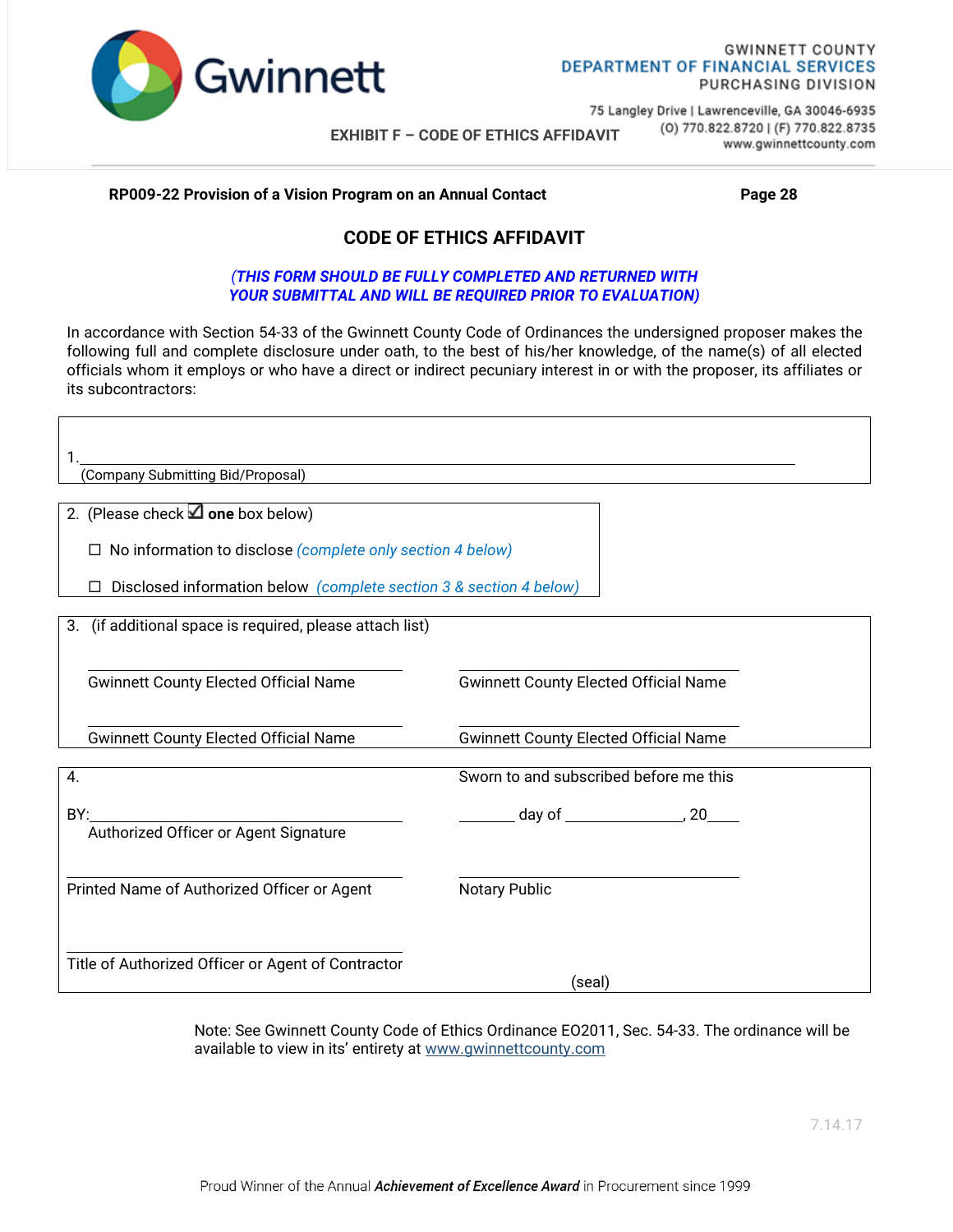### **PROFESSIONAL SERVICES INSURANCE REQUIREMENTS**

(For projects less than \$5,000,000)

#### 1. Statutory Workers' Compensation Insurance

- (a) Employers Liability:
	- $\checkmark$  Bodily Injury by Accident \$100,000 each accident
	- $\checkmark$  Bodily Injury by Disease \$500,000 policy limit
	- $\checkmark$  Bodily Injury by Disease \$100,000 each employee
- 2. Commercial General Liability Insurance
	- (a) \$1,000,000 limit of liability per occurrence for bodily injury and property damage
	- (b) The following additional coverage must apply:
		- $\checkmark$  1986 (or later) ISO Commercial General Liability Form
		- $\checkmark$  Dedicated Limits per Project Site or Location (CG 25 03 or CG 25 04)
		- $\checkmark$  Additional Insured Endorsement (Form B CG 20 10 with a modification for completed operations or a separate endorsement covering Completed Operations)
		- $\checkmark$  Blanket Contractual Liability
		- $\checkmark$  Broad Form Property Damage
		- $\checkmark$  Severability of Interest
		- $\checkmark$  Underground, explosion, and collapse coverage
		- $\checkmark$  Personal Injury (deleting both contractual and employee exclusions)
		- $\checkmark$  Incidental Medical Malpractice
		- $\checkmark$  Hostile Fire Pollution Wording
- 3. Auto Liability Insurance
	- (a) \$500,000 limit of liability per occurrence for bodily injury and property damage
	- (b) Comprehensive form covering all owned, nonowned, leased, hired, and borrowed vehicles
	- (c) Additional Insured Endorsement
	- (d) Contractual Liability
- 4. Professional Liability Insurance \$1,000,000 (project specific for the Gwinnett County project) limit of liability per claim/aggregate or a limit of \$1,000,000 per occurrence and \$2,000,000 aggregate.
	- $\checkmark$  Insurance company must be authorized to do business in the State of Georgia.
	- $\checkmark$  Dedicated Limits per Project Site or Location (CG 25 03 or CG 25 04 or some other form)
- 5. Gwinnett County Board of Commissioners (and any applicable Authority) should be shown as an additional insured on General Liability and Auto Liability policies.
- 6. The cancellation should provide 10 days notice for nonpayment and 30 days notice of cancellation.
- 7. Certificate Holder should read: Gwinnett County Board of Commissioners 75 Langley Drive Lawrenceville, GA 30046-6935
- 8. Insurance Company, except Worker' Compensation carrier, must have an A.M. Best Rating of A-5 or higher. Certain Workers' Comp funds may be acceptable by the approval of the Insurance Unit. European markets including those based in London and domestic surplus lines markets that operate on a non-admitted basis are exempt from this requirement provided that the contractor's broker/agent can provide financial data to establish that a market is equal to or exceeds the financial strengths associated with the A.M. Best's rating of A-5 or better.
- 9. Insurance Company should be licensed to do business by the Georgia Department of Insurance.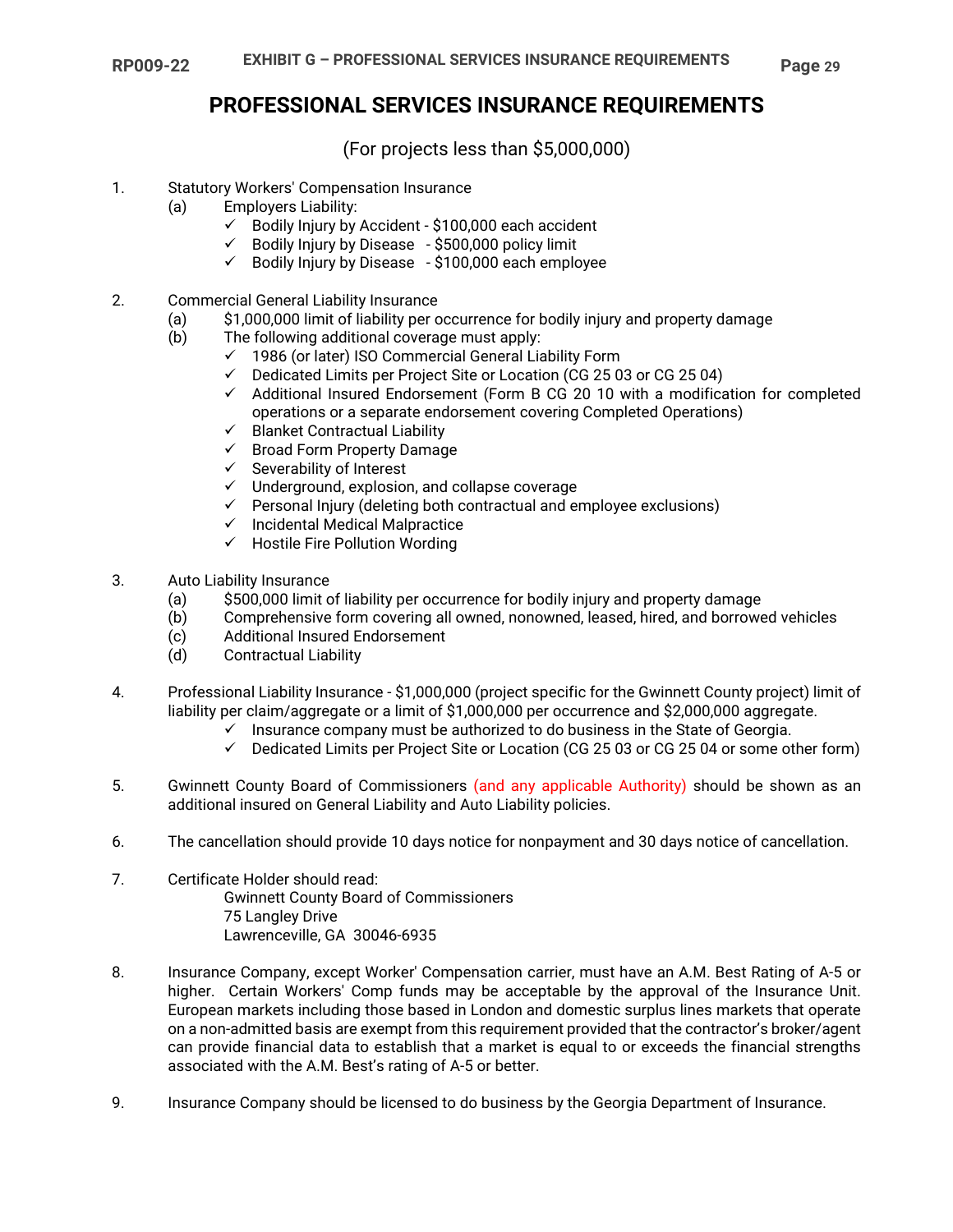\*See above note regarding Professional Liability

- 10. Certificates of Insurance, and any subsequent renewals, must reference specific bid/contract by project name and project/bid number.
- 11. The Contractor shall agree to provide complete certified copies of current insurance policy (ies) or a certified letter from the insurance company (ies) if requested by the County to verify the compliance with these insurance requirements.
- 12. All insurance coverages required to be provided by the Contractor will be primary over any insurance program carried by the County.
- 13. Contractor shall incorporate a copy of the insurance requirements as herein provided in each and every subcontract with each and every Subcontractor in any tier, and shall require each and every Subcontractor of any tier to comply with all such requirements. Contractor agrees that if for any reason Subcontractor fails to procure and maintain insurance as required, all such required Insurance shall be procured and maintained by Contractor at Contractor's expense.
- 14. No Contractor or Subcontractor shall commence any work of any kind under this Contract until all insurance requirements contained in this Contract have been complied with and until evidence of such compliance satisfactory to Gwinnett County as to form and content has been filed with Gwinnett County. **The Acord Certificate of Insurance or a preapproved substitute is the required form in all cases where reference is made to a Certificate of Insurance or an approved substitute.**
- 15. The Contractor shall agree to waive all rights of subrogation against the County, the Board of Commissioners, its officers, officials, employees, and volunteers from losses arising from work performed by the contractor for the County.
- 16. Special Form Contractors' Equipment and Contents Insurance covering owned, used, and leased equipment, tools, supplies, and contents required to perform the services called for in the Contract. The coverage must be on a replacement cost basis. The County will be included as a Loss Payee in this coverage for County owned equipment, tools, supplies, and contents.
- 17. The Contractor shall make available to the County, through its records or records of their insurer, information regarding a specific claim related to any County project. Any loss run information available from the contractor or their insurer relating to a County project will be made available to the county upon their request.
- 18. Compliance by the Contractor and all subcontractors with the foregoing requirements as to carrying insurance shall not relieve the Contractor and all Subcontractors of their liability provisions of the Contract.
- 19. The Contractor and all Subcontractors are to comply with the Occupational Safety and Health Act of 1970, Public Law 91-956, and any other laws that may apply to this Contract.
- 20. The Contractor shall at a minimum apply risk management practices accepted by the contractors' industry.

#### Surety Bonds (If Required)

All of the surety requirements will stay the same except the Surety Company must have the same rating as item 8 above.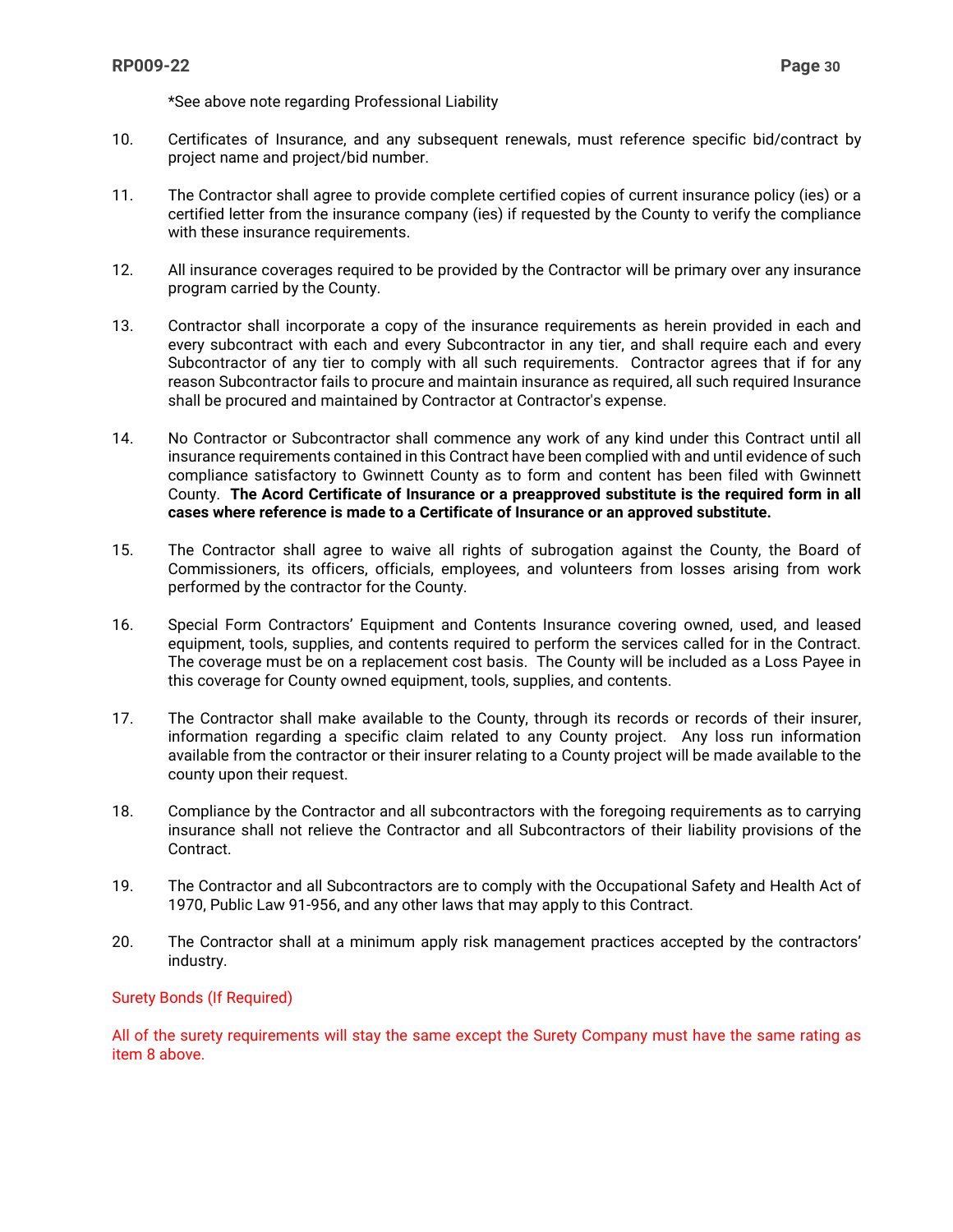#### **EXHIBIT H – NO BID RESPONSE**

### **FAILURE TO RETURN THIS PAGE MAY RESULT IN REMOVAL OF YOUR COMPANY FROM COMMODITY LISTING.**

# **RP009-22**

Buyer Initials: DG

### **IF YOU DESIRE TO SUBMIT A "NO BID" IN RESPONSE TO THIS PACKAGE, PLEASE INDICATE BY CHECKING ONE OR MORE OF THE REASONS LISTED BELOW AND EXPLAIN.**

- Do not offer this product or service; remove us from your bidder's list for this item only.
- Specifications too "tight"; geared toward one brand or manufacturer only.
- Specifications are unclear.
- Unable to meet specifications
- Unable to meet bond requirements
- Unable to meet insurance requirements
- Our schedule would not permit us to perform.
- Insufficient time to respond.
- Other

l l  $\overline{a}$  $\overline{a}$  $\overline{a}$ l

COMPANY NAME

AUTHORIZED REPRESENTATIVE

SIGNATURE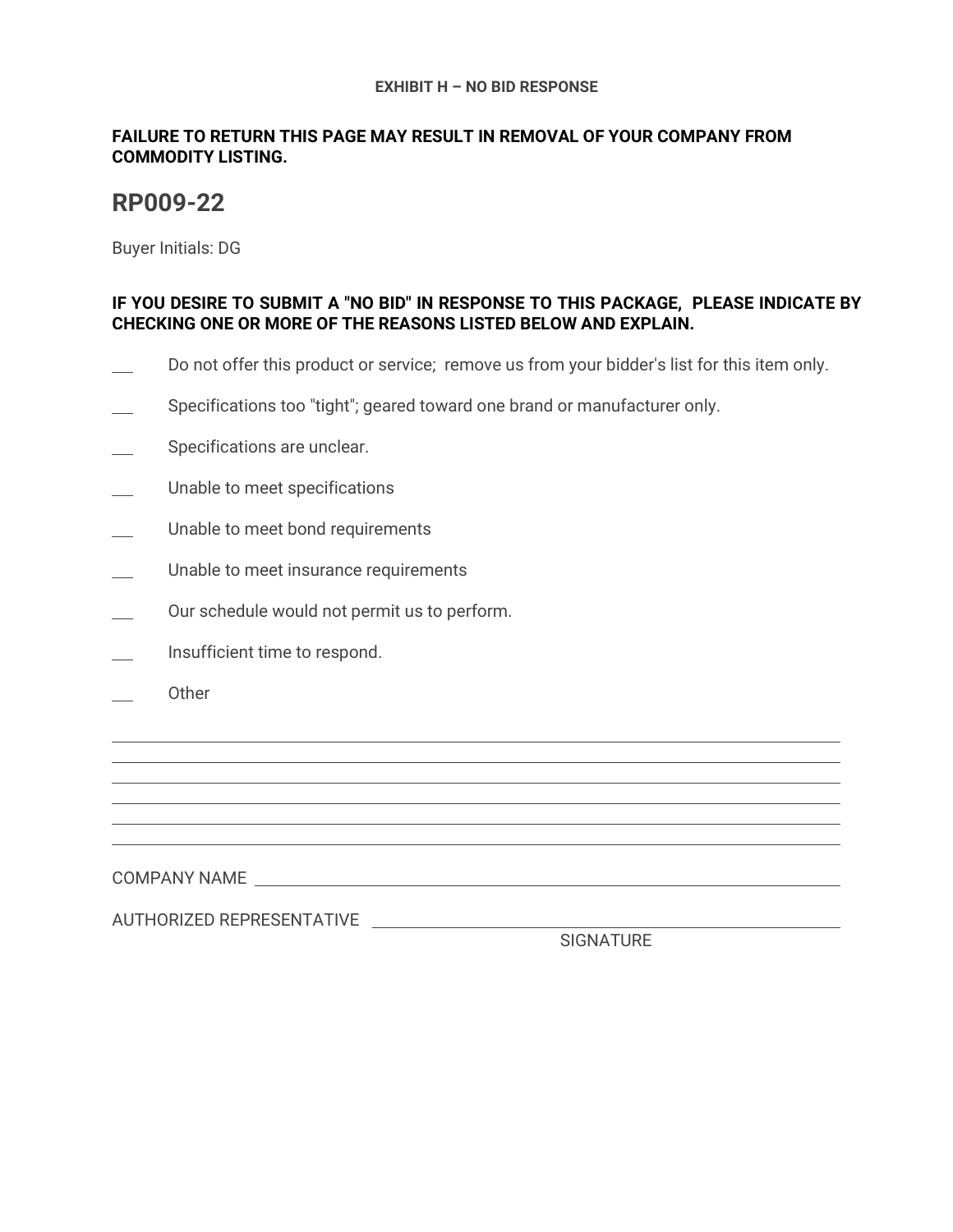#### **EXHIBIT I – GENERAL INSTRUCTIONS**

#### **GWINNETT COUNTY**

### **DEPARTMENT OF FINANCIAL SERVICES – PURCHASING DIVISION GENERAL INSTRUCTIONS FOR PROPOSERS, TERMS AND CONDITIONS**

### **I. PREPARATION OF PROPOSALS**

- A. Each proposer shall examine the drawings, specifications, schedule and all instructions. Failure to do so will be at the proposer's risk.
- B. Each proposer shall furnish all information required by the proposal form or document. Each proposer shall sign the proposal and print or type his or her name on the schedule. The person signing the proposal must initial erasures or other changes. An authorized agent of the company must sign proposals.
- C. With the exception of solicitations for the sale of real property, individuals, firms and businesses seeking an award of a Gwinnett County contract may not initiate or continue any verbal or written communications regarding a solicitation with any County officer, elected official, employee or other County representative other than the Purchasing Associate named in the solicitation between the date of the issuance of the solicitation and the date of the final contract award by the Board of Commissioners. The Purchasing Director will review violations. If determined that such communication has compromised the competitive process, the offer submitted by the individual, firm or business may be disqualified from consideration for award. Solicitations for the sale of real property may allow for verbal or written communications with the appropriate Gwinnett County representative.
- D. Sample contracts (if pertinent) are attached. These do NOT have to be filled out with the bid/proposal submittal, but are contained for informational purposes only. If awarded, the successful proposer(s) will be required to complete them prior to contract execution.
- E. Effective, July 1, 2013 and in accordance with the Georgia Illegal Immigration Reform Enhancements for 2013, an original signed, notarized and fully completed Contractor Affidavit and Agreement should be included with your bid/proposal submittal, if the solicitation is for the physical performance of services for all labor or service contract(s) that exceed \$2,499.99 (except for services performed by an individual who is licensed pursuant to Title 26, Title 43, or the State Bar of Georgia). Failure to provide the Contractor Affidavit and Agreement with your bid/proposal submittal may result in bid/proposal being deemed non-responsive and automatic rejection.

#### **II. DELIVERY**

- A. Each proposer should state time of proposed delivery of goods or services.
- B. Words such as "immediate," "as soon as possible," etc. shall not be used. The known earliest date or the minimum number of calendar days required after receipt of order (delivery A.R.O.) shall be stated (if calendar days are used, include Saturday, Sunday and holidays in the number).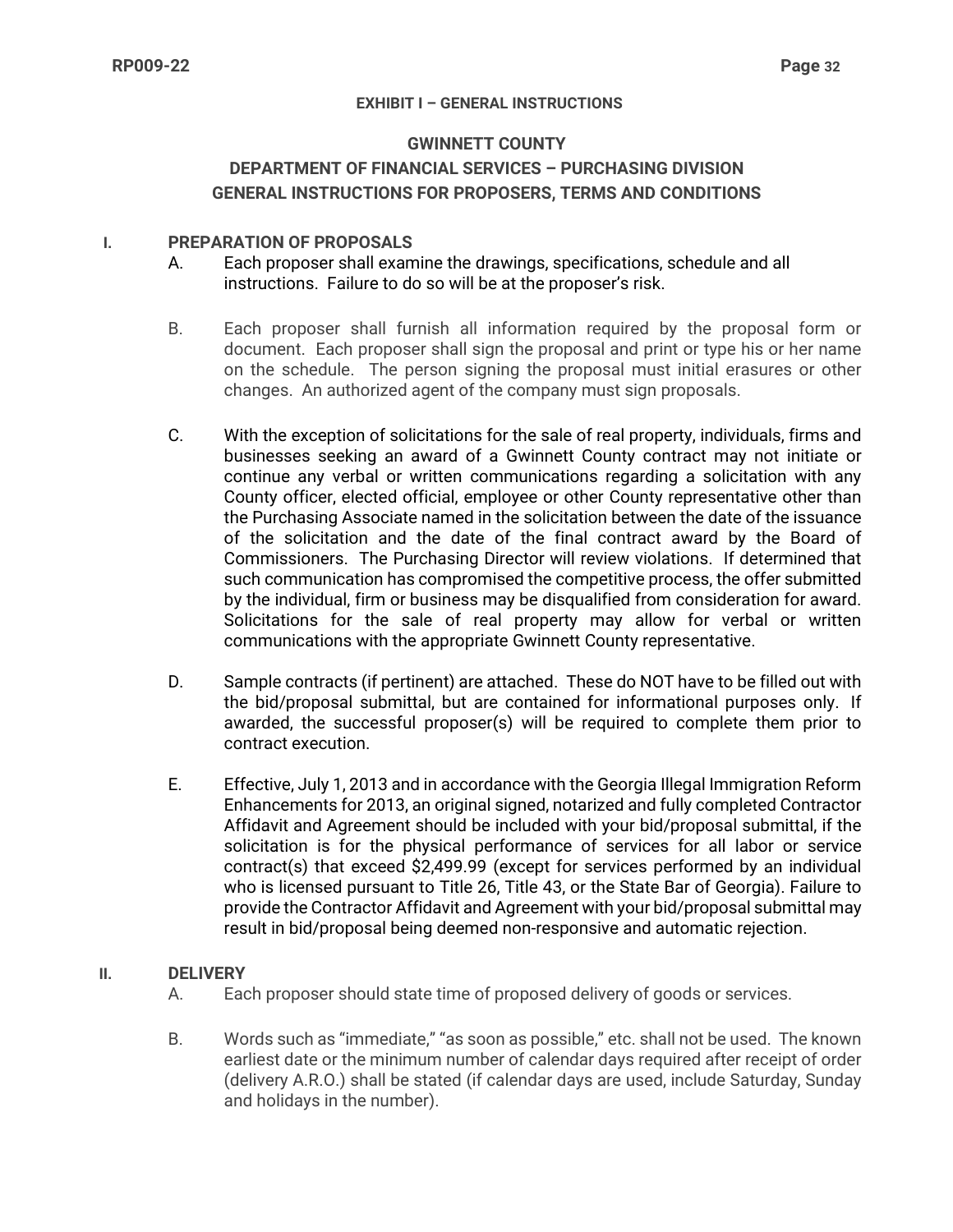### **III. EXPLANATION TO PROPOSERS**

Any explanation desired by a proposer regarding the meaning or interpretation of the request for proposals, drawings, specifications, etc. must be requested by the question cutoff deadline stated in the solicitation in order for a reply to reach all proposers before the close of the proposal. Any information given to a prospective proposer concerning a request for proposal will be furnished to all prospective proposers as an addendum to the invitation if such information is necessary or if the lack of such information would be prejudicial to uninformed proposers. The written proposal document supersedes any verbal or written communication between the parties. Receipt of addenda should be acknowledged in the proposal. **It is the proposer's responsibility to ensure that they have all applicable addenda prior to proposal submittal.** This may be accomplished via contact with the assigned Procurement Agent prior to proposal submittal.

#### **IV. SUBMISSION OF PROPOSALS**

- A. Proposals shall be enclosed in a sealed package, addressed to the Gwinnett County Purchasing Office with the name and address of the proposer, the date and hour of opening, and the request for proposal number on the face of the package. Telegraphic/faxed proposals will not be considered. Any addenda should be enclosed in the sealed envelopes as well.
- B. ADD/DEDUCT: Add or deduct amounts indicated on the outside of the envelope are allowed and will be applied to the lump sum amount. Amount shall be clearly stated and should be initialed by an authorized company representative.
- C. Samples of items, when required, must be submitted within the time specified and, unless otherwise specified by the County, at no expense to the County. Unless otherwise specified, samples will be returned at the proposer's request and expense if testing does not destroy items.
- D. Items offered must meet required specifications and must be of a quality that will adequately serve the use and purpose for which intended.
- E. Full identifications of each item proposed, including brand name, model, catalog number, etc. must be furnished to identify exactly what the proposer is offering. Manufacturer's literature may be furnished.
- F. The proposer must certify that items to be furnished are new and that the quality has not deteriorated so as to impair its usefulness.
- G. Unsigned proposals will not be considered except in cases where proposal is enclosed with other documents that have been signed. The County will determine this.
- H. Gwinnett County is exempt from federal excise tax and Georgia sales tax with regard to goods and services purchased directly by Gwinnett County. Suppliers and contractors are responsible for federal excise tax and sales tax, including taxes for materials incorporated in county construction projects. Suppliers and contractors should contact the State of Georgia Sales Tax Division for additional information.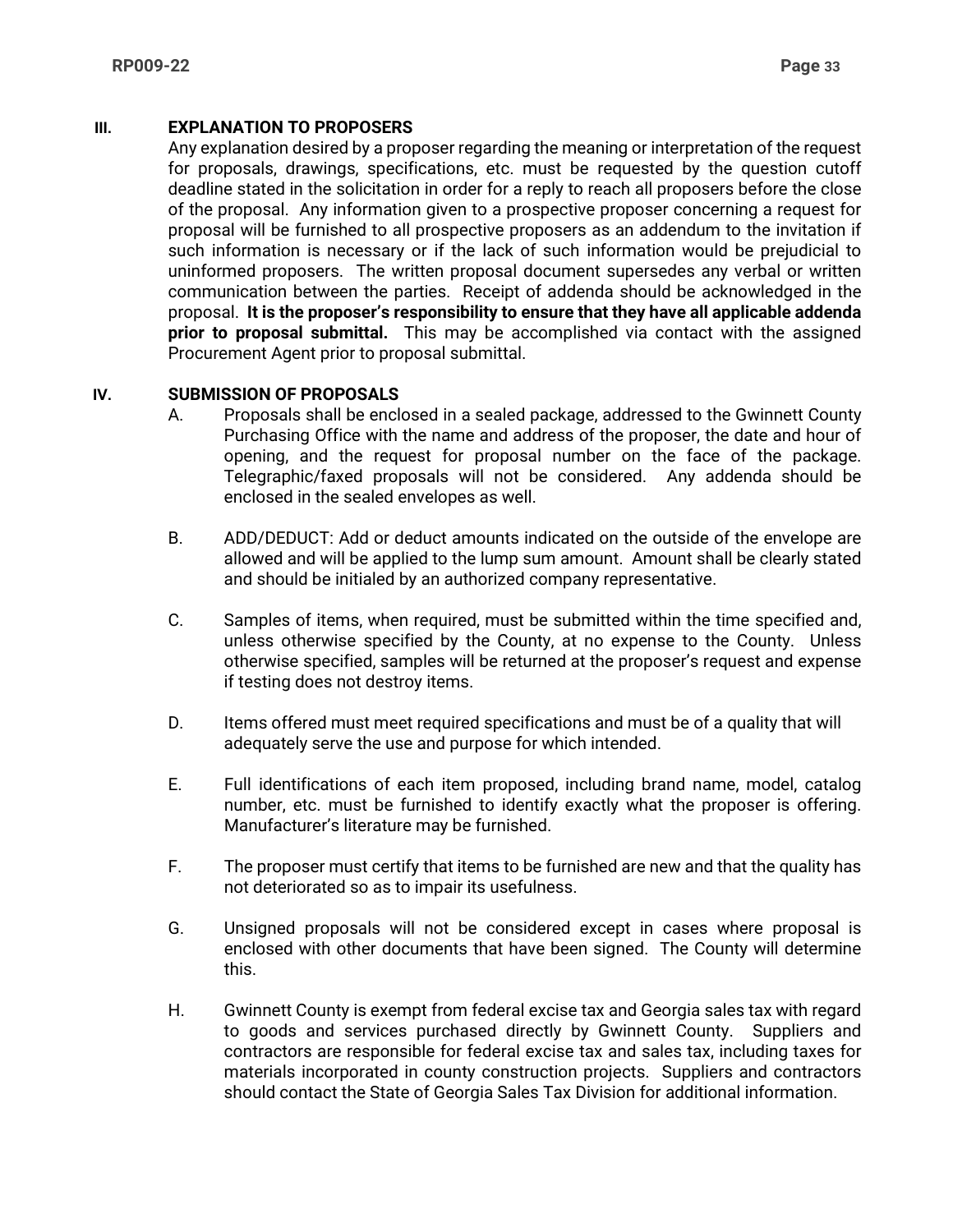I. Information submitted by a proposer in the proposal process shall be subject to disclosure after proposal award in accordance with the Georgia Open Records Act.

### **V. WITHDRAWAL OF PROPOSAL DUE TO ERRORS**

No proposer who is permitted to withdraw a proposal shall, for compensation, supply any material or labor or perform any subcontract or other work agreement for the person or firm to whom the contract is awarded or otherwise benefit, directly or indirectly, from the performance of the project for which the withdrawn proposal was submitted.

To withdraw a proposal after proposal opening, the supplier has up to forty-eight (48) hours to notify the Gwinnett County Purchasing Office of an obvious clerical error made in calculation of proposal. Withdrawal of bid bond for this reason must be done in writing. Suppliers who fail to request withdrawal of proposal by the required forty-eight (48) hours shall automatically forfeit bid bond. Bid bond may not be withdrawn otherwise.

Proposal withdrawal is not automatically granted and will be allowed solely at Gwinnett County's discretion.

#### **VI. TESTING AND INSPECTION**

Since tests may require several days for completion, the County reserves the right to use a portion of any supplies before the results of the tests are determined. Cost of inspections and tests of any item that fails to meet the specifications shall be borne by the proposer.

#### **VII. F.O.B. POINT**

Unless otherwise stated in the request for proposal and any resulting contract, or unless qualified by the proposer, items shall be shipped F.O.B. Destination. The seller shall retain title for the risk of transportation, including the filing for loss or damages. The invoice covering the items is not payable until items are delivered and the contract of carriage has been completed. Unless the F.O.B. clause states otherwise, the seller assumes transportation and related charges either by payment or allowance.

### **VIII. PATENT INDEMNITY**

The contractor guarantees to hold the County, its agents, officers or employees harmless from liability of any nature or kind for use of any copyrighted or uncopyrighted composition, secret process, patented or unpatented invention, articles or appliances furnished or used in the performance of the contract, for which the contractor is not the patentee, assignee or licensee.

# **IX. BID BONDS AND PAYMENT AND PERFORMANCE BONDS**

### **(IF REQUIRED, FORMS WILL BE PROVIDED IN THIS DOCUMENT)**

A five percent (5%) bid bond, a one hundred percent (100%) performance bond, and a one hundred percent (100%) payment bond must be furnished to Gwinnett County for any proposal as required in the proposal package or document. **Failure to submit a bid bond with the proper rating will result in the proposal being deemed non-responsive.** Bonding company must be authorized to do business in Georgia by the Georgia Insurance Commission, listed in the Department of the Treasury's publication of companies holding certificates of authority as acceptable surety on Federal bonds and as acceptable reinsuring companies, and have an A.M. Best rating as stated in the insurance requirement of the solicitation. **The bid bond, payment bond, and performance bond must have the proper an**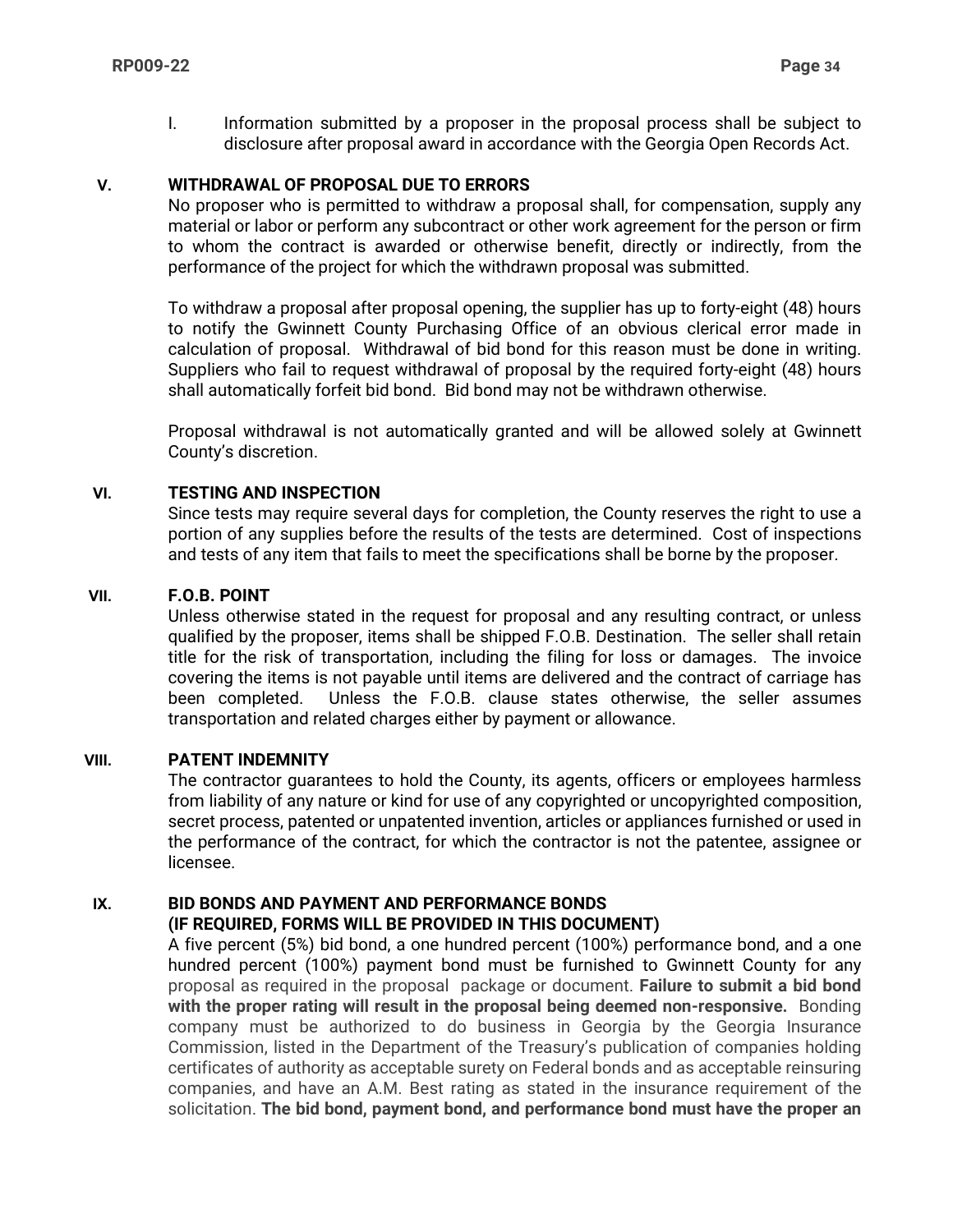**A.M. Best rating as stated in the proposal when required in the proposal package or document.** 

### **X. DISCOUNTS**

- A. Time payment discounts will be considered in arriving at net prices and in award of proposal. Offers of discounts for payment within ten (10) days following the end of the month are preferred.
- B. In connection with any discount offered, time will be computed from the date of delivery and acceptance at destination, or from the date correct invoice or voucher is received, whichever is the later date. Payment is deemed to be made for the purpose of earning the discount, on the date of the County check.

### **XI. AWARD**

- A. Award will be made to the highest scoring responsive and responsible proposer according to the criteria stated in the proposal documents. The County may make such investigations as it deems necessary to determine the ability of the proposer to perform, and the proposer shall furnish to the County all such information and data for this purpose as the County may request. The County reserves the right to reject any proposal if the evidence submitted by, or investigation of, such proposer fails to satisfy the County that such proposer is properly qualified to carry out the obligations of the contract.
- B. The County reserves the right to reject or accept any or all proposals and to waive technicalities, informalities and minor irregularities in the proposals received.
- C. The County reserves the right to make an award as deemed in its best interest, which may include awarding a proposal to a single proposer or multiple proposers; or to award the whole proposal, only part of the proposal, or none of the proposal to single or multiple proposers, based on its sole discretion of its best interest.
- D. In the event scores rounded to the nearest whole number result in a tie score, the award will be based on lowest cost.
- E. In the event that negotiations with the highest ranked firm are unsuccessful the County may then negotiate with the second ranked firm and so on until a satisfactory agreement has been reached.

### **XII. DELIVERY FAILURES**

Failure of a contractor to deliver within the time specified or within reasonable time as interpreted by the Purchasing Director, or failure to make replacements of rejected articles/ services when so requested, immediately or as directed by the Purchasing Director, shall constitute authority for the Purchasing Director to purchase in the open market articles/services of comparable grade to replace the articles/services rejected or not delivered. On all such purchases, the contractor shall reimburse the County within a reasonable time specified by the Purchasing Director for any expense incurred in excess of contract prices, or the County shall have the right to deduct such amount from monies owed the defaulting contractor. Alternatively, the County may penalize the contractor one percent (1%) per day for a period of up to ten (10) days for each day that delivery or replacement is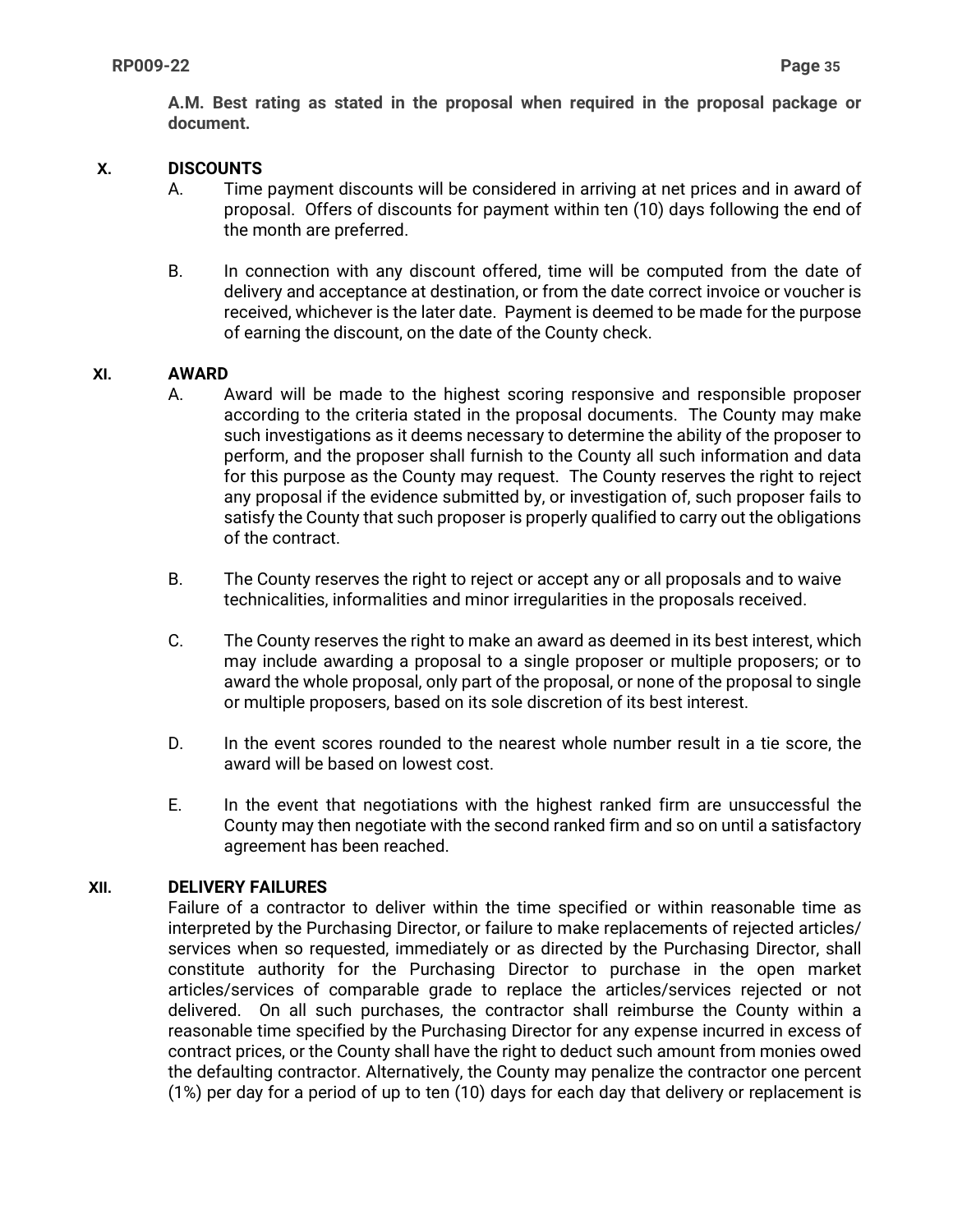late. Should public necessity demand it, the County reserves the right to use or consume articles/services delivered which are substandard in quality, subject to an adjustment in price to be determined by the Purchasing Director.

### **XIII. COUNTY FURNISHED PROPERTY**

The County will furnish no material, labor or facilities unless so provided in the RFP.

#### **XIV. REJECTION OF PROPOSALS**

Failure to observe any of the instructions or conditions in this request for proposal shall constitute grounds for rejection of proposal.

#### **XV. CONTRACT**

Each proposal is received with the understanding that the acceptance in writing by the County of the offer to furnish any or all of the commodities or services described therein shall constitute a contract between the proposer and the County which shall bind the proposer on his part to furnish and deliver the articles quoted at the prices stated in accordance with the conditions of said accepted proposal. The County, on its part, may order from such contractor, except for cause beyond reasonable control, and to pay for, at the agreed prices, all articles specified and delivered.

Upon receipt of a proposal containing a Gwinnett County "Sample Contract" as part of the requirements, it is understood that the proposer has reviewed the documents with the understanding that Gwinnett County requires that all agreements between the parties must be entered into via these documents. If any exceptions are taken to any part, each exception must be stated in detail and submitted as part of the proposal document. If no exceptions are stated, it is assumed that the proposer fully agrees to the "Sample Contract" in its entirety.

Any Consultant as defined in O.C.G.A. §36-80-28 that is engaged to develop or draft specifications/requirements or serve in a consultative role during the procurement process for any County procurement method, by entering into such an arrangement or executing a contract that the consultant a agrees to: (1) Avoid any appearance of impropriety and shall follow all policies and procedures of the County (2) disclose to the County, any material transaction or relationship pursuant to §36-80-28, considered a conflict of interest, any involvement in litigation or other dispute, relationship or financial interest not disclosed in the ethics affidavit, when ethics affidavit is required or such that may be discovered during the pending contract or arrangement; and (3) Acknowledge that any violation or threatened violation of the agreement may cause irreparable injury to the County, entitling the County, to seek injunctive relief in addition to all other legal remedies. This requirement does not apply to confidential economic development activities pursuant to §50-18-72 or to any development authority for the purpose of promoting the development of trade, commerce, industry, and employment opportunities or for other purposes and, without limiting the generality of the foregoing, shall specifically include all authorities created pursuant to Title 36 Chapter 62; However, per provisions of subparagraph (e)(1)(B)of Code Section 36-62-5 reporting of potential conflicts of interest by development authority board members is required.

When the contractor has performed in accordance with the provisions of this agreement, Gwinnett County shall pay to the contractor, within thirty (30) days of receipt of any department approved payment request and based upon work completed or service provided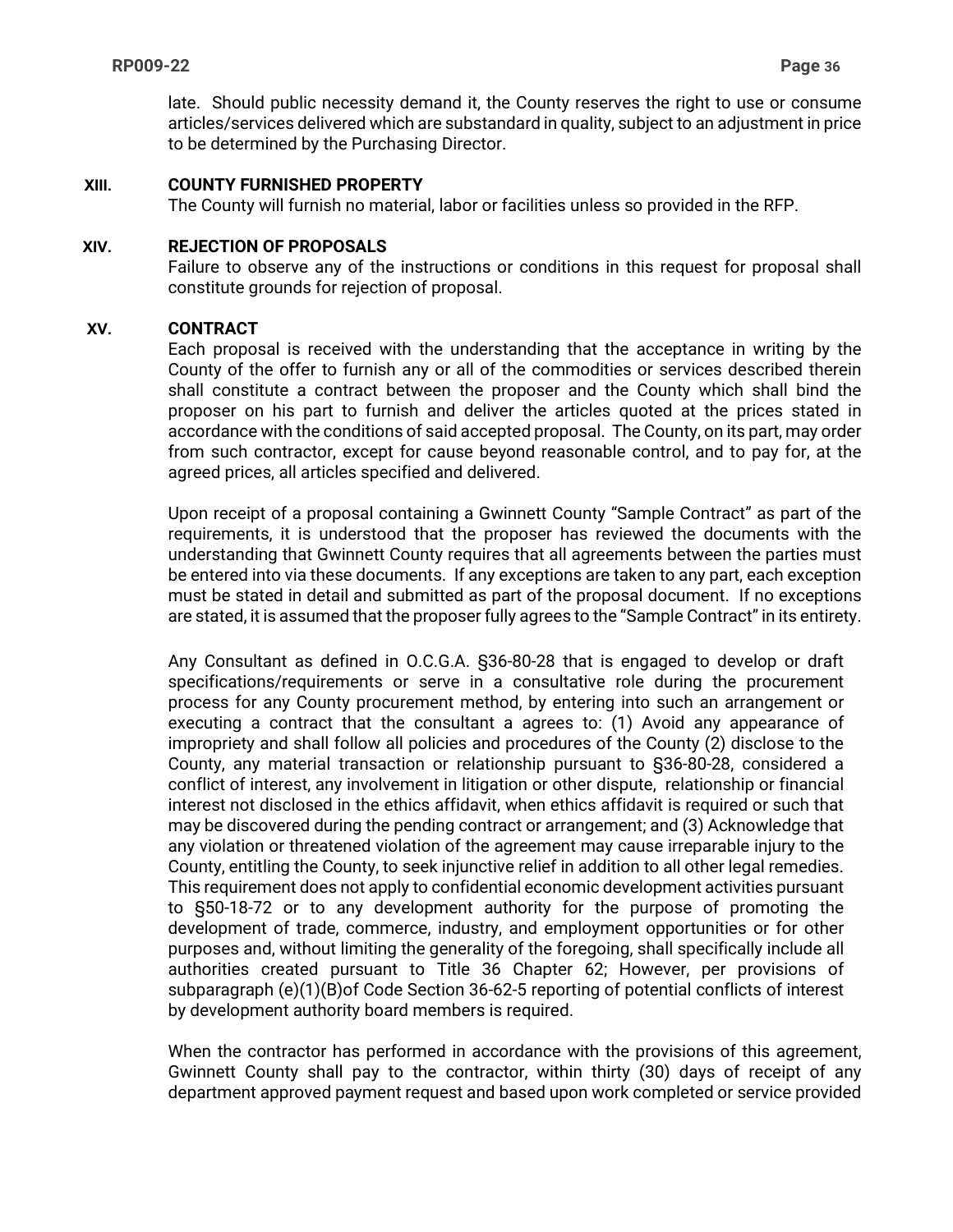pursuant to the contract, the sum so requested, less the retainage stated in this agreement, if any. In the event that Gwinnett County fails to pay the contractor within sixty (60) days of receipt of a pay request based upon work completed or service provided pursuant to the contract, the County shall pay the contractor interest at the rate of ½% per month or pro rata fraction thereof, beginning the sixty-first  $(61<sup>st</sup>)$  day following receipt of pay requests. The contractor's acceptance of progress payments or final payment shall release all claims for interest on said payment.

### **XVI. NON-COLLUSION**

Proposer declares that the proposal is not made in connection with any other proposer submitting a proposal for the same commodity or commodities, and that the proposal is bona fide and is in all respects fair and without collusion or fraud. Each proposer, if included in proposal documents, shall execute an affidavit of non-collusion. Collusion and fraud in bid preparation shall be reported to the State of Georgia Attorney General and the United States Justice Department.

### **XVII. DEFAULT**

The contract may be canceled or annulled by the Purchasing Director in whole or in part by written notice of default to the contractor upon non-performance or violation of contract terms. An award may be made to the next highest rated responsive and responsible proposer, or articles specified may be purchased on the open market similar to those so terminated. In either event, the defaulting contractor (or his surety) shall be liable to the County for costs to the County in excess of the defaulted contract prices; provided, however, that the contractor shall continue the performance of this contract to the extent not terminated under the provisions of this clause. Failure of the contractor to deliver materials or services within the time stipulated on his proposal, unless extended in writing by the Purchasing Director, shall constitute contract default.

### **XVIII. TERMINATION FOR CAUSE**

The County may terminate this agreement for cause upon ten days prior written notice to the contractor of the contractor's default in the performance of any term of this agreement. Such termination shall be without prejudice to any of the County's rights or remedies by law.

### **XIX. TERMINATION FOR CONVENIENCE**

The County may terminate this agreement for its convenience at any time upon 30 days written notice to the contractor. In the event of the County's termination of this agreement for convenience, the contractor will be paid for those services actually performed. Partially completed performance of the agreement will be compensated based upon a signed statement of completion to be submitted by the contractor, which shall itemize each element of performance.

### **XX. DISPUTES**

Except as otherwise provided in the contract documents, any dispute concerning a question of fact arising under the contract which is not disposed of shall be decided after a hearing by the Purchasing Director who shall reduce his/her decision to writing and mail or otherwise furnish a copy thereof to the contractor. The decision of the Purchasing Director shall be final and binding; however, the contractor shall have the right to appeal said decision to a court of competent jurisdiction.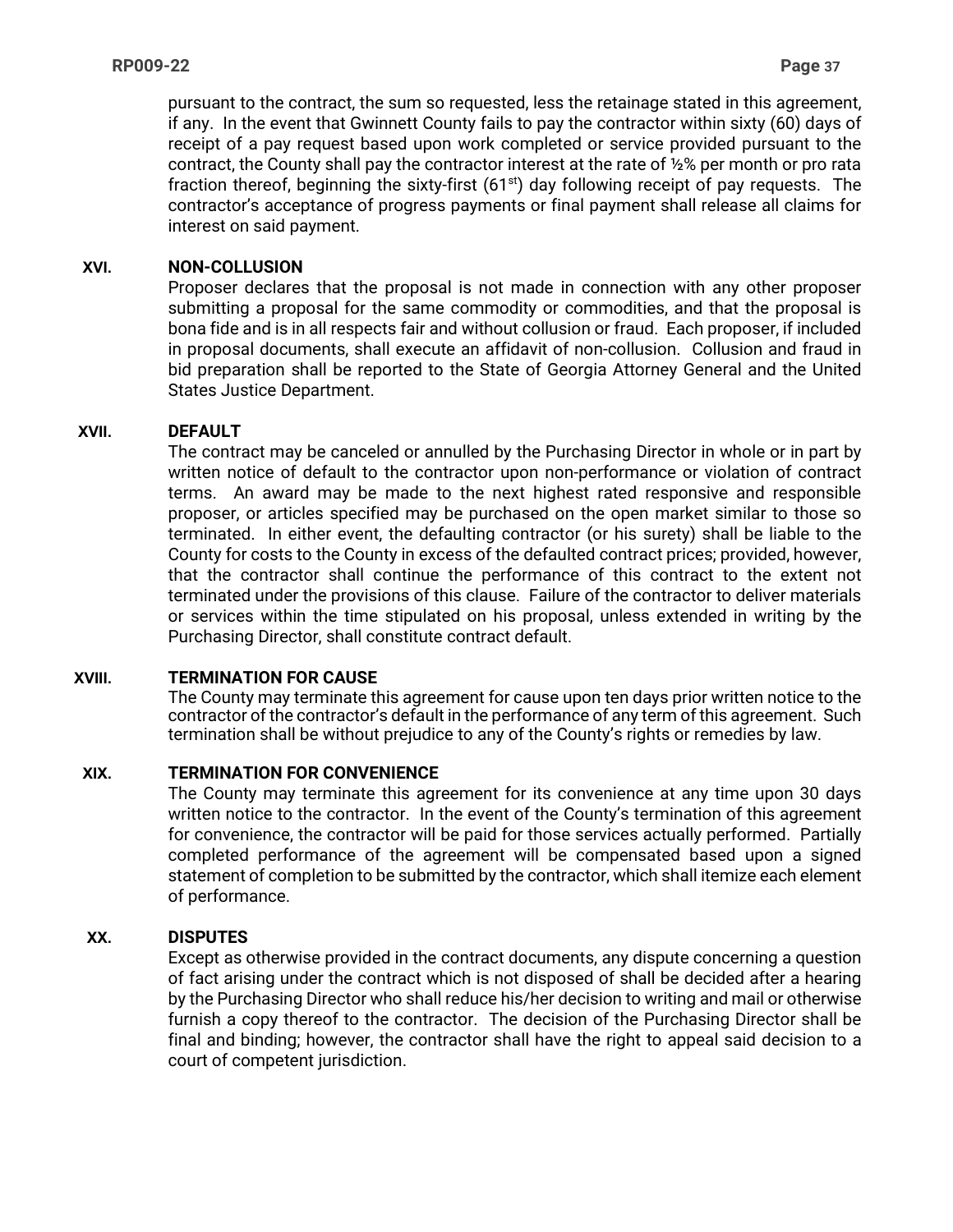#### **XXI. SUBSTITUTIONS**

Proposers offering and quoting on substitutions or who are deviating from the attached specifications shall list such deviations on a separate sheet to be submitted with their proposal. The absence of such a substitution list shall indicate that the proposer has taken no exception to the specifications contained therein.

### **XXII. INELIGIBLE PROPOSERS**

The County may choose not to accept the proposal of one who is in default on the payment of taxes, licenses or other monies owed to the County. Failure to respond three (3) consecutive times for any given commodity may result in removal from the list under that commodity.

### **XXIII. OCCUPATION TAX CERTIFICATE**

Each successful proposer shall provide evidence of a valid Gwinnett County occupation tax certificate if the proposer maintains an office within the unincorporated area of Gwinnett County. Incorporated, out of County and out of State proposers are required to provide evidence of a certificate to do business in any town, County or municipality in the State of Georgia, or as otherwise required by County ordinance or resolution.

#### **XXIV. PURCHASING POLICY AND REVIEW COMMITTEE**

The Purchasing Policy and Review Committee has been established to review purchasing procedures and make recommendations for changes; resolve problems regarding the purchasing process; make recommendations for standardization of commodities, schedule buying, qualified products list, annual contracts, supplier performance (Ineligible Source List) and other problems or requirements related to Purchasing. The Purchasing Policy and Review Committee have authority to place suppliers and contractors on the Ineligible Source List for reasons listed in the Gwinnett County Purchasing Ordinance.

#### **XXV. AMERICANS WITH DISABILITIES ACT**

All contractors for Gwinnett County are required to comply with all applicable sections of the Americans with Disabilities Act (ADA) as an equal opportunity employer. In compliance with the Americans with Disabilities Act (ADA), Gwinnett County provides reasonable accommodations to permit a qualified applicant with a disability to enjoy the privileges of employment equal to those employees without disabilities. Disabled individuals must satisfy job requirements for education background, employment experience, and must be able to perform those tasks that are essential to the job with or without reasonable accommodations. Any requests for reasonable accommodations required by individuals to fully participate in any open meeting, program or activity of Gwinnett County should be directed to Susan Canon, Human Relations Coordinator, 75 Langley Drive, Lawrenceville, Georgia 30046, 770-822-8165.

### **XXVI. ALTERATIONS OF SOLICITATION AND ASSOCIATED DOCUMENTS**

Alterations of County documents are strictly prohibited and will result in automatic disqualification of the firm's solicitation response. If there are "exceptions" or comments to any of the solicitation requirements or other language, then the firm may make notes to those areas, but may not materially alter any document language.

#### **XXVII. TAX LIABILITY**

Local and state governmental entities must notify contractors of their use tax liability on public works projects. Under Georgia law, private contractors are responsible for paying a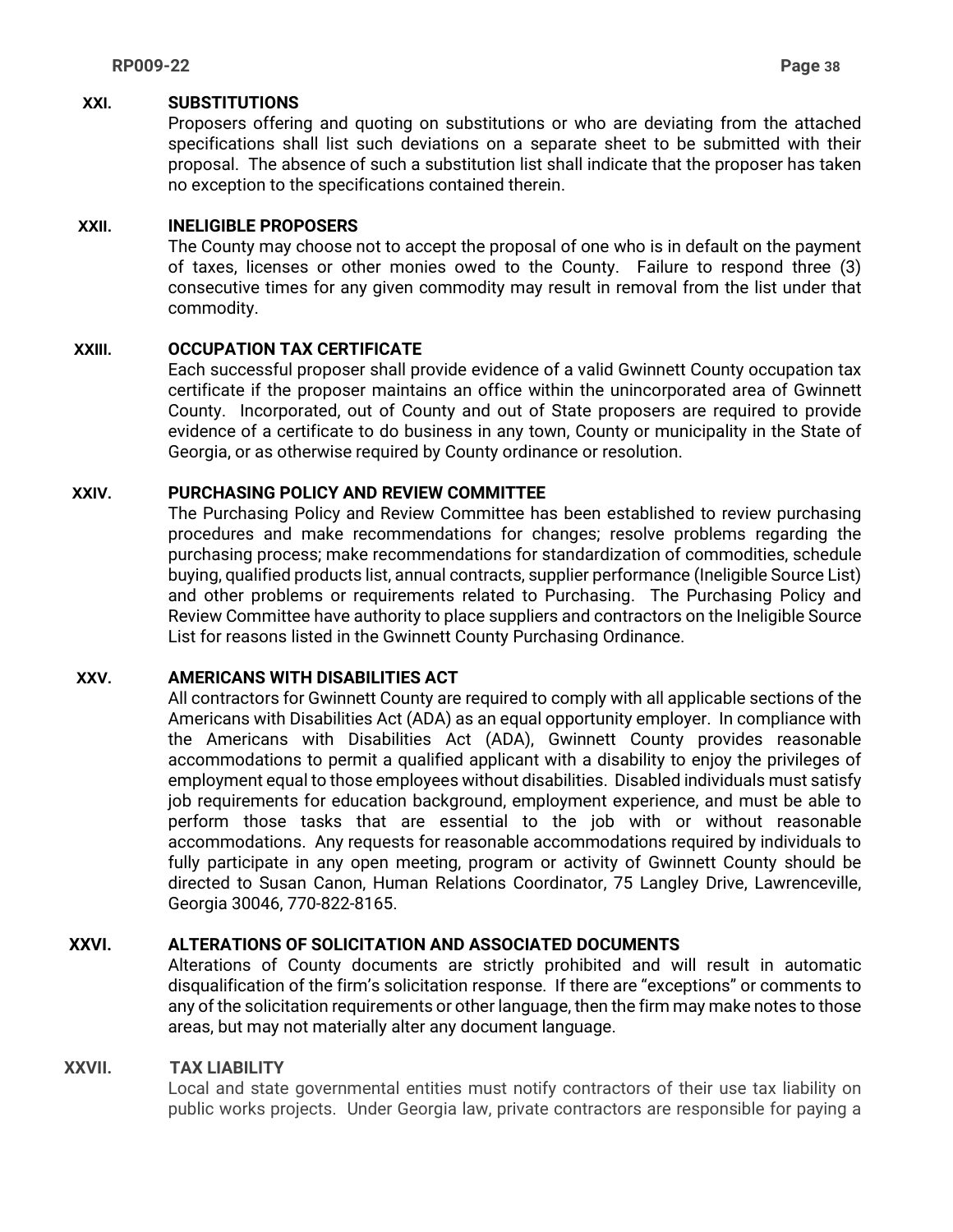use tax equal to the sales tax rate on material and equipment purchased under a governmental exemption that is incorporated into a government construction project: excluding material and equipment provided for the installation, repair, or expansion of a public water, gas or sewer system when the property is installed for general distribution purposes. To the extent the tangible personal property maintains its character (for example the installation of a kitchen stove), it remains tax-exempt. However, if the installation incorporates the tangible personal property into realty, e.g., the installation of sheetrock, it becomes taxable to the private contractor. See O.C.G.A. 48-8-3(2) and O.C.G.A. 48-8-63

### **XXVIII. STATE LAW REGARDING WORKER VERIFICATION**

Effective July 1, 2013 State Law requires that all who enter into a contract for the physical performance of services for all labor or service contract(s) that exceed \$2,499.99 (except for services performed by an individual who is licensed pursuant to Title 26, Title 43, or the State Bar of Georgia) for the County, must satisfy the Illegal Immigration Reform Enhancements for 2013, in all manner, and such are conditions of the contract.

The Purchasing Division Director with the assistance of the Performance Analysis Division shall be authorized to conduct random audits of a contractor's or subcontractors' compliance with the Illegal Immigration Reform Enhancements for 2013 and the rules and regulations of the Georgia Department of Labor. The contractor and subcontractors shall retain all documents and records of its compliance for a period of five (5) years following completion of the contract. This requirement shall apply to all contracts for all labor or service contracts that exceed \$2,499.99 except for services performed by an individual who is licensed pursuant to Title 26, Title 43, or the State Bar of Georgia.

Whenever it appears that a contractor's or subcontractor's records are not sufficient to verify the work eligibility of any individual in the employ of such contractor or subcontractor, the Purchasing Director shall report same to the Department of Homeland Security and may result in termination of the contract if it is determined at any time during the work that the contractor/or subcontractor is no longer in compliance with the Illegal Immigration Reform Enhancements for 2013.

#### **XXIX. SOLID WASTE ORDINANCE**

No individual, partnership, corporation or other entity shall engage in solid waste handling except in such a manner as to conform to and comply with the current Gwinnett County Solid Waste Ordinance and all other applicable local, state and federal legislation, rules, regulation and orders.

### **XXX. GENERAL CONTRACTORS LICENSE**

Effective July 1, 2008: All General Contractors must have a current valid license from the State Licensing Board for Residential and General Contractors, unless specifically exempted from holding such license pursuant to Georgia law (O.C.G.A. Section 43-41-17).

### **XXXI. PRODUCTS MANUFACTURED IN GEORGIA**

Gwinnett County, when contracting for or purchasing supplies, materials, equipment, or agricultural products that exceeds \$100,000.00, excluding beverages for immediate consumption, shall give preference as far as may be reasonable and practicable to such supplies, materials, equipment, and agricultural products as may be manufactured or produced in this state. Such preference shall not sacrifice quality. Gwinnett County Board of Commissioners shall consider, among other factors, information submitted by the bidder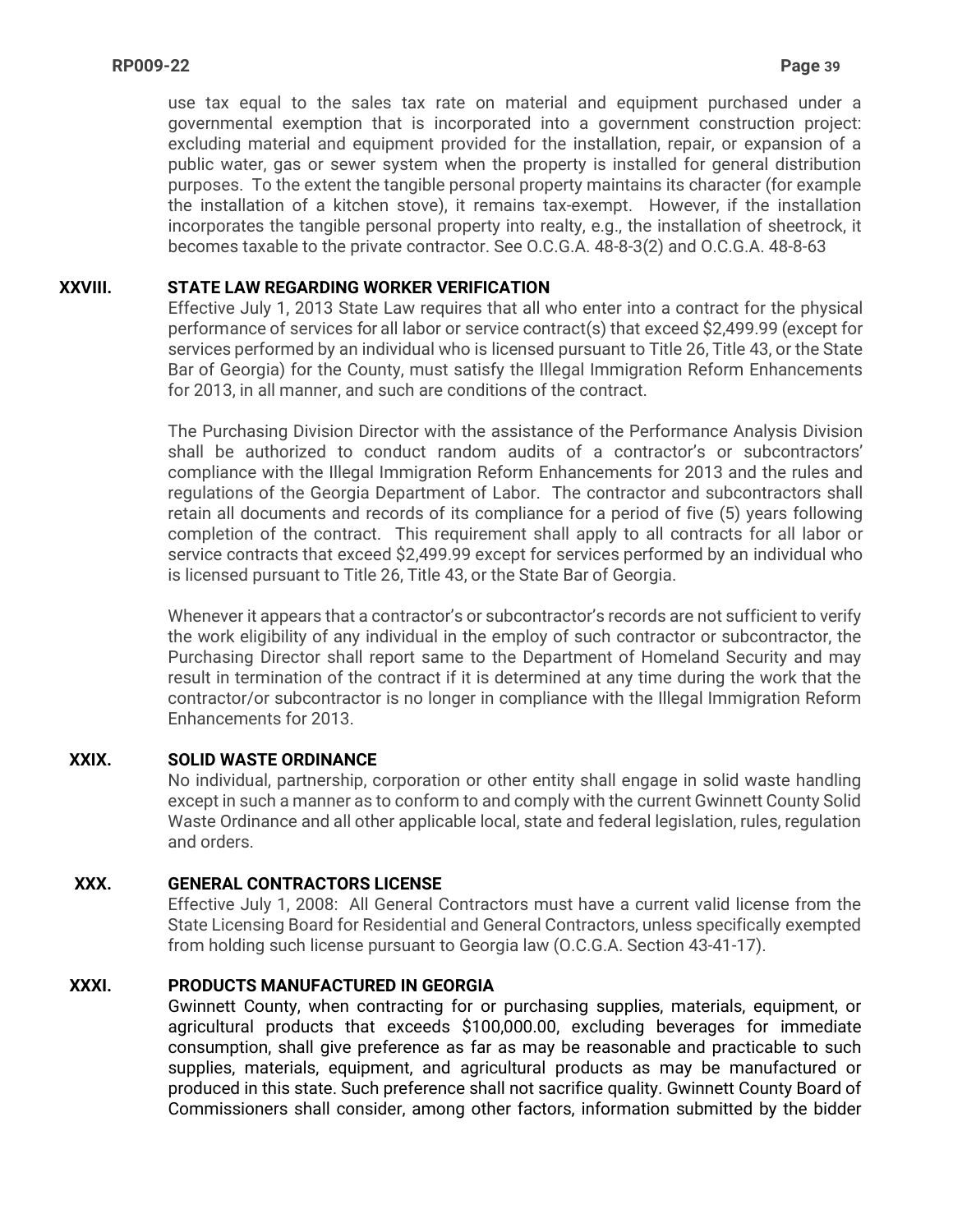which may include the bidder's estimate of the multiplier effect on gross state domestic product and the effect on public revenues of the state and the effect on public revenues of political subdivisions resulting from acceptance of a bid or offer to sell Georgia manufactured or produced goods as opposed to out-of-state manufactured or produced goods. Any such estimates shall be in writing. **(O.C.G.A. Section 36-84-1).**

### **XXXII. INDEMNIFICATION**

To the fullest extent permitted by law, the Contractor shall, at his sole cost and expense, indemnify, defend, satisfy all judgments, and hold harmless the County, the engineer, and their agents and employees from and against all claims, damages, actions, judgments, costs, penalties, liabilities, losses and expenses, including, but not limited to, attorney's fees arising out of or resulting from the performance of the work, provided that any such claim, damage, action, judgment, cost, penalty, liability, loss or expense (1) is attributable to bodily injury, sickness, disease, or death, or to injury to or destruction of tangible property (other than the work itself) including the loss of use resulting therefrom, and (2) is caused in whole or in part by the negligent acts, errors or omission of the Contractor, any subcontractor, anyone directly or indirectly employed by any of them or anyone for whose acts any of them may be liable, regardless whether such claim is caused in part by a party indemnified hereunder. Such obligation shall not be construed to negate, abridge or otherwise reduce any of the rights or obligations of indemnity which would otherwise exist as to any party or person described in this agreement. In any and all claims against the County, the engineer, or any of their agents or employees by any employee of the Contractor, any subcontractor, anyone directly or indirectly employed by any of them, or anyone for whose acts any of them may be liable, the indemnification obligation contained herein shall not be limited in any way by any limitation on the amount or type of damages, compensation, or benefits payable by or for the Contractor or any subcontractor under Worker's Compensation Acts, disability benefit acts, or other employee benefit acts.

### **XXXIII. CODE OF ETHICS**

"Proposer/Bidder" shall disclose under oath the name of all elected officials whom it employs or who have a direct or indirect pecuniary interest in the business entity, its affiliates, or its subcontractors. The "Proposer/Bidder" shall execute a Code of Ethics affidavit. Failure to submit the affidavit during the bid or proposal process shall render the bid or proposal non-responsive.

The act of submitting false information or omitting material information shall be referred to the Purchasing Policy & Review Committee for action pursuant to the Purchasing Ordinance or to the District Attorney for possible criminal prosecution.

Any business entity holding a contract with Gwinnett County that subsequent to execution of the contract or issuance of the purchase order employs, subcontracts with, or transfers a direct or indirect pecuniary interest in the business entity to an elected official shall within five (5) days disclose such fact in writing under oath to the Clerk of the Board of Commissioners. Failure to comply shall be referred to the Purchasing Policy & Review Committee for action pursuant to the Purchasing Ordinance or to the District Attorney for possible criminal prosecution.

Note: See Gwinnett County Code of Ethics Ordinance EO2011, Sec. 54-33. The ordinance will be available to view in its entirety at [www.gwinnettcounty.com](http://www.gwinnettcounty.com/)